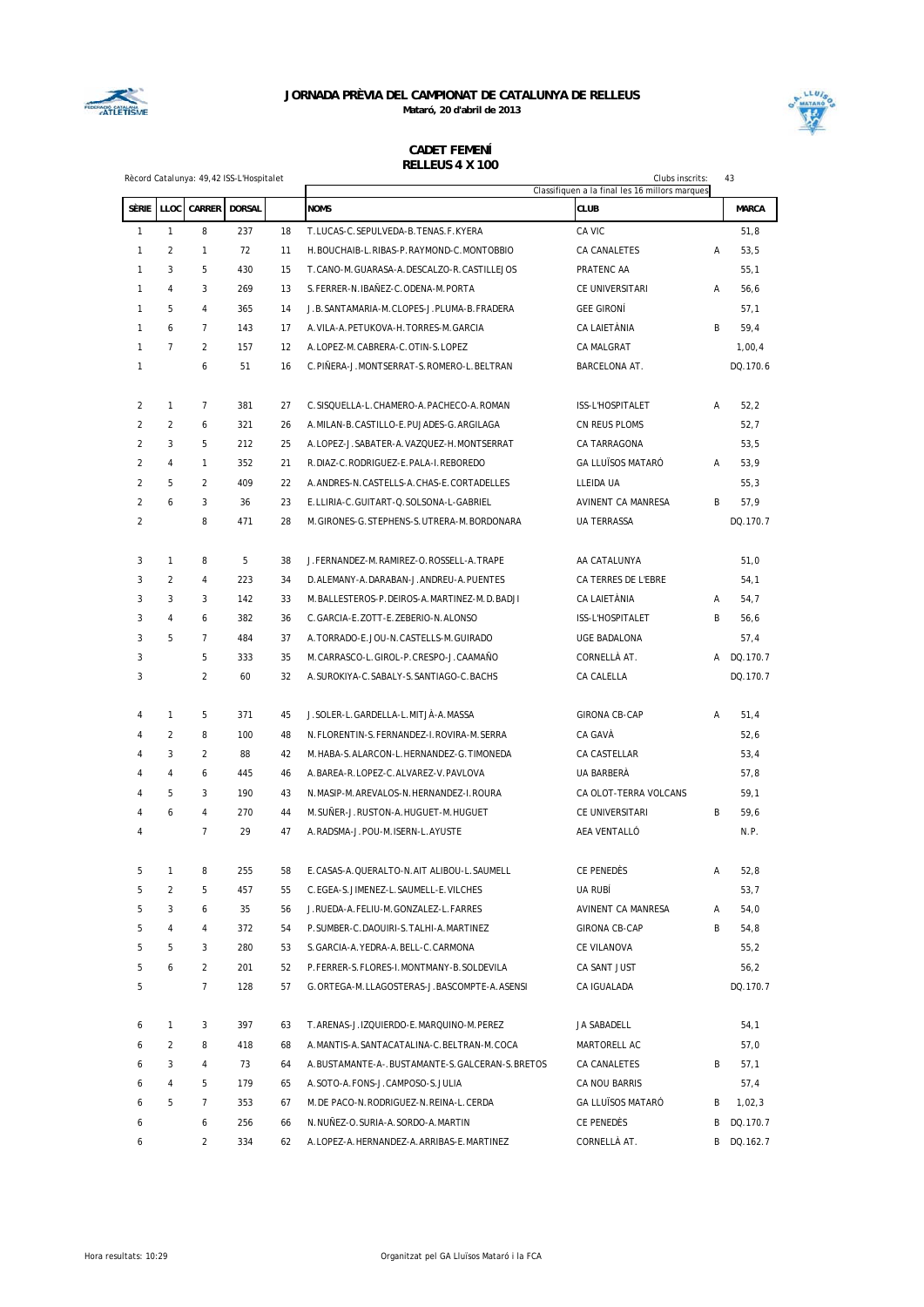



|    |             |          |                                                | Clubs inscrits:<br>Classifiquen a la final les 16 millors marques |   | 43           |   |
|----|-------------|----------|------------------------------------------------|-------------------------------------------------------------------|---|--------------|---|
|    | LLOC DORSAL |          | <b>NOMS</b>                                    | CLUB                                                              |   | <b>MARCA</b> |   |
| 1  | 5           | 38       | J.FERNANDEZ-M.RAMIREZ-O.ROSSELL-A.TRAPE        | AA CATALUNYA                                                      |   | 51,0         | F |
| 2  | 371         | 45       | J. SOLER-L. GARDELLA-L. MITJA-A. MASSA         | GIRONA CB-CAP                                                     | A | 51,4         | F |
| 3  | 237         | 18       | T.LUCAS-C.SEPULVEDA-B.TENAS.F.KYERA            | CA VIC                                                            |   | 51,8         | F |
| 4  | 381         | 27       | C.SISQUELLA-L.CHAMERO-A.PACHECO-A.ROMAN        | ISS-L'HOSPITALET                                                  | A | 52,2         | F |
| 5  | 100         | 48       | N.FLORENTIN-S.FERNANDEZ-I.ROVIRA-M.SERRA       | CA GAVÀ                                                           |   | 52,6         | F |
| 6  | 321         | 26       | A. MILAN-B. CASTILLO-E. PUJADES-G. ARGILAGA    | CN REUS PLOMS                                                     |   | 52,7         | F |
| 7  | 255         | 58       | E.CASAS-A.QUERALTO-N.AIT ALIBOU-L.SAUMELL      | CE PENEDÈS                                                        | Α | 52,8         | F |
| 8  | 88          | 42       | M. HABA-S. ALARCON-L. HERNANDEZ-G. TIMONEDA    | CA CASTELLAR                                                      |   | 53,4         | F |
| 9  | 72          | 11       | H. BOUCHAIB-L. RIBAS-P. RAYMOND-C. MONTOBBIO   | CA CANALETES                                                      | A | 53,5         | F |
| 10 | 212         | 25       | A.LOPEZ-J.SABATER-A.VAZQUEZ-H.MONTSERRAT       | CA TARRAGONA                                                      |   | 53,5         | F |
| 11 | 457         | 55       | C.EGEA-S.JIMENEZ-L.SAUMELL-E.VILCHES           | UA RUBÍ                                                           |   | 53,7         | F |
| 12 | 352         | 21       | R.DIAZ-C.RODRIGUEZ-E.PALA-I.REBOREDO           | GA LLUÏSOS MATARÓ                                                 | A | 53,9         | F |
| 13 | 35          | 56       | J.RUEDA-A.FELIU-M.GONZALEZ-L.FARRES            | AVINENT CA MANRESA                                                | A | 54,0         | F |
| 14 | 223         | 34       | D.ALEMANY-A.DARABAN-J.ANDREU-A.PUENTES         | CA TERRES DE L'EBRE                                               |   | 54,1         | F |
| 15 | 397         | 63       | T.ARENAS-J.IZQUIERDO-E.MARQUINO-M.PEREZ        | JA SABADELL                                                       |   | 54,1         | F |
| 16 | 142         | 33       | M.BALLESTEROS-P.DEIROS-A.MARTINEZ-M.D.BADJI    | CA LAIETÀNIA                                                      | A | 54,7         | F |
| 17 | 372         | 54       | P.SUMBER-C.DAOUIRI-S.TALHI-A.MARTINEZ          | <b>GIRONA CB-CAP</b>                                              | B | 54,8         |   |
| 18 | 430         | 15       | T.CANO-M.GUARASA-A.DESCALZO-R.CASTILLEJOS      | PRATENC AA                                                        |   | 55,1         |   |
| 19 | 280         | 53       | S.GARCIA-A. YEDRA-A. BELL-C. CARMONA           | CE VILANOVA                                                       |   | 55,2         |   |
| 20 | 409         | 22       | A.ANDRES-N.CASTELLS-A.CHAS-Y.M.PIFARRE         | LLEIDA UA                                                         |   | 55,3         |   |
| 21 | 201         | 52       | P.FERRER-S.FLORES-I.MONTMANY-B.SOLDEVILA       | CA SANT JUST                                                      |   | 56,2         |   |
| 22 | 269         | 13       | S.FERRER-N.IBAÑEZ-C.ODENA-M.PORTA              | CE UNIVERSITARI                                                   | Α | 56,6         |   |
| 23 | 382         | 36       | C.GARCIA-E.ZOTT-E.ZEBERIO-N.ALONSO             | ISS-L'HOSPITALET                                                  | B | 56,6         |   |
| 24 | 418         | 68       | A. MANTIS-A. SANTACATALINA-C. BELTRAN-M. COCA  | MARTORELL AC                                                      |   | 57,0         |   |
| 25 | 365         | 14       | J.B. SANTAMARIA-M. CLOPES-J. PLUMA-B. FRADERA  | <b>GEE GIRONI</b>                                                 |   | 57,1         |   |
| 26 | 73          | 64       | A.BUSTAMANTE-A-.BUSTAMANTE-S.GALCERAN-S.BRETOS | CA CANALETES                                                      | B | 57,1         |   |
| 27 | 484         | 37       | A. TORRADO-E. JOU-N. CASTELLS-M. GUIRADO       | UGE BADALONA                                                      |   | 57,4         |   |
| 28 | 179         | 65       | A.SOTO-A.FONS-J.CAMPOSO-S.JULIA                | CA NOU BARRIS                                                     |   | 57,4         |   |
| 29 | 445         | 46       | A.BAREA-R.LOPEZ-C.ALVAREZ-V.PAVLOVA            | UA BARBERÀ                                                        |   | 57,8         |   |
| 30 | 36          | 23       | E.LLIRIA-C.GUITART-Q.SOLSONA-L-GABRIEL         | AVINENT CA MANRESA                                                | B | 57,9         |   |
| 31 | 190         | 43       | N.MASIP-M.AREVALOS-N.HERNANDEZ-I.ROURA         | CA OLOT-TERRA VOLCANS                                             |   | 59,1         |   |
| 32 | 143         | 17       | A. VILA-A. PETUKOVA-H. TORRES-M. GARCIA        | CA LAIETÀNIA                                                      | B | 59,4         |   |
| 33 | 270         | 44       | M.SUÑER-J.RUSTON-A.HUGUET-M.HUGUET             | CE UNIVERSITARI                                                   | B | 59,6         |   |
| 34 | 157         | 12       | A.LOPEZ-M.CABRERA-C.OTIN-S.LOPEZ               | CA MALGRAT                                                        |   | 1,00,4       |   |
| 35 | 353         | 67       | M.DE PACO-N.RODRIGUEZ-N.REINA-L.CERDA          | <b>GA LLUÏSOS MATARÓ</b>                                          | B | 1,02,3       |   |
|    | 334         | 62       | A.LOPEZ-A.HERNANDEZ-A.ARRIBAS-E.MARTINEZ       | CORNELLÀ AT.                                                      |   | B DQ.162.7   |   |
|    | 51          | 16       | C.PIÑERA-J.MONTSERRAT-S.ROMERO-L.BELTRAN       | BARCELONA AT.                                                     |   | DQ.170.6     |   |
|    | 471         | 28       | M. GIRONES-G. STEPHENS-S. UTRERA-M. BORDONARA  | UA TERRASSA                                                       |   | DQ.170.7     |   |
|    | 333         | 35       | M.CARRASCO-L.GIROL-P.CRESPO-J.CAAMAÑO          | CORNELLÀ AT.                                                      |   | A DQ.170.7   |   |
|    | 60          | 32       | A.SUROKIYA-C.SABALY-S.SANTIAGO-C.BACHS         | CA CALELLA                                                        |   | DQ.170.7     |   |
|    | 128         | 57       | G.ORTEGA-M.LLAGOSTERAS-J.BASCOMPTE-A.ASENSI    | CA IGUALADA                                                       |   | DQ.170.7     |   |
|    | 256<br>29   | 66<br>47 | N.NUÑEZ-O.SURIA-A.SORDO-A.MARTIN               | CE PENEDÈS<br>AEA VENTALLÓ                                        |   | B DQ.170.7   |   |
|    |             |          | A.RADSMA-J.POU-M.ISERN-L.AYUSTE                |                                                                   |   | N.P.         |   |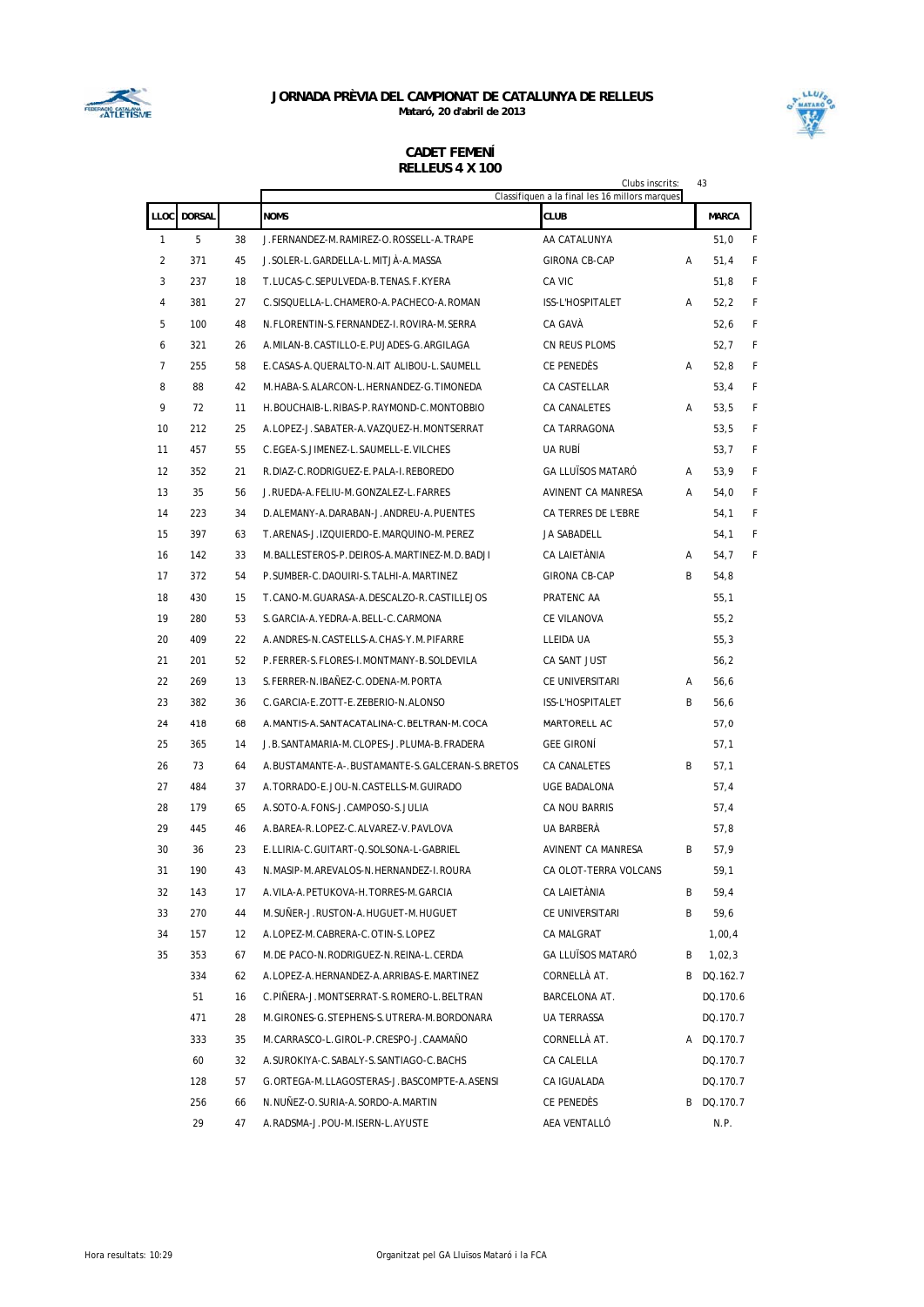



|                |                | Rècord Catalunya: 2,52,41 ISS-L'Hospitalet |             |                                                           | Clubs inscrits:                                              |   | 43               |
|----------------|----------------|--------------------------------------------|-------------|-----------------------------------------------------------|--------------------------------------------------------------|---|------------------|
| SÈRIE          |                | LLOC CARRER                                | DORSAL NOMS |                                                           | Classifiquen a la final les 8 millors marques<br><b>CLUB</b> |   | <b>MARCA</b>     |
| 1              | $\mathbf{1}$   | $\mathbf{1}$                               | 129         | G.ORTEGA-M.LLAGOSTERAS-J.BASCOMPTE-A.ASENSI               | CA IGUALADA                                                  |   |                  |
| $\mathbf{1}$   | $\overline{2}$ | 5                                          | 335         | M.CARRASCO-L.GIROL-P.CRESPO-J.CAAMAÑO                     | CORNELLÀ AT.                                                 | Α | 3,00,1<br>3,03,5 |
| $\mathbf{1}$   | 3              | 4                                          | 322         | A. MILAN-B. CASTILLO-E. PUJADES-G. ARGILAGA               | CN REUS PLOMS                                                |   | 3,06,0           |
| $\mathbf{1}$   | $\overline{4}$ | $\overline{7}$                             | 75          | A. BUSTAMANTE-A-. BUSTAMANTE-S. GALCERAN-R. SENDRA        | CA CANALETES                                                 | B | 3, 18, 2         |
| $\mathbf{1}$   | 5              | 3                                          | 180         | A.SOTO-A.FONS-J.CAMPOSO-S.JULIA                           | CA NOU BARRIS                                                |   | 3,22,7           |
| $\mathbf{1}$   | 6              | 8                                          | 191         | N.MASIP-M.AREVALOS-L.AMORES-I.ROURA                       | CA OLOT-TERRA VOLCANS                                        |   | 3,25,9           |
| $\mathbf{1}$   | $\overline{7}$ | 6                                          | 38          | E.LIRIA-Q.SOLSONA-C.GUITART-L.GABRIEL                     | AVINENT CA MANRESA                                           | B | 3,33,1           |
| 1              |                | $\overline{2}$                             | 144         | BALLESTEROS, M. - DEIROS, P. - MARTINEZ, A. - M. D. BADJI | <b>CA LAIETÀNIA</b>                                          |   | N.P.             |
|                |                |                                            |             |                                                           |                                                              |   |                  |
| $\overline{2}$ | 1              | 5                                          | 6           | J. FERNANEZ-M. RAMIREZ-O. ROSSELL-A. TRAPE                | AA CATALUNYA                                                 |   | 2,56,8           |
| $\overline{2}$ | $\overline{2}$ | $\mathbf{1}$                               | 304         | C.MORRAL-L.LOPEZ-C.CARDONA-E.BARBARA                      | CM SANT CUGAT                                                | B | 3,05,1           |
| 2              | 3              | 8                                          | 419         | M.COCA-A.BELTRAN-M.GRANATO-L.RODRIGUEZ                    | MARTORELL AC                                                 |   | 3, 12, 9         |
| $\overline{2}$ | $\overline{4}$ | 4                                          | 431         | T. CANO-M. GUARASA-A. BLANCH-R. CASTILLEJOS               | PRATENC AA                                                   |   | 3, 13, 2         |
| $\overline{2}$ | 5              | 3                                          | 374         | P. SUMBER-S. GUERRERO-S. TALHI-A. MARTINEZ                | <b>GIRONA CB-CAP</b>                                         | B | 3, 13, 7         |
| 2              | 6              | $\overline{2}$                             | 336         | A.LOPEZ-A.HERNANDEZ-C.VILLENA-E.MARTINEZ                  | CORNELLÀ AT.                                                 | B | 3, 14, 3         |
| $\overline{a}$ | $\overline{7}$ | 6                                          | 202         | P. FERRER-S. FLORES-I. MONTMANY-B. SOLDEVILA              | CA SANT JUST                                                 |   | 3, 16, 3         |
| $\overline{2}$ |                | $\overline{7}$                             | 281         | S. GARCIA-A. YEDRA-A. BELL-C. CARMONA                     | CE VILANOVA                                                  |   | N.P.             |
|                |                |                                            |             |                                                           |                                                              |   |                  |
| 3              | $\mathbf{1}$   | 3                                          | 383         | A. ROMAN-R. MORENO-E. ZOTT-C. SISQUELLA                   | ISS-L'HOSPITALET                                             | A | 3,08,3           |
| 3              | $\overline{2}$ | 6                                          | 89          | M.HABA-M.FERNANDEZ-L.HERNANDEZ-A.GUINART                  | CA CASTELLAR                                                 |   | 3,09,2           |
| 3              | 3              | 8                                          | 271         | S. FERRER-N. IBAÑEZ-C. ODENA-M. PRATS                     | CE UNIVERSITARI                                              |   | 3,09,3           |
| 3              | $\overline{4}$ | 4                                          | 446         | M.GEA-S.RUBIO-A.BAREA-R.LOPEZ                             | UA BARBERÀ                                                   |   | 3, 19, 8         |
| 3              | 5              | $\overline{2}$                             | 346         | J. FOLGUERA-N. LINARES-A. FIGUERAS-O. FALCO               | FC BARCELONA                                                 |   | 3,21,0           |
| 3              | 6              | $\overline{7}$                             | 213         | A.LOPEZ-S.BERNAL-A.VAZQUEZ-H.MONTSERRAT                   | CA TARRAGONA                                                 |   | 3, 23, 1         |
| 3              |                | 5                                          | 30          | L.AYUSTE-A.RADSMA-D.E.VACAROIU-J.POU                      | AEA VENTALLÓ                                                 |   | N.P.             |
|                |                |                                            |             |                                                           |                                                              |   |                  |
| 4              | $\mathbf{1}$   | 4                                          | 458         | C.EGEA-S.JIMENEZ-L.SAUMELL-E.VILCHES                      | UA RUBÍ                                                      |   | 3,07,4           |
| 4              | $\overline{2}$ | 3                                          | 384         | C.GARCIA-E.ZEBERIO-N.ALONSO-A.PACHECO                     | ISS-L'HOSPITALET                                             | B | 3, 12, 3         |
| 4              | 3              | $\overline{a}$                             | 354         | M.DE PACO-N.RODRIGUEZ-N.REINA-L.CERDA                     | <b>GA LLUÏSOS MATARÓ</b>                                     | Α | 3,41,4           |
| 4              |                | $\overline{7}$                             | 224         | D. ALEMANY-A. DARABAN-J. ANDREU-A. PUENTES                | CA TERRES DE L'EBRE                                          |   | DQ.163.5         |
| 4              |                | 6                                          | 74          | H.BOUCHAIB-L.RIBAS-P.RAYMOND-C.MONTOBBIO                  | CA CANALETES                                                 |   | A DQ.170.7       |
| 4              |                | 5                                          | 37          | J.RUEDA-A.FELIU-M.GONZALEZ-L.FARRES                       | AVINENT CA MANRESA                                           | А | RET.             |
| 4              |                | 8                                          | 258         | O. SURIA-A. SORDO-A. MARTIN-A. QUERALTO                   | CE PENEDÈS                                                   | B | N.P.             |
|                |                |                                            |             |                                                           |                                                              |   |                  |
| 5              | 1              | 7                                          | 238         | M.MOYA-C.SEPULVEDA-B.TENAS-F.KYERA                        | CA VIC                                                       |   | 3,02,0           |
| 5              | $\overline{2}$ | 3                                          | 398         | T.ARENAS-J.IZQUIERDO-E.MARQUINO-A.SOLANO                  | JA SABADELL                                                  |   | 3,06,7           |
| 5              | 3              | 8                                          | 303         | C.GONZALEZ-A.DE MAS-R.TOMAS-E.VERDERA                     | CM SANT CUGAT                                                | A | 3, 15, 8         |
| 5              | 4              | 6                                          | 115         | P.ROVIRA-B.GARCIA-M.C.RAMOS-E.GONZALO                     | CA GRANOLLERS                                                |   | 3, 17, 8         |
| 5              | 5              | $\overline{2}$                             | 366         | J.B.SANTAMARIA-M.CLOPES-J.PLUMA-H.RODRIGUEZ               | <b>GEE GIRONÍ</b>                                            |   | 3, 19, 5         |
| 5              |                | 5                                          | 52          | C.PIÑERA-J.MONTSERRAT-S.ROMERO-L.BELTRAN                  | <b>BARCELONA AT.</b>                                         |   | N.P.             |
|                |                |                                            |             |                                                           |                                                              |   |                  |
| 6              | $\mathbf{1}$   | $\overline{a}$                             | 373         | J.SOLER-L.GARDELLA-L.MITJÀ-A.MASSA                        | GIRONA CB-CAP                                                | Α | 2,54,8           |
| 6              | $\overline{a}$ | 8                                          | 257         | E.CASAS-N.NUÑEZ-N.AIT ALIBOU-L.SAUMELL                    | CE PENEDÈS                                                   | A | 3,02,4           |
| 6              | 3              | 6                                          | 101         | N.FLORENTIN-S.FERNANDEZ-I.ROVIRA-M.SERRA                  | CA GAVÀ                                                      |   | 3,04,7           |
| 6              | $\overline{4}$ | 3                                          | 410         | A.ANDRES-E.CORTADELLES-A.CHAS-M.MORELL                    | LLEIDA UA                                                    |   | 3, 16, 7         |
| 6              | 5              | $\overline{7}$                             | 248         | L.ROVIRA-E.MARCH-P.LLENAS.R.ROVIRA                        | CA VILAFRANCA                                                |   | 3, 27, 8         |
| 6              | 6              | 4                                          | 485         | A. TORRADO-E. JOU-J. BALAGUER-M. GUIRADO                  | UGE BADALONA                                                 |   | 3,27,9           |
| 6              |                | 5                                          | 61          | L. CERDAN-C. SABALY-S. SANTIAGO-A. SOROKINA               | CA CALELLA                                                   |   |                  |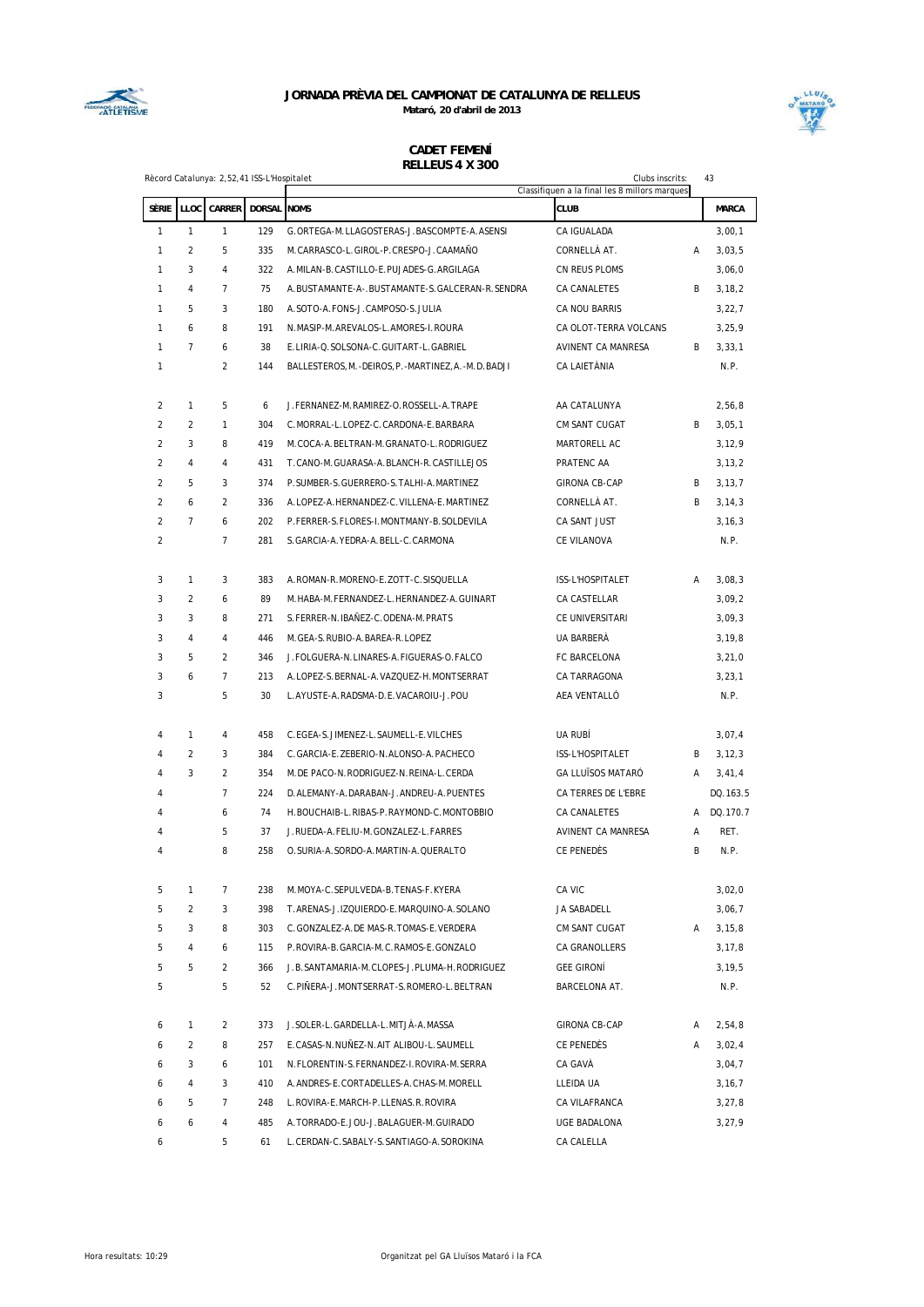



|                |                    |                                                        | Clubs inscrits:                               |   | 43           |   |
|----------------|--------------------|--------------------------------------------------------|-----------------------------------------------|---|--------------|---|
|                |                    |                                                        | Classifiquen a la final les 8 millors marques |   |              |   |
| LLOC           | <b>DORSAL NOMS</b> |                                                        | <b>CLUB</b>                                   |   | <b>MARCA</b> |   |
| 1              | 373                | J.SOLER-L.GARDELLA-L.MITJÀ-A.MASSA                     | <b>GIRONA CB-CAP</b>                          | A | 2,54,8       | F |
| $\overline{2}$ | 6                  | J.FERNANEZ-M.RAMIREZ-O.ROSSELL-A.TRAPE                 | AA CATALUNYA                                  |   | 2,56,8       | F |
| 3              | 129                | G.ORTEGA-M.LLAGOSTERAS-J.BASCOMPTE-A.ASENSI            | CA IGUALADA                                   |   | 3,00,1       | F |
| 4              | 238                | M.MOYA-C.SEPULVEDA-B.TENAS-F.KYERA                     | CA VIC                                        |   | 3,02,0       | F |
| 5              | 257                | E.CASAS-N.NUÑEZ-N.AIT ALIBOU-L.SAUMELL                 | CE PENEDÈS                                    | A | 3,02,4       | F |
| 6              | 335                | M.CARRASCO-L.GIROL-P.CRESPO-J.CAAMAÑO                  | CORNELLÀ AT.                                  | A | 3,03,5       | F |
| $\overline{7}$ | 101                | N. FLORENTIN-S. FERNANDEZ-I. ROVIRA-M. SERRA           | CA GAVA                                       |   | 3,04,7       | F |
| 8              | 304                | C.MORRAL-L.LOPEZ-C.CARDONA-E.BARBARA                   | CM SANT CUGAT                                 | B | 3,05,1       | F |
| 9              | 322                | A.MILAN-B.CASTILLO-E.PUJADES-G.ARGILAGA                | CN REUS PLOMS                                 |   | 3,06,0       |   |
| 10             | 398                | T.ARENAS-J.IZQUIERDO-E.MARQUINO-A.SOLANO               | JA SABADELL                                   |   | 3,06,7       |   |
| 11             | 458                | C.EGEA-S.JIMENEZ-L.SAUMELL-E.VILCHES                   | UA RUBI                                       |   | 3,07,4       |   |
| 12             | 383                | A.ROMAN-R.MORENO-E.ZOTT-C.SISQUELLA                    | ISS-L'HOSPITALET                              | A | 3,08,3       |   |
| 13             | 89                 | M.HABA-M.FERNANDEZ-L.HERNANDEZ-A.GUINART               | CA CASTELLAR                                  |   | 3,09,2       |   |
| 14             | 271                | S. FERRER-N. IBAÑEZ-C. ODENA-M. PRATS                  | CE UNIVERSITARI                               |   | 3,09,3       |   |
| 15             | 384                | C.GARCIA-E.ZEBERIO-N.ALONSO-A.PACHECO                  | ISS-L'HOSPITALET                              | B | 3, 12, 3     |   |
| 16             | 419                | M.COCA-A.BELTRAN-M.GRANATO-L.RODRIGUEZ                 | MARTORELL AC                                  |   | 3, 12, 9     |   |
| 17             | 431                | T.CANO-M.GUARASA-A.BLANCH-R.CASTILLEJOS                | PRATENC AA                                    |   | 3, 13, 2     |   |
| 18             | 374                | P.SUMBER-S.GUERRERO-S.TALHI-A.MARTINEZ                 | GIRONA CB-CAP                                 | B | 3, 13, 7     |   |
| 19             | 336                | A.LOPEZ-A.HERNANDEZ-C.VILLENA-E.MARTINEZ               | CORNELLA AT.                                  | B | 3, 14, 3     |   |
| 20             | 303                | C.GONZALEZ-A.DE MAS-R.TOMAS-E.VERDERA                  | CM SANT CUGAT                                 | A | 3, 15, 8     |   |
| 21             | 202                | P. FERRER-S. FLORES-I. MONTMANY-B. SOLDEVILA           | CA SANT JUST                                  |   | 3, 16, 3     |   |
| 22             | 410                | A.ANDRES-E.CORTADELLES-A.CHAS-M.MORELL                 | LLEIDA UA                                     |   | 3, 16, 7     |   |
| 23             | 115                | P.ROVIRA-B.GARCIA-M.C.RAMOS-E.GONZALO                  | CA GRANOLLERS                                 |   | 3, 17, 8     |   |
| 24             | 75                 | A.BUSTAMANTE-A-.BUSTAMANTE-S.GALCERAN-R.SENDRA         | CA CANALETES                                  | B | 3, 18, 2     |   |
| 25             | 366                | J.B. SANTAMARIA-M. CLOPES-J. PLUMA-H. RODRIGUEZ        | <b>GEE GIRONI</b>                             |   | 3, 19, 5     |   |
| 26             | 446                | M. GEA-S. RUBIO-A. BAREA-R. LOPEZ                      | UA BARBERA                                    |   | 3, 19, 8     |   |
| 27             | 346                | J.FOLGUERA-N.LINARES-A.FIGUERAS-O.FALCO                | FC BARCELONA                                  |   | 3,21,0       |   |
| 28             | 180                | A.SOTO-A.FONS-J.CAMPOSO-S.JULIA                        | <b>CA NOU BARRIS</b>                          |   | 3,22,7       |   |
| 29             | 213                | A.LOPEZ-S.BERNAL-A.VAZQUEZ-H.MONTSERRAT                | CA TARRAGONA                                  |   | 3,23,1       |   |
| 30             | 191                | N.MASIP-M.AREVALOS-L.AMORES-I.ROURA                    | CA OLOT-TERRA VOLCANS                         |   | 3, 25, 9     |   |
| 31             | 248                | L.ROVIRA-E.MARCH-P.LLENAS.R.ROVIRA                     | CA VILAFRANCA                                 |   | 3, 27, 8     |   |
| 32             | 485                | A. TORRADO-E. JOU-J. BALAGUER-M. GUIRADO               | UGE BADALONA                                  |   | 3,27,9       |   |
| 33             | 38                 | E.LIRIA-Q.SOLSONA-C.GUITART-L.GABRIEL                  | AVINENT CA MANRESA                            | В | 3,33,1       |   |
| 34             | 354                | M. DE PACO-N. RODRIGUEZ-N. REINA-L. CERDA              | GA LLUÏSOS MATARÓ                             | Α | 3,41,4       |   |
|                | 224                | D.ALEMANY-A.DARABAN-J.ANDREU-A.PUENTES                 | CA TERRES DE L'EBRE                           |   | DQ.163.5     |   |
|                | 74                 | H. BOUCHAIB-L. RIBAS-P. RAYMOND-C. MONTOBBIO           | CA CANALETES                                  |   | A DQ.170.7   |   |
|                | 144                | BALLESTEROS, M. -DEIROS, P. -MARTINEZ, A. -M. D. BADJI | CA LAIETÀNIA                                  |   | N.P.         |   |
|                | 281                | S. GARCIA-A. YEDRA-A. BELL-C. CARMONA                  | CE VILANOVA                                   |   | N.P.         |   |
|                | 30                 | L.AYUSTE-A.RADSMA-D.E.VACAROIU-J.POU                   | AEA VENTALLÓ                                  |   | N.P.         |   |
|                | 258                | O. SURIA-A. SORDO-A. MARTIN-A. QUERALTO                | CE PENEDÉS                                    | B | N.P.         |   |
|                | 52                 | C.PIÑERA-J.MONTSERRAT-S.ROMERO-L.BELTRAN               | BARCELONA AT.                                 |   | N.P.         |   |
|                | 37                 | J.RUEDA-A.FELIU-M.GONZALEZ-L.FARRES                    | AVINENT CA MANRESA                            | Α | RET.         |   |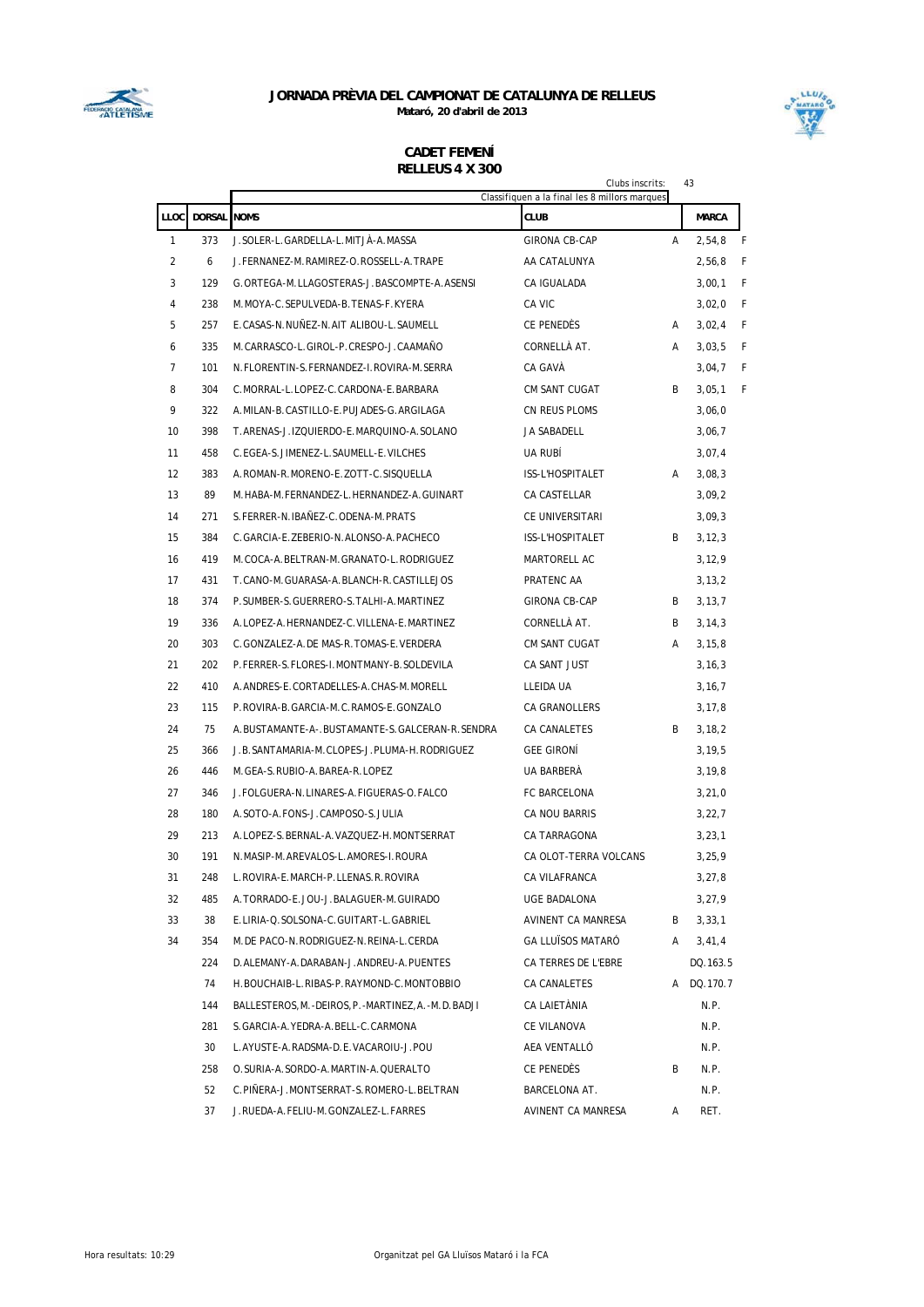

**Mataró, 20 d'abril de 2013**



|                |                | Rècord Catalunya: 44,97 AA Catalunya |                    |                                             | Clubs inscrits:<br>Classifiquen a la final les 16 millors marques |   | 36           |
|----------------|----------------|--------------------------------------|--------------------|---------------------------------------------|-------------------------------------------------------------------|---|--------------|
| Sèrie          | <b>LLOC</b>    | <b>CARRER</b>                        | <b>DORSAL NOMS</b> |                                             | <b>CLUB</b>                                                       |   | <b>MARCA</b> |
| 1              | $\mathbf{1}$   | 6                                    | 478                | P.RODRIGUEZ-J.CASAS-A.CASTRO-M.MATARIN      | <b>UA TERRASSA</b>                                                |   | 48,4         |
| 1              | 2              | 5                                    | 476                | I. GOMEZ-A. MALAVÉ-F. MERINO-A. VILEIA      | UA RUBÍ                                                           |   | 49,0         |
| 1              | 3              | $\overline{7}$                       | 464                | M.GONZALEZ-R.GOMEZ-A.CAMINS-M.BALELL        | ISS-L'HOSPITALET                                                  | Α | 49,7         |
| 1              | 4              | $\mathbf{1}$                         | 404                | P.NAVAS-O.PASCUAL-M.PIZARRO-ARTES, A.       | AE MOLINS 2000                                                    |   | 51,6         |
| 1              | 5              | 8                                    | 409                | P. VILA-A. LEN-A. ROCA-P. CABAÑES           | AVINENT CA MANRESA                                                | B | 52,4         |
| $\mathbf{1}$   |                | $\overline{2}$                       | 406                | L.SEY-P.AVERTIN-R.CASTELLS-A.GARDE          | AEA VENTALLÓ                                                      |   | N.P.         |
| 1              |                | 4                                    | 436                | M.ALLOCK-P.COMA-S.PEÑA-A.BONADA             | CA TORELLÓ                                                        |   | N.P.         |
|                |                |                                      |                    |                                             |                                                                   |   |              |
| 2              | 1              | 8                                    | 420                | G. GARCIA-D. CABELLO-O. CANO-P. MERCADAL    | CA CASTELLAR                                                      |   | 48,5         |
| $\overline{2}$ | $\overline{2}$ | 3                                    | 438                | A. BENITO-N. MACIA. G. PINYOL-F. SAGRERA    | CA VIC                                                            |   | 50,1         |
| 2              | 3              | 5                                    | 481                | J. BERMEJO-M. MORERA-V. SANCHEZ-V. ANGUITA  | <b>UGE BADALONA</b>                                               |   | 51,6         |
| 2              | 4              | $\overline{7}$                       | 417                | S. TIO-O. LLORDACHS-T. LASCURAIN-M. VIEIRA  | CA CANALETES                                                      | B | 52,2         |
| 2              | 5              | 4                                    | 474                | M.ALBIAC-A.ARIZA-M.GUTIERREZ-X.BAU          | UA BARBERÀ                                                        |   | 53,5         |
| 2              | 6              | 1                                    | 414                | B.LOPEZ-A.MARTINEZ-M.EL MOKRIA-C.PEREIRA    | <b>CA CALELLA</b>                                                 |   | 57,1         |
| 2              |                | 6                                    | 460                | B. CHOFFAT-E. PUERTAS-I. BESALU-M. GARCIA   | <b>GEE GIRONÍ</b>                                                 | Α | N.P.         |
|                |                |                                      |                    |                                             |                                                                   |   |              |
| 3              | 1              | 5                                    | 408                | A.ROVIRA-H.MARTIN-G.SOLERNOU-M.AMBROS       | AVINENT CA MANRESA                                                | A | 46,8         |
| 3              | 2              | $\overline{2}$                       | 428                | A.LAPEÑA-M.ESPUÑA-O.OSES-J.MARTINEZ         | CA NOU BARRIS                                                     |   | 49,5         |
| 3              | 4              | $\mathbf{1}$                         | 461                | J.NOGUER-B.LOPEZ-P.CLAVERIA-S.CATROFE       | <b>GEE GIRONÍ</b>                                                 | B | 52,3         |
| 3              | 5              | $\overline{7}$                       | 443                | E.DE ANTONIO-R.AIT ALIBOU-M.COMPTE-L.FERRER | CE PENEDÈS                                                        | B | 53,2         |
| 3              | 6              | 4                                    | 472                | F.CAMACHO-J.LORENTE-D.LORENTE-J.D.SUAREZ    | PRATENC AA                                                        |   | 53,5         |
| 3              | $\overline{7}$ | 6                                    | 458                | U.AGUDO-V.M.PEREZ-O.DE RAMON-M.GRAU         | <b>GA LLUÏSOS MATARÓ</b>                                          | A | 55,8         |
| 3              | 8              | 3                                    | 498                | E.RODRIGUEZ-C.PEREZ-L.HERNANDEZ-D.RODRIGUEZ | CA VILADECANS                                                     |   | 56,7         |
|                |                |                                      | 402                | K.BALDO-M.HAYTOM-D.MONJE-P.MONJE            | AA PALAMÓS                                                        |   | DQ 170.7     |
| 4              | 1              | 6                                    | 453                | K.FERNANDEZ-K.SERRES-D.A.MERCADO-D.NOGUERA  | CORNELLÀ AT.                                                      | Α | 47,6         |
| 4              | 2              | 4                                    | 470                | J.COMENGE-S.FELIS-M.LIEBANA-D.MORCILLO      | LLEIDA UA                                                         |   | 47,7         |
| 4              | 3              | 8                                    |                    | 465 J.A.DE MORA-P.MOLIST-N.MARTI-O.PASCUAL  | ISS-L'HOSPITALET                                                  | B | 50,0         |
| 4              | 4              | 5                                    | 416                | A. VALL-I. IBAÑEZ-B. PLANELLES-A. ALBERT    | CA CANALETES                                                      | Α | 50,4         |
| 4              | 5              | 3                                    | 449                | D.BORRELL-E.CARBONELL-J.GONZALEZ-X.ALCAZAR  | CE VILANOVA                                                       |   | 50,7         |
| 4              | 6              | $\overline{7}$                       | 446                | S. HOM-D. VIDAL-M. DALMAU-T. MOLINER        | CE UNIVERSITARI                                                   | B | 52,9         |
| 4              | 7              | 2                                    | 424                | G.MUNIESA-C.HERNANDEZ-O.PUY-W.MARTI         | CA LAIETÀNIA                                                      |   | 54,6         |
| 5              | 1              | 5                                    | 468                | N.ALONSO-F.ESTEVE-J.MERUCCI-P.COLOMER       | JA SABADELL                                                       |   | 47,4         |
| 5              | 2              | $\overline{2}$                       | 400                | P.ARAGONES-A.CABALLERO-G.GODIA-A.PALOMERO   | AA CATALUNYA                                                      |   | 47,8         |
| 5              | 3              | 3                                    | 422                | M.PINEDA-D.VALLS-V.PULIDO-A.CARULLA         | CA IGUALADA                                                       |   | 48,5         |
| 5              | 4              | 6                                    | 442                | P.RETAMAL-O.ESTEVE-S.GUINOVART-N.RIBAS      | CE PENEDES                                                        | Α | 49,1         |
| 5              | 5              | 4                                    | 457                | J.FERRANDO-J.E.CABRERA-M.TORT-L.VIVES       | FC BARCELONA                                                      |   | 49,3         |
| 5              | 6              | 7                                    | 446                | O.MARCO-A.MOYANO-J.VILALTA-G.ABAD           | CE UNIVERSITARI                                                   | A | 49,7         |
| 5              | 7              | 8                                    | 454                | M.GALE-J.GUERRA-A.VILCHEZ-J.SAYAGO          | CORNELLÀ AT.                                                      | B | 52,2         |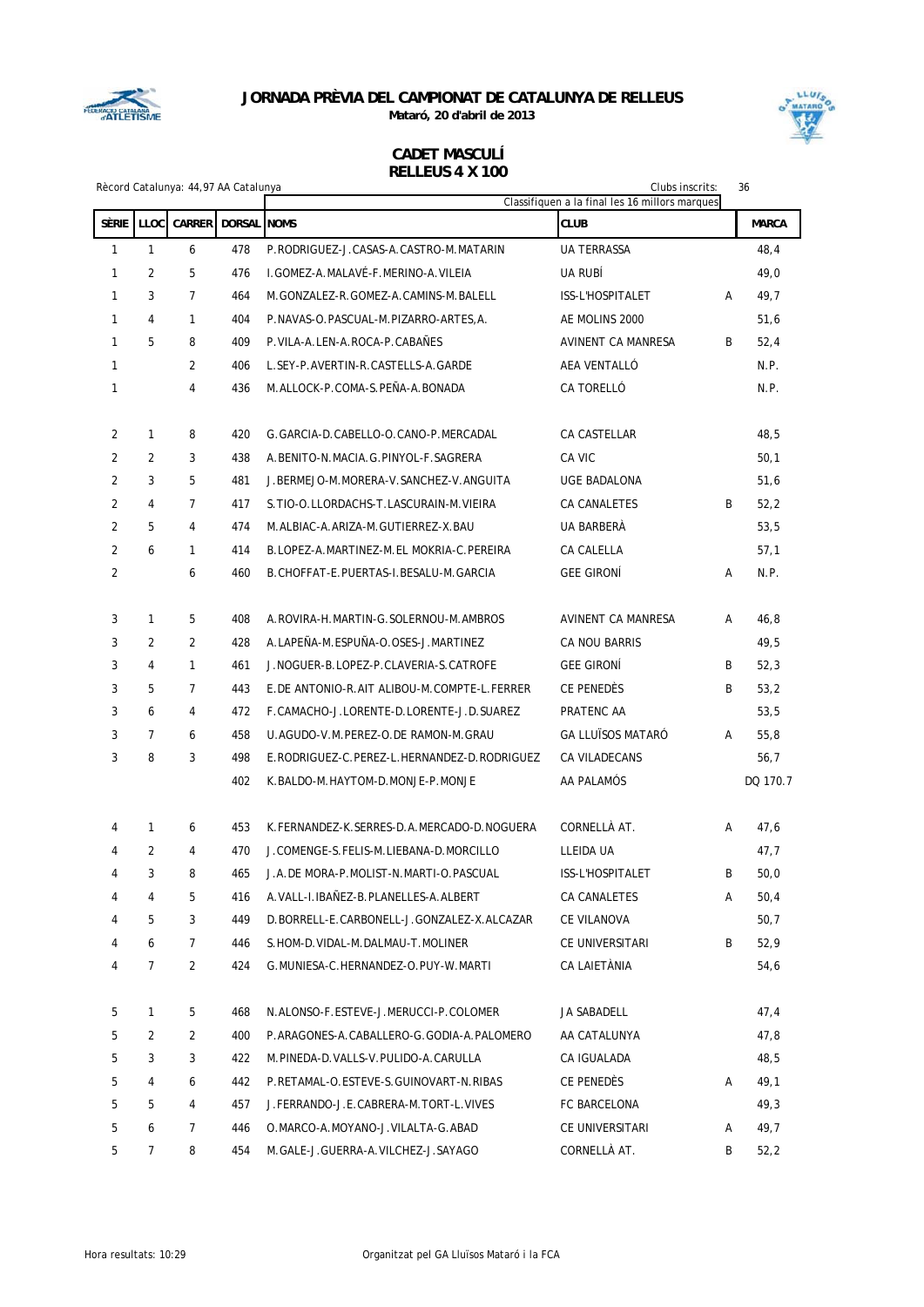

**Mataró, 20 d'abril de 2013**



|                   |             |                                             | Clubs inscrits:<br>Classifiquen a la final les 16 millors marques |   | 36           |   |
|-------------------|-------------|---------------------------------------------|-------------------------------------------------------------------|---|--------------|---|
| <b>LLOC</b>       | DORSAL NOMS |                                             | <b>CLUB</b>                                                       |   | <b>MARCA</b> |   |
| 1                 | 408         | A.ROVIRA-H.MARTIN-G.SOLERNOU-M.AMBROS       | <b>AVINENT CA MANRESA</b>                                         | A | 46,8         | F |
| 2                 | 468         | N.ALONSO-M.CURADO-J.MERUCCI-P.COLOMER       | <b>JA SABADELL</b>                                                |   | 47,4         | F |
| 3                 | 453         | K.FERNANDEZ-K.SERRES-D.A.MERCADO-D.NOGUERA  | CORNELLÀ AT.                                                      | A | 47,6         | F |
| 4                 | 470         | J.COMENGE-S.FELIS-M.LIEBANA-D.MORCILLO      | LLEIDA UA                                                         |   | 47,7         | F |
| 5                 | 400         | P.ARAGONES-A.CABALLERO-G.GODIA-A.PALOMERO   | AA CATALUNYA                                                      |   | 47,8         | F |
| 6                 | 478         | P.RODRIGUEZ-J.CASAS-A.CASTRO-M.MATARIN      | <b>UA TERRASSA</b>                                                |   | 48,4         | F |
| 7                 | 420         | G.GARCIA-D.CABELLO-O.CANO-P.MERCADAL        | CA CASTELLAR                                                      |   | 48,5         | F |
| 8                 | 422         | M.PINEDA-D.VALLS-V.PULIDO-A.CARULLA         | CA IGUALADA                                                       |   | 48,5         | F |
| 9                 | 476         | I.GOMEZ-A.MALAVÉ-F.MERINO-A.VILEIA          | UA RUBI                                                           |   | 49,0         | F |
| 10                | 442         | P.RETAMAL-O.ESTEVE-S.GUINOVART-N.RIBAS      | CE PENEDÈS                                                        | Α | 49,1         | F |
| 11                | 457         | J.FERRANDO-J.E.CABRERA-M.TORT-L.VIVES       | <b>FC BARCELONA</b>                                               |   | 49,3         | F |
| $12 \overline{ }$ | 428         | A.LAPEÑA-M.ESPUÑA-O.OSES-J.MARTINEZ         | CA NOU BARRIS                                                     |   | 49,5         | F |
| 13                | 464         | M.GONZALEZ-R.GOMEZ-A.CAMINS-M.BALELL        | ISS-L'HOSPITALET                                                  | A | 49,7         | F |
| 14                | 446         | O.MARCO-A.MOYANO-J.VILALTA-G.ABAD           | CE UNIVERSITARI                                                   | A | 49,7         | F |
| 15                | 465         | J.A.DE MORA-P.MOLIST-N.MARTI-O.PASCUAL      | ISS-L'HOSPITALET                                                  | B | 50,0         |   |
| 16                | 438         | A. BENITO-N. MACIA. G. PINYOL-F. SAGRERA    | CA VIC                                                            |   | 50,1         | F |
| 17                | 416         | A. VALL-I. IBAÑEZ-B. PLANELLES-A. ALBERT    | CA CANALETES                                                      | А | 50,4         | F |
| 18                | 449         | D.BORRELL-E.CARBONELL-J.GONZALEZ-X.ALCAZAR  | CE VILANOVA                                                       |   | 50,7         |   |
| 19                | 404         | P.NAVAS-O.PASCUAL-M.PIZARRO-ARTES,A.        | AE MOLINS 2000                                                    |   | 51,6         |   |
| 20                | 481         | J.BERMEJO-M.MORERA-V.SANCHEZ-V.ANGUITA      | UGE BADALONA                                                      |   | 51,6         |   |
| 21                | 417         | S. TIO-O. LLORDACHS-T. LASCURAIN-M. VIEIRA  | CA CANALETES                                                      | B | 52,2         |   |
| 22                | 454         | M.GALE-J.GUERRA-A.VILCHEZ-J.SAYAGO          | CORNELLÀ AT.                                                      | B | 52,2         |   |
| 23                | 461         | J. NOGUER-B. LOPEZ-P. CLAVERIA-S. CATROFE   | <b>GEE GIRONÍ</b>                                                 | B | 52,3         |   |
| 24                | 409         | P.VILA-A.LEN-A.ROCA-P.CABAÑES               | AVINENT CA MANRESA                                                | B | 52,4         |   |
| 25                | 446         | S.HOM-D.VIDAL-M.DALMAU-T.MOLINER            | CE UNIVERSITARI                                                   | В | 52,9         |   |
| 26                | 443         | E.DE ANTONIO-R.AIT ALIBOU-M.COMPTE-L.FERRER | CE PENEDÈS                                                        | B | 53,2         |   |
| 27                | 474         | M.ALBIAC-A.ARIZA-M.GUTIERREZ-X.BAU          | UA BARBERÀ                                                        |   | 53,5         |   |
| 28                | 472         | F.CAMACHO-J.LORENTE-D.LORENTE-J.D.SUAREZ    | PRATENC AA                                                        |   | 53,5         |   |
| 29                | 424         | G.MUNIESA-C.HERNANDEZ-O.PUY-W.MARTI         | CA LAIETÀNIA                                                      |   | 54,6         |   |
| 30                | 458         | U.AGUDO-V.M.PEREZ-O.DE RAMON-M.GRAU         | <b>GA LLUÏSOS MATARÓ</b>                                          | A | 55,8         |   |
| 31                | 498         | E.RODRIGUEZ-C.PEREZ-L.HERNANDEZ-D.RODRIGUEZ | CA VILADECANS                                                     |   | 56,7         |   |
| 32                | 414         | B.LOPEZ-A.MARTINEZ-M.EL MOKRIA-C.PEREIRA    | CA CALELLA                                                        |   | 57,1         |   |
|                   | 402         | K.BALDO-M.HAYTOM-D.MONJE-P.MONJE            | AA PALAMÓS                                                        |   | DQ 170.7     |   |
|                   | 460         | B.CHOFFAT-E.PUERTAS-I.BESALU-M.GARCIA       | <b>GEE GIRONÍ</b>                                                 | A | N.P.         |   |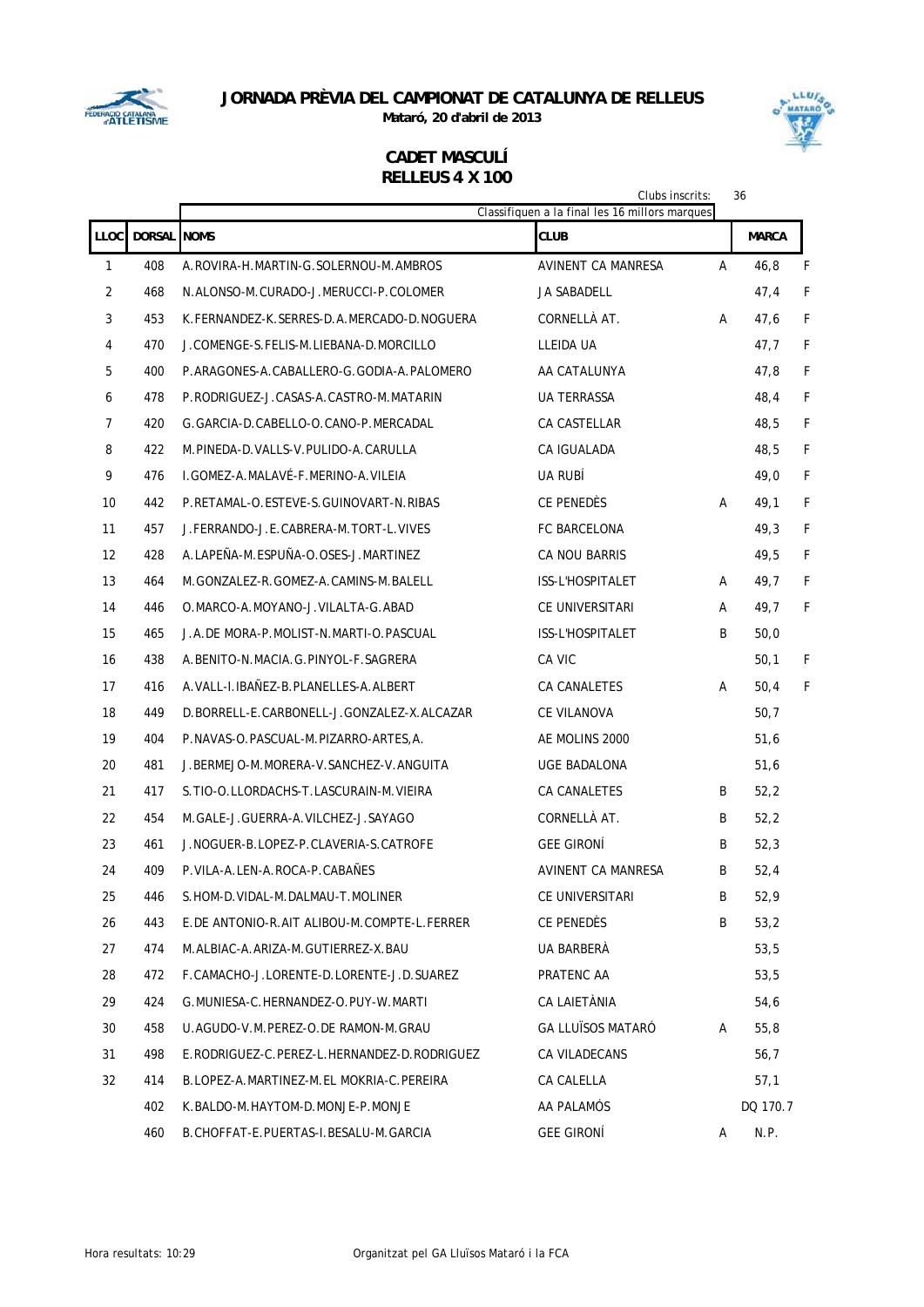

**Mataró, 20 d'abril de 2013**



|                |                | Rècord Catalunya: 2,31,5 CG Barcelonès |     |                                              | Clubs inscrits:                                              |   | 37           |
|----------------|----------------|----------------------------------------|-----|----------------------------------------------|--------------------------------------------------------------|---|--------------|
| Sèrie          | <b>LLOC</b>    | <b>CARRER DORSAL NOMS</b>              |     |                                              | Classifiquen a la final les 8 millors marques<br><b>CLUB</b> |   | <b>MARCA</b> |
| 1              | $\mathbf{1}$   | 6                                      | 444 | P.RETAMAL-O.ESTEVE-S.GUINOVART-M.COMPTE      | CE PENEDÈS                                                   | A | 2,45,3       |
| 1              | 2              | 2                                      | 421 | G.GARCIA-D.CABELLO-O.CANO-E.DEL PINO         | CA CASTELLAR                                                 |   | 2,47,2       |
| 1              | 3              | 3                                      | 448 | A. MOYANO-J. VILALTA-T. MOLINER-D. VIDAL     | CE UNIVERSITARI                                              |   | 2,53,3       |
| 1              | 4              | 5                                      | 418 | A. VALL-I. IBAÑEZ-B. PLANELLES-T. LASCURAIN  | CA CANALETES                                                 | A | 2,53,8       |
| 1              | 5              | $\overline{7}$                         | 480 | B. GARETA-R. LOPEZ-E. SOLER-A. ZAKARI        | UA TERRASSA                                                  | B | 3,03,2       |
| 1              | 6              | 8                                      | 456 | D.NOGUERA-J.GUERRA-O.HURTADO-A.BALLESTE      | CORNELLÀ AT.                                                 | B | 3,03,7       |
| 1              | $\overline{7}$ | 1                                      | 415 | C. PEREIRA-B. BENKTIB-S. EL ASS-M. EL MOKRIA | <b>CA CALELLA</b>                                            |   | 3, 14, 2     |
| 1              |                | 4                                      | 450 | D.BORRELL-E.CARBONELL-J.GONZALEZ-X.ALCAZAR   | CE VILANOVA                                                  |   | N.P.         |
|                |                |                                        |     |                                              |                                                              |   |              |
| 2              | 1              | 5                                      | 410 | A.ROVIRA-H.MARTIN-P.VILA-G.SOLERNOU          | AVINENT CA MANRESA                                           | A | 2,35,9       |
| 2              | 2              | 2                                      | 423 | G.CARNER-M.ABAD-O.BERTRAN-M.PINEDA           | CA IGUALADA                                                  |   | 2,47,2       |
| $\overline{2}$ | 3              | 6                                      | 451 | A. SERRA-M. OLMOS-M. SALVATELLA-M. ALSINA    | <b>CM SANT CUGAT</b>                                         | A | 2,48,9       |
| 2              | 4              | 1                                      | 405 | P.NAVAS-O.PASCUAL-M.PIZARRO-A.ARTES          | AE MOLINS 2000                                               |   | 2,52,1       |
| 2              | 5              | $\overline{7}$                         | 419 | M. VIEIRA-A. STUTZBARTH-B. KUN-O. RAMIREZ    | CA CANALETES                                                 | B | 2,59,7       |
| 2              | 6              | 4                                      | 452 | A.MELLADO-O.PONCE-O.CORDERO-J.CRESPO         | CN REUS PLOMS                                                |   | 3,00,5       |
| $\overline{2}$ | $\overline{7}$ | 3                                      | 498 | E.RODRIGUEZ-C.PEREZ-L.HERNANDEZ-D.RODRIGUEZ  | <b>CA VILADECANS</b>                                         |   | 3, 14, 3     |
| 2              |                | 8                                      | 463 | J.NOGUER-B.LOPEZ-P.CLAVERIA-S.CATROFE        | <b>GEE GIRONÍ</b>                                            | B | N.P.         |
|                |                |                                        |     |                                              |                                                              |   |              |
| 3              | 1              | $\mathbf{1}$                           | 401 | P.ARAGONES-A.CABALLERO-G.GODIA-A.PALOMERO    | AA CATALUNYA                                                 |   | 2,40,7       |
| 3              | 2              | 4                                      | 469 | N.ALONSO-P.COLOMER-J.MERUCCI-F.ESTEVE        | JA SABADELL                                                  |   | 2,41,1       |
| 3              | 3              | 6                                      | 455 | K.FERNANDEZ-K.SERRES-D.A.MERCADO-F.TAULATS   | CORNELLÀ AT.                                                 | A | 2,42,9       |
| 3              | 4              | 8                                      | 467 | J.A. DE MORA.S.MOLINA.A.ALBERICH.P.MOLIST    | ISS-L'HOSPITALET                                             | B | 2,52,5       |
| 3              | 5              | 3                                      | 439 | A. BENITO-N. MACIA. G. PINYOL-F. SAGRERA     | CA VIC                                                       |   | 2,54,2       |
| 3              | 6              | 7                                      | 411 | M.AMBROS-A.LEN-A.ROCA-P.CABAÑES              | AVINENT CA MANRESA                                           | B | 3,00,5       |
| 3              | 7              | 5                                      | 482 | J.BERMEJO-M.MORERA-V.SANCHEZ-V.ANGUITA       | UGE BADALONA                                                 |   | 3,03,5       |
| 3              | 8              | $\overline{2}$                         | 426 | G.MUNIESA-C.HERNANDEZ-O.PUY-W.MARTI          | CA LAIETÀNIA                                                 |   | 3,04,6       |
|                |                |                                        |     |                                              |                                                              |   |              |
|                |                |                                        | 471 | J.COMENGE-A.PORRAS-M.LIEBANA-T.SOLE          | LLEIDA UA                                                    |   | 2,41,8       |
| 4              | 2              | 7                                      | 479 | P.RODRIGUEZ-J.CASAS-A.CASTRO-M.MATARIN       | UA TERRASSA                                                  | A | 2,44,1       |
| 4              | 3              | 5                                      | 477 | I. GOMEZ-A. MALAVÉ-F. MERINO-A. VILEIA       | UA RUBÍ                                                      |   | 2,44,8       |
| 4              | 4              | 2                                      | 429 | A.LAPEÑA-M.ESPUÑA-O.OSES-J.MARTINEZ          | CA NOU BARRIS                                                |   | 2,50,8       |
| 4              | 5              | 6                                      | 459 | U.AGUDO-D.N.VIVAS-P.BASSONS-M.GRAU           | <b>GA LLUÏSOS MATARÓ</b>                                     | A | 3,03,2       |
| 4              |                | 1                                      | 407 | A.GARDE-P.AVERTIN-R.CASTELLS-L.SEY           | AEA VENTALLÓ                                                 |   | N.P.         |
| 4              |                | 3                                      | 437 | M.ALLOCK-P.COMA-S.PEÑA-A.BONADA              | CA TORELLÓ                                                   |   | N.P.         |
|                |                |                                        |     |                                              |                                                              |   |              |
| 5              | 1              | 6                                      | 497 | A.CAMINS-R.GOMEZ-J.ESCOFET-O.PASCUAL         | ISS-L'HOSPITALET                                             | A | 2,45,2       |
| 5              | 2              | 2                                      | 403 | K.BALDO-M.HAYTOM-D.MONJE-A.MAS               | AA PALAMÓS                                                   |   | 2,49,7       |
| 5              | 3              | 5                                      | 462 | B. CHOFFAT-E. PUERTAS-I. BESALU-P. CLAVERIA  | <b>GEE GIRONÍ</b>                                            | A | 2,51,9       |
| 5              | 4              | $\mathbf{1}$                           | 445 | J.HSSINI-E.DE ANTONIO-A.MIGUEL-R.AIT ALIBOU  | CE PENEDES                                                   | B | 3,01,2       |
| 5              | 5              | 4<br>3                                 | 475 | S.LAZARO-K.KAMAL-A.OUHAMMOU-L.OUGHAZAFT      | UA BARBERÀ                                                   |   | 3,08,4       |
| 5              | 6              |                                        | 473 | F.CAMACHO-J.LORENTE-D.LORENTE-J.D.SUAREZ     | PRATENC AA                                                   |   | 3,09,4       |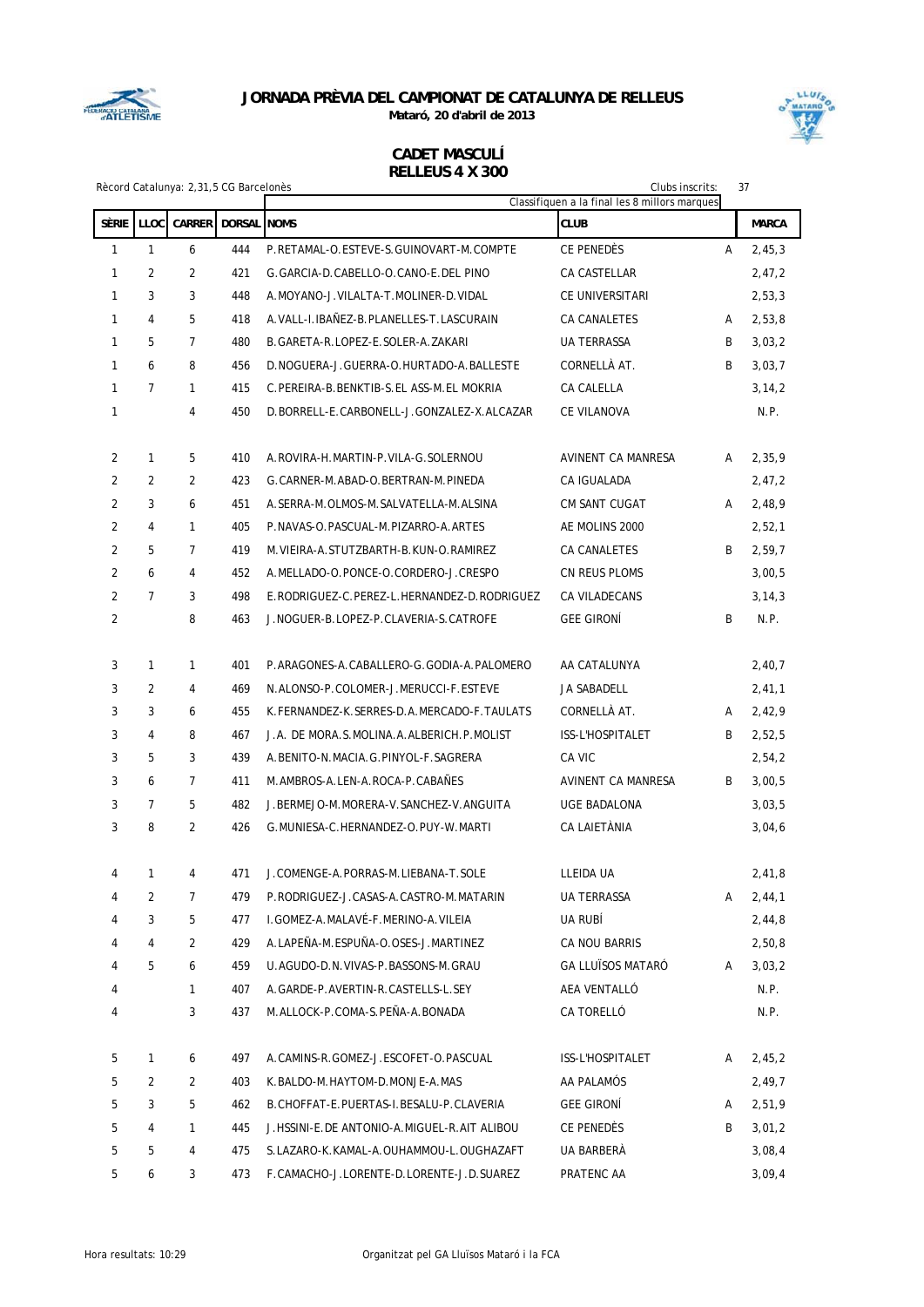

**Mataró, 20 d'abril de 2013**

# LLUIS MATARO

|                |                    |                                              | Clubs inscrits:<br>Classifiquen a la final les 8 millors marques |   | 37           |              |
|----------------|--------------------|----------------------------------------------|------------------------------------------------------------------|---|--------------|--------------|
| <b>LLOC</b>    | <b>DORSAL NOMS</b> |                                              | <b>CLUB</b>                                                      |   | <b>MARCA</b> |              |
| 1              | 410                | A.ROVIRA-H.MARTIN-P.VILA-G.SOLERNOU          | AVINENT CA MANRESA                                               | A | 2,35,9       | F            |
| $\overline{2}$ | 401                | P.ARAGONES-A.CABALLERO-G.GODIA-A.PALOMERO    | AA CATALUNYA                                                     |   | 2,40,7       | F            |
| 3              | 469                | N.ALONSO-P.COLOMER-J.MERUCCI-F.ESTEVE        | <b>JA SABADELL</b>                                               |   | 2,41,1       | F            |
| 4              | 471                | J.COMENGE-A.PORRAS-M.LIEBANA-T.SOLE          | LLEIDA UA                                                        |   | 2,41,8       | F            |
| 5              | 455                | K.FERNANDEZ-K.SERRES-D.A.MERCADO-F.TAULATS   | CORNELLÀ AT.                                                     | A | 2,42,9       | F            |
| 6              | 479                | P.RODRIGUEZ-J.CASAS-A.CASTRO-M.MATARIN       | <b>UA TERRASSA</b>                                               | А | 2,44,1       | F            |
| 7              | 477                | I. GOMEZ-A. MALAVÉ-F. MERINO-A. VILEIA       | UA RUBÍ                                                          |   | 2,44,8       | $\mathsf{F}$ |
| 8              | 497                | A.CAMINS-R.GOMEZ-J.ESCOFET-O.PASCUAL         | ISS-L'HOSPITALET                                                 | A | 2,45,2       | F            |
| 9              | 444                | P.RETAMAL-O.ESTEVE-S.GUINOVART-M.COMPTE      | CE PENEDÈS                                                       | Α | 2,45,3       |              |
| 10             | 421                | G.GARCIA-D.CABELLO-O.CANO-E.DEL PINO         | CA CASTELLAR                                                     |   | 2,47,2       |              |
| 11             | 423                | G.CARNER-M.ABAD-O.BERTRAN-M.PINEDA           | CA IGUALADA                                                      |   | 2,47,2       |              |
| 12             | 451                | A. SERRA-M. OLMOS-M. SALVATELLA-M. ALSINA    | CM SANT CUGAT                                                    | A | 2,48,9       |              |
| 13             | 403                | K.BALDO-M.HAYTOM-D.MONJE-A.MAS               | AA PALAMÓS                                                       |   | 2,49,7       |              |
| 14             | 429                | A.LAPEÑA-M.ESPUÑA-O.OSES-J.MARTINEZ          | CA NOU BARRIS                                                    |   | 2,50,8       |              |
| 15             | 462                | B.CHOFFAT-E.PUERTAS-I.BESALU-P.CLAVERIA      | <b>GEE GIRONÍ</b>                                                | Α | 2,51,9       |              |
| 16             | 405                | P.NAVAS-O.PASCUAL-M.PIZARRO-A.ARTES          | AE MOLINS 2000                                                   |   | 2,52,1       |              |
| 17             | 467                | J.A. DE MORA.S.MOLINA.A.ALBERICH.P.MOLIST    | ISS-L'HOSPITALET                                                 | B | 2,52,5       |              |
| 18             | 448                | A.MOYANO-J.VILALTA-T.MOLINER-D.VIDAL         | CE UNIVERSITARI                                                  |   | 2,53,3       |              |
| 19             | 418                | A. VALL-I. IBAÑEZ-B. PLANELLES-T. LASCURAIN  | CA CANALETES                                                     | А | 2,53,8       |              |
| 20             | 439                | A. BENITO-N. MACIA. G. PINYOL-F. SAGRERA     | CA VIC                                                           |   | 2,54,2       |              |
| 21             | 419                | M. VIEIRA-A. STUTZBARTH-B. KUN-O. RAMIREZ    | CA CANALETES                                                     | B | 2,59,7       |              |
| 22             | 452                | A.MELLADO-O.PONCE-O.CORDERO-J.CRESPO         | CN REUS PLOMS                                                    |   | 3,00,5       |              |
| 23             | 411                | M.AMBROS-A.LEN-A.ROCA-P.CABAÑES              | AVINENT CA MANRESA                                               | B | 3,00,5       |              |
| 24             | 445                | J.HSSINI-E.DE ANTONIO-A.MIGUEL-R.AIT ALIBOU  | CE PENEDÈS                                                       | B | 3,01,2       |              |
| 25             | 480                | B.GARETA-R.LOPEZ-E.SOLER-A.ZAKARI            | UA TERRASSA                                                      | B | 3,03,2       |              |
| 26             | 459                | U.AGUDO-D.N.VIVAS-P.BASSONS-M.GRAU           | <b>GA LLUÏSOS MATARÓ</b>                                         | A | 3,03,2       |              |
| 27             | 482                | J.BERMEJO-M.MORERA-V.SANCHEZ-V.ANGUITA       | UGE BADALONA                                                     |   | 3,03,5       |              |
| 28             | 456                | D.NOGUERA-J.GUERRA-O.HURTADO-A.BALLESTE      | CORNELLÀ AT.                                                     | B | 3,03,7       |              |
| 29             | 426                | G.MUNIESA-C.HERNANDEZ-O.PUY-W.MARTI          | CA LAIETÀNIA                                                     |   | 3,04,6       |              |
| 30             | 475                | S.LAZARO-K.KAMAL-A.OUHAMMOU-L.OUGHAZAFT      | UA BARBERÀ                                                       |   | 3,08,4       |              |
| 31             | 473                | F.CAMACHO-J.LORENTE-D.LORENTE-J.D.SUAREZ     | PRATENC AA                                                       |   | 3,09,4       |              |
| 32             | 415                | C. PEREIRA-B. BENKTIB-S. EL ASS-M. EL MOKRIA | CA CALELLA                                                       |   | 3, 14, 2     |              |
| 33             | 498                | E.RODRIGUEZ-C.PEREZ-L.HERNANDEZ-D.RODRIGUEZ  | CA VILADECANS                                                    |   | 3, 14, 3     |              |
|                | 450                | D.BORRELL-E.CARBONELL-J.GONZALEZ-X.ALCAZAR   | CE VILANOVA                                                      |   | N.P.         |              |
|                | 463                | J.NOGUER-B.LOPEZ-P.CLAVERIA-S.CATROFE        | <b>GEE GIRONÍ</b>                                                | B | N.P.         |              |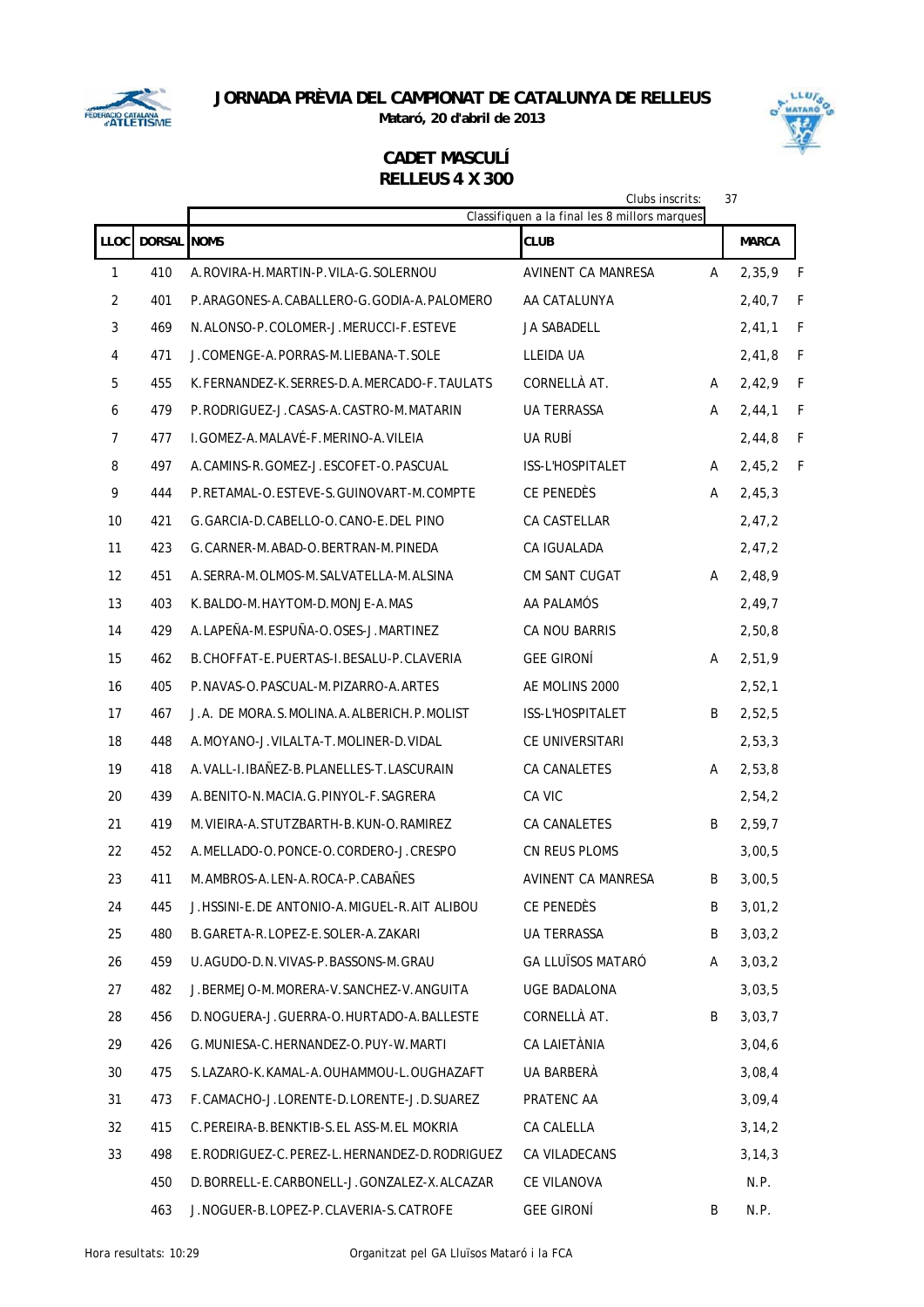

**Mataró, 20 d'abril de 2013**



|        |                     |                                    | Clubs inscrits:<br>Classifiquen a la final les 8 millors marques | 37           |
|--------|---------------------|------------------------------------|------------------------------------------------------------------|--------------|
| LLOC I | <b>DORSAL INOMS</b> |                                    | <b>CLUB</b>                                                      | <b>MARCA</b> |
|        | 407                 | A.GARDE-P.AVERTIN-R.CASTELLS-L.SEY | AEA VENTALLÓ                                                     | N.P.         |
|        | 437                 | M.ALLOCK-P.COMA-S.PEÑA-A.BONADA    | CA TORFIIÓ                                                       | N.P.         |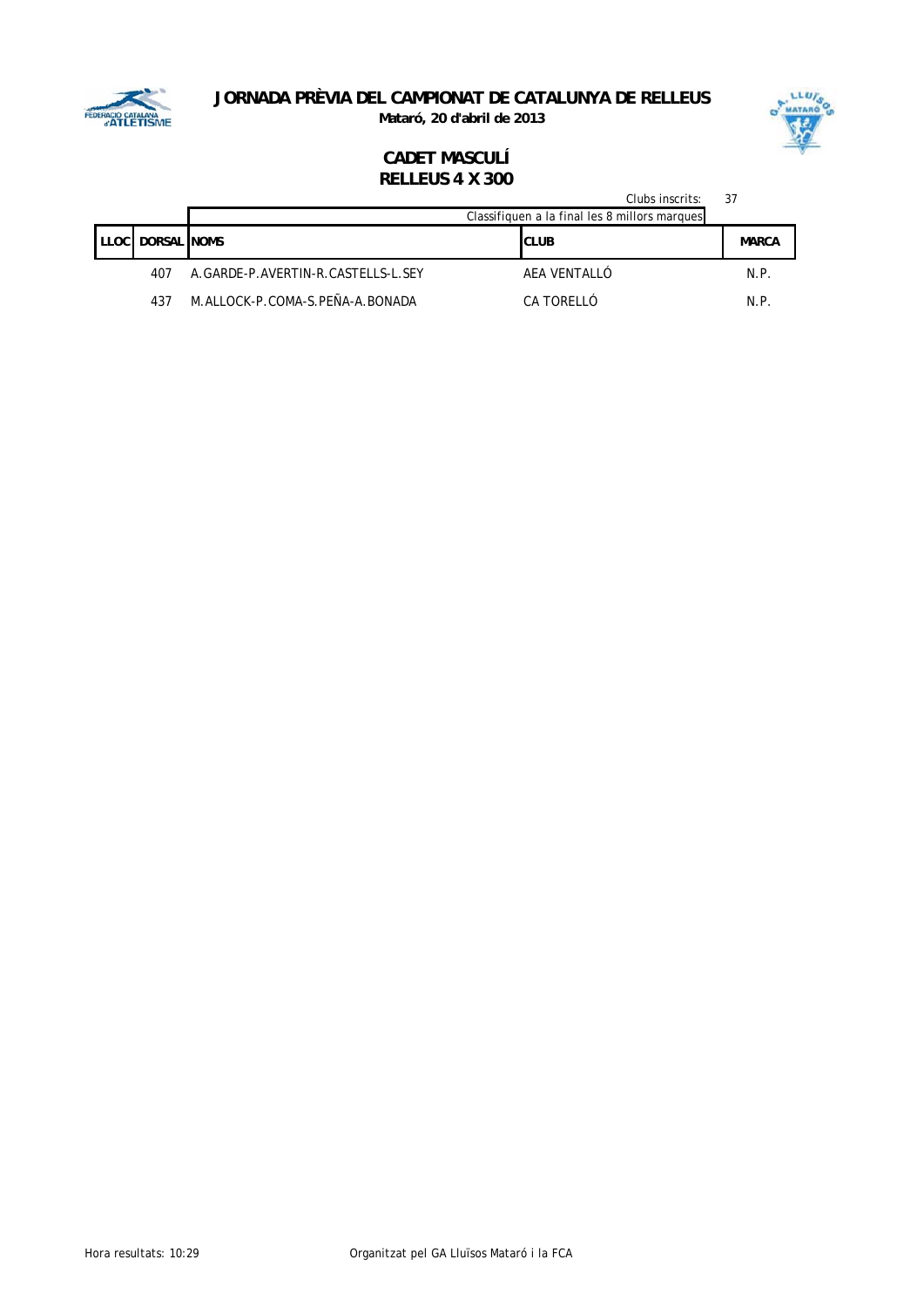



|                | 71<br>Rècord Catalunya: 41,71 CM Sant Cugat<br>Clubs inscrits:<br>Classifiquen a la final les 16 millors marques |                |                    |                                                |                          |   |              |
|----------------|------------------------------------------------------------------------------------------------------------------|----------------|--------------------|------------------------------------------------|--------------------------|---|--------------|
| SÈRIE          | LLOC                                                                                                             | <b>CARRER</b>  | <b>DORSAL NOMS</b> |                                                | <b>CLUB</b>              |   | <b>MARCA</b> |
| 1              | $\mathbf{1}$                                                                                                     | $\overline{2}$ | 274                | O.ATANCE-M.DE MINGO-L.MARTINEZ-S.GALLEGO       | CE UNIVERSITARI          | Α | 41,6         |
| 1              | 2                                                                                                                | 4              | 475                | J. PALACIN-A. SASOT-J. PUERTA-B. HEREDIA       | <b>UA TERRASSA</b>       | A | 42,0         |
| 1              | 3                                                                                                                | $\mathbf{1}$   | 132                | L.MOIX-M.BELENGUER-A.GONZALEZ-M.TORRAS         | CA IGUALADA              | Α | 44,8         |
| $\mathbf{1}$   | 4                                                                                                                | 8              | 240                | J.SEPULVEDA-V.VILA-L.VAN ESCH-N.SELVA          | CA VIC                   |   | 47,4         |
| 1              | 5                                                                                                                | $\overline{7}$ | 489                | A. VIZUETE-M. PASCUAL-M. SALES-I. GARCIA       | <b>UGE BADALONA</b>      | B | 49,5         |
| 1              | 6                                                                                                                | 6              | 326                | A.BERNAL-L.SORO-B.LAGUNA-N.GONZALEZ            | CN REUS PLOMS            | B | 50,3         |
| 1              | $\overline{7}$                                                                                                   | 3              | 315                | S. VILARES-S. PONS-I. EDO-A. FERNANDEZ         | CN BANYOLES              | Α | 51,1         |
| 2              | $\mathbf{1}$                                                                                                     | 3              | 339                | P.LEON-A.MARTINEZ-L.VILA-D.VILA                | CORNELLÀ AT.             | Α | 45,5         |
| $\overline{2}$ | 2                                                                                                                | 6              | 402                | O. CREEL-J. POLO-P. ARTIGAS-M. TORTOSA         | JA SABADELL              | B | 45,8         |
| $\overline{2}$ | 3                                                                                                                | 4              | 79                 | E.SAURA-C.BARTOLOME-J.CATELLS-M.URRUTIA        | CA CANALETES             | B | 46,1         |
| 2              | $\overline{4}$                                                                                                   | $\mathbf{1}$   | 118                | B.ROMA-V.BERTRAN-L.BENITEZ-M.SURROCA           | <b>CA GRANOLLERS</b>     | A | 47,2         |
| $\overline{2}$ | 5                                                                                                                | 5              | 146                | H.ALSINA-H.TORRES-C.BRUGUERA-A.RODRIGUEZ       | CA LAIETÀNIA             | B | 47,4         |
| $\overline{2}$ | 6                                                                                                                | 8              | 433                | I. JIMENEZ-N. URBANO-I. ACEVEDO-A. MONTESINOS  | PRATENC AA               |   | 48,1         |
| $\overline{2}$ | $\overline{7}$                                                                                                   | $\overline{7}$ | 174                | B. VIVES-N. LOZANO-L. SANCHEZ-M. CARRILLO      | CA MONTORNÈS             |   | 48,6         |
| 3              | $\mathbf{1}$                                                                                                     | 1              | 9                  | N.SOLSONA-A.VERGES-C.GABALDON-O.PIERA          | AA CATALUNYA             | A | 43,3         |
| 3              | $\overline{2}$                                                                                                   | 4              | 488                | M. MAS-C. ROSA-S. MERCHAN-M. NAVARRO           | <b>UGE BADALONA</b>      | Α | 44,3         |
| 3              | 3                                                                                                                | 3              | 325                | J. ANAVIS-N. SOKANA-N. CASTELLVI-A. PEREZ      | CN REUS PLOMS            | Α | 44,6         |
| 3              | 4                                                                                                                | 8              | 246                | G. MOYA-C. CAYERO-M. ROBAS-L. NUÑEZ            | CA VILADECANS            |   | 48,2         |
| 3              | 5                                                                                                                | 6              | 340                | I.VEGA-L.SANCHEZ-J.DE TORRES-P.SAYAGO          | CORNELLÀ AT.             | B | 49,3         |
| 3              | 6                                                                                                                | $\overline{7}$ | 20                 | F.FERNANDEZ-M.MOSTAZA-M.DIOCUNDA-B.SABATER     | aa palamós               |   | 49,7         |
| 3              | $\overline{7}$                                                                                                   | 5              | 161                | A.PARRA-C.PEREZ-S.ORTIN-I.GUARNIDO             | CA MALGRAT               | B | 51,7         |
|                |                                                                                                                  |                |                    |                                                |                          |   |              |
| 4              | $\mathbf{1}$                                                                                                     | 8              | 41                 | J. SELLARES-E. CORNELLAS-I. BALLARIN-C. CLOTET | AVINENT CA MANRESA       | Α | 43,7         |
| 4              | 2                                                                                                                | $\overline{4}$ | 275                | J.HUGUET-O.GARCIA-C.RUFFO-M.RODRIGUEZ          | CE UNIVERSITARI          | B | 44,4         |
| 4              | 3                                                                                                                | 6              | 182                | T. SALMERON-M. MARTIN-O. ZAMORANO-E. EZOUERRO  | CA NOU BARRIS            |   | 46,6         |
| 4              | 4                                                                                                                | 7              | 442                | M.BUXADE-J.AGUILERA-S.LOPEZ-M.PEIRATO          | SM ALELLA                |   | 48,5         |
| 4              | 5                                                                                                                | 1              | 160                | C.MARTIN-A.JORGE-S.GIMENEZ-A.PETTIFAIR         | CA MALGRAT               | Α | 50,7         |
| 4              | 6                                                                                                                | 3              | 93                 | E.COSTA-A.PASCUAL-L.GARNACHO-A.MUÑOZ           | CA CASTELLAR             | B | 51,2         |
| 4              | $\overline{7}$                                                                                                   | $\overline{2}$ | 357                | M.MARTINEZ-J.ABRIL-M.DE PACO-G.LANCHO          | <b>GA LLUÏSOS MATARÓ</b> | Α | 51,3         |
| 4              | $7\overline{ }$                                                                                                  | 5              | 423                | S.TORRES-A.JORBA-N.NIETO-H.MERZOUG             | MARTORELL AC             | В | 51,8         |
| 5              | $\mathbf{1}$                                                                                                     | 2              | 387                | S.GONZALEZ-A.PINIES-M.LUBAKI-N.VIUDEZ          | ISS-L'HOSPITALET         | Α | 43,4         |
| 5              | 2                                                                                                                | 1              | 293                | A.MANZANAL-J.SIMO-L.CENTELLA-A.SORIANO         | CG TARRAGONA             | Α | 43,8         |
| 5              | 3                                                                                                                | 3              | 10                 | M.LARRIBA-A.AGUINALIU-S.MARIN-M.MENDEZ         | AA CATALUNYA             | B | 47,2         |
| 5              | 4                                                                                                                | 8              | 55                 | A. SALA-E. GUIXERAS-C. RAMOS-O. TORRAS         | BARCELONA AT.            | A | 47,6         |
| 5              | 5                                                                                                                | 6              | 63                 | M.COMAJUAN-M.BOHILS-P.EXPOSITO-S.MARTIN        | CA CALELLA               |   | 49,3         |
| 5              | 6                                                                                                                | 7              | 250                | A.SERVETTO-M.XENA-M.SORT-L.COSTA               | CA VILAFRANCA            |   | 49,7         |
| 5              | 7                                                                                                                | 4              | 206                | A.GRANE-B.MAHAUMD-E.ROMERO-L.CARRERAS          | CA SANT JUST             | B | 51,4         |
| 5              |                                                                                                                  | 5              | 358                | G. SANCHEZ-GROSSIGNANI-A. CANO-E. CALLEJA      | <b>GA LLUÏSOS MATARÓ</b> | B | DQ.170.7     |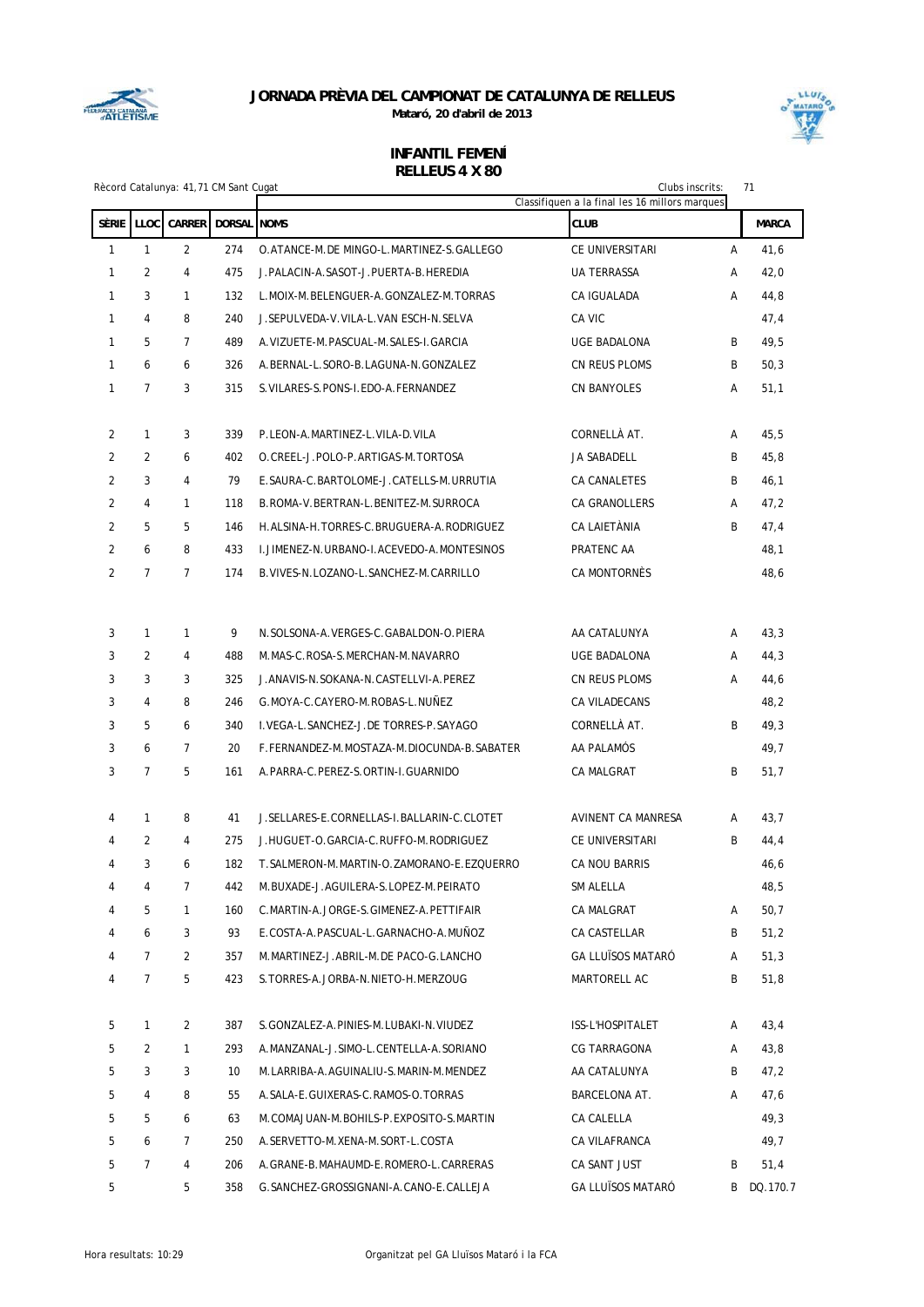



|                | Clubs inscrits:<br>71<br>Rècord Catalunya: 41,71 CM Sant Cugat<br>Classifiquen a la final les 16 millors marques |                |             |                                                                     |                              |        |              |
|----------------|------------------------------------------------------------------------------------------------------------------|----------------|-------------|---------------------------------------------------------------------|------------------------------|--------|--------------|
| <b>SÈRIE</b>   | LLOC                                                                                                             | <b>CARRER</b>  | DORSAL NOMS |                                                                     | <b>CLUB</b>                  |        | <b>MARCA</b> |
|                |                                                                                                                  |                |             |                                                                     |                              |        |              |
| 6              | $\mathbf{1}$                                                                                                     | 8              | 401         | M.ROMANCE-M.FAGUES-A.TEIXIDO-A.MURCIA                               | JA SABADELL                  | А      | 43,5         |
| 6              | 2                                                                                                                | $\overline{7}$ | 307         | J.RIART-J.ANTOLINO-M.TROBAT-J.BESTUE                                | <b>CM SANT CUGAT</b>         | А      | 44,0         |
| 6              | 3                                                                                                                | 2              | 369         | A.MELENDEZ-C.XIFRA-J.COLL-M.FELIU                                   | <b>GEE GIRONÍ</b>            | А      | 44,6         |
| 6              | 4                                                                                                                | 5              | 189         | O. MORRAJA-J. GUITDAT-A. RUBIA-A. CANO                              | CA OLESA                     |        | 48,0         |
| 6              | 5                                                                                                                | 6              | 78          | C.CARVAJAL-J.GARCIA-A.NAVARRO-P.NAVARRETE                           | CA CANALETES                 | А      | 48,1         |
| 6              | 6                                                                                                                | $\mathbf{1}$   | 205         | J.MUÑOZ-S.RUIZ-M.FRANQUESA-A.MARTINEZ                               | CA SANT JUST                 | А      | 49,6         |
| 6              | $\overline{7}$                                                                                                   | $\overline{4}$ | 450         | C. TORNERO-M. GALLEGO-M. OJEDA-M. COMINO                            | UA BARBERÀ                   | B      | 50,2         |
|                |                                                                                                                  |                |             |                                                                     |                              |        |              |
| $\overline{7}$ | $\mathbf{1}$                                                                                                     |                | 92          |                                                                     |                              |        |              |
| $\overline{7}$ | 2                                                                                                                | 5<br>6         | 216         | A.GARCIA-N.X.LOPEZ-J.VIÑAS-C.MOYA<br>M.LOPEZ-S.BO-A.DELGADO-M.TARGA | CA CASTELLAR<br>CA TARRAGONA | А<br>А | 44,6         |
| $\overline{7}$ | 3                                                                                                                | $\mathbf{1}$   |             |                                                                     |                              |        | 44,9         |
|                | 4                                                                                                                |                | 42          | C.MONTER-M.ARISO-S.MEHAND-M.TARRAGO                                 | AVINENT CA MANRESA           | B      | 45,1         |
| $\overline{7}$ |                                                                                                                  | 3              | 370         | J.CLUSELL-L.FIGUERES-Q.XARGAIO-Q.BERINGES                           | <b>GEE GIRONÍ</b>            | B      | 46,8         |
| $\overline{7}$ | 5                                                                                                                | $\overline{7}$ | 422         | B.HERNANDEZ-J.PINEDO-L.GALEANO-M.GOMEZ                              | MARTORELL AC                 | Α      | 47,1         |
| $\overline{7}$ | 6                                                                                                                | 2              | 217         | J.CAIXAL-P.PLANAS-N.LAGO-M.CLIMENT                                  | CA TARRAGONA                 | B      | 48,7         |
| $\overline{7}$ | $\overline{7}$                                                                                                   | 8              | 119         | C.DANIELUK-E.GONZALO-A.GINESTET-L.QUIÑONEZ                          | <b>CA GRANOLLERS</b>         | B      | 52,7         |
| $\overline{7}$ |                                                                                                                  | $\overline{4}$ | 376         | E.PAYÀ-B.PERPIÑA-B.GOMEZ-A.FRANCO                                   | <b>GIRONA CB-CAP</b>         |        | N.P.         |
| 8              | $\mathbf{1}$                                                                                                     | 8              | 167         | A.MARIN-L.TALAVERA-C.DIAZ-S.ROCA                                    | CA MOLLET                    |        | 44,2         |
| 8              | 2                                                                                                                | $\overline{7}$ | 388         | J. GARCIA-D. DIAZ-L. TRAPERO-A. PEREIRAS                            | ISS-L'HOSPITALET             | B      | 46,9         |
| 8              | 3                                                                                                                | 3              | 104         | K.GUTIERREZ-M.BRULLAS-A.ESTEVE-A.PORTOLES                           | CA GAVÀ                      | А      | 47,2         |
| 8              | $\overline{4}$                                                                                                   | 2              | 195         | E.MORENO-A.ZUÑIGA-S.GOMEZ-A.SORIA                                   | <b>CA PARETS</b>             |        | 47,4         |
| 8              | 5                                                                                                                | $\overline{4}$ | 449         | S. SERRANO-M. RUIZ-N. GOMEZ-M. ALVARO                               | UA BARBERÀ                   | А      | 48,9         |
| 8              | 6                                                                                                                | 1              | 462         | M.MORALES-A.ARJONA-L.LASNE-A.GARCIA                                 | UA RUBÍ                      | B      | 49,6         |
| 8              | $\overline{7}$                                                                                                   | 6              | 228         | A.ACCENSI-J.BENITO-A.MORENO-J.HERRERA                               | CA TERRES DE L'EBRE          | B      | 52,7         |
| 8              |                                                                                                                  | 5              | 56          | A.LLOVERAS-E.SAEZ-E.BONJORN-J.DE ARRIBA                             | BARCELONA AT.                | B      | N.P.         |
|                |                                                                                                                  |                |             |                                                                     |                              |        |              |
| 9              | $\mathbf{1}$                                                                                                     | $\overline{2}$ | 412         | M. SURIA-C. PUIGDEMASA-S. STEPHEN-A. CANO                           | LLEIDA UA                    |        | 44,0         |
| 9              | 2                                                                                                                | 3              | 145         | R.M.BUSCA-C.GIL-N.JORDAN-B.JENE                                     | CA LAIETÀNIA                 | Α      | 45,0         |
| 9              | 3                                                                                                                | 5              | 461         | M.BLASCO-N.CAMPOS-P.CAMPOS-M.VILCHEZ                                | UA RUBÍ                      | Α      | 45,6         |
| 9              | 4                                                                                                                | 4              | 227         | M.HERRERO-M.COLOME-M.ESPUNY-C.PUENTES                               | CA TERRES DE L'EBRE          | Α      | 46,4         |
| 9              | 5                                                                                                                | 6              | 133         | C.RIBES-N.FUERTES-C.BERTRAN-J.ROCA                                  | CA IGUALADA                  | B      | 46,8         |
| 9              | 6                                                                                                                | 8              | 476         | C.CERDAN-S.FLORENZA-M.REIG-L.PRAT                                   | UA TERRASSA                  | B      | 47,7         |
| 9              | $\overline{7}$                                                                                                   | $\mathbf{1}$   | 232         | A.BARDOLET-J.SALA-N.COLOMER-A.FORNIELES                             | CA TORELLÓ                   |        | 49,8         |
| 9              | 8                                                                                                                | 7              | 308         | J. SANCHEZ-M. CEBRIAN-S. CURCO-A. TUDELA                            | CM SANT CUGAT                | B      | 50,2         |
| 10             | $\mathbf{1}$                                                                                                     | 2              | 259         | A.SANTACANA-N.HERRERA-C.LOPEZ-L.MOLINA                              | CE PENEDÈS                   | Α      | 46,1         |
| 10             | $\overline{2}$                                                                                                   | 3              | 285         | J.LAND-J.SANTIN-P.CIFANI-S.ANTONINI                                 | CE VILANOVA                  | B      | 48,3         |
| 10             | 3                                                                                                                | 5              | 260         | N.FONT-M.GAUTIER-M.JARAMILLO-A.SOS                                  | CE PENEDÈS                   | B      | 56,5         |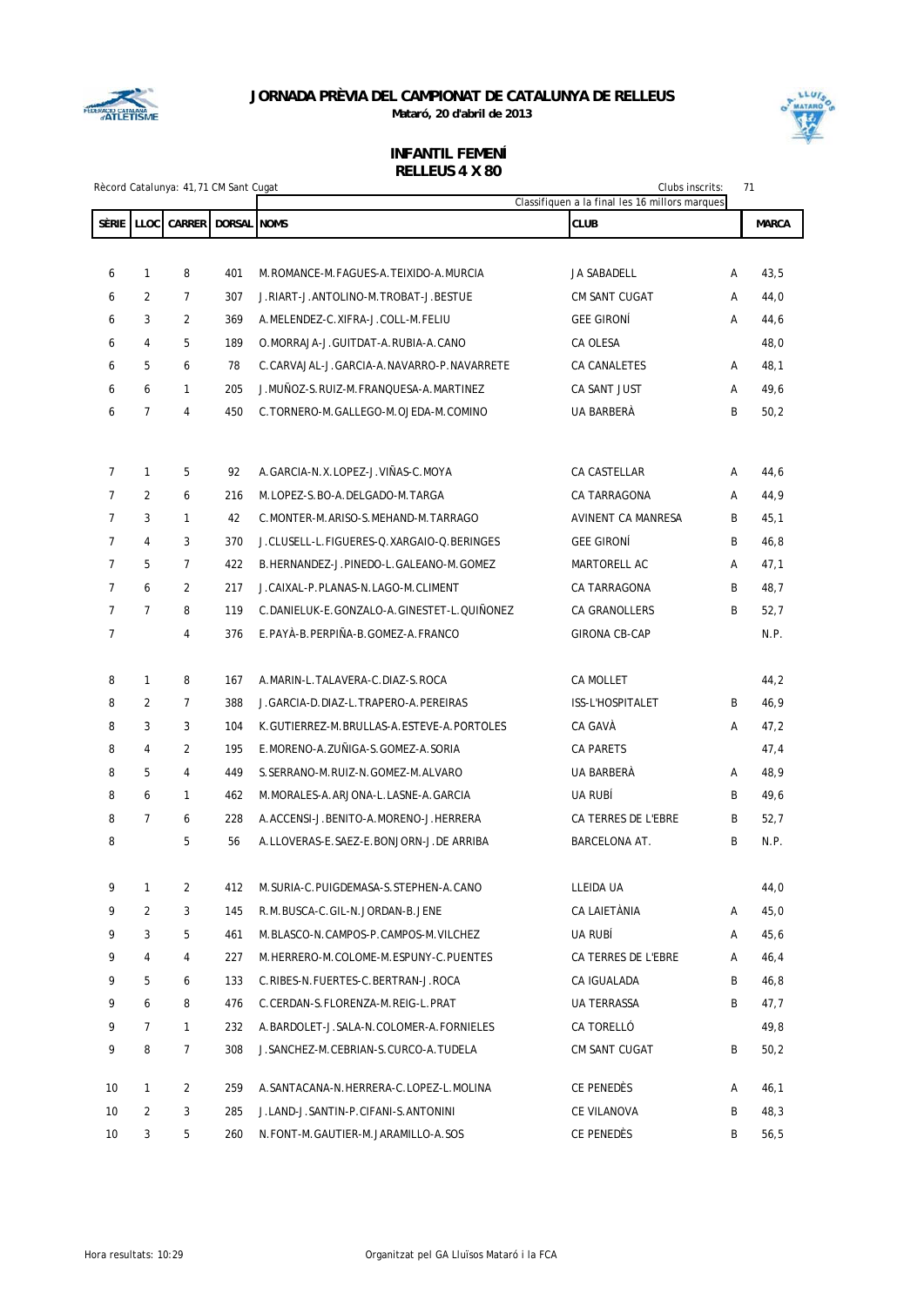



|                |            |                                                                              | Clubs inscrits:<br>Classifiquen a la final les 16 millors marques |        | 71           |
|----------------|------------|------------------------------------------------------------------------------|-------------------------------------------------------------------|--------|--------------|
| LLOC           | DORSAL     | <b>NOMS</b>                                                                  | CLUB                                                              |        | MARCA        |
| 1              | 274        | O.ATANCE-M.DE MINGO-L.MARTINEZ-S.GALLEGO                                     | CE UNIVERSITARI                                                   | A      | 41,6         |
| $\mathfrak{p}$ | 475        | J. PALACIN-A. SASOT-J. PUERTA-B. HEREDIA                                     | <b>UA TERRASSA</b>                                                | A      | 42,0         |
| 3              | 9          | N.SOLSONA-A.VERGES-C.GABALDON-O.PIERA                                        | AA CATALUNYA                                                      | A      | 43,3         |
| 4              | 387        | S. GONZALEZ-A. PINIES-M. LUBAKI-N. VIUDEZ                                    | ISS-L'HOSPITALET                                                  | А      | 43.4         |
| 5              | 401        | M.ROMANCE-M.FAGUES-A.TEIXIDO-A.MURCIA                                        | <b>JA SABADELL</b>                                                | Α      | 43,5         |
| 6              | 41         | J. SELLARES-E. CORNELLAS-I. BALLARIN-C. CLOTET                               | AVINENT CA MANRESA                                                | Α      | 43,7         |
|                |            |                                                                              |                                                                   |        |              |
| $\overline{1}$ | 293        | A. MANZANAL-J. SIMO-L. CENTELLA-A. SORIANO                                   | CG TARRAGONA                                                      | Α      | 43,8         |
| 8              | 307        | J.RIART-J.ANTOLINO-M.TROBAT-J.BESTUE                                         | CM SANT CUGAT                                                     | Α      | 44,0         |
| 9              | 412        | M. SURIA-C. PUIGDEMASA-S. STEPHEN-A. CANO                                    | LLEIDA UA                                                         |        | 44,0         |
| 10             | 488        | M.MAS-C.ROSA-S.MERCHAN-M.NAVARRO                                             | <b>UGE BADALONA</b>                                               | Α      | 44,3         |
| 11             | 275        | J.HUGUET-O.GARCIA-C.RUFFO-M.RODRIGUEZ                                        | CE UNIVERSITARI                                                   | B      | 44,4         |
| 12             | 325        | J.ANAVIS-N.SOKANA-N.CASTELLVI-A.PEREZ                                        | CN REUS PLOMS                                                     | Α      | 44,6         |
| 13             | 369        | A. MELENDEZ-C. XIFRA-J. COLL-M. FELIU                                        | <b>GEE GIRONÍ</b>                                                 | Α      | 44,6         |
| 14             | 92         | A. GARCIA-N.X.LOPEZ-J.VIÑAS-C.MOYA                                           | CA CASTELLAR                                                      | Α      | 44,6         |
| 15             | 132        | L. MOIX-M. BELENGUER-A. GONZALEZ-M. TORRAS                                   | CA IGUALADA                                                       | Α      | 44.8         |
| 16             | 216        | M.LOPEZ-S.BO-A.DELGADO-M.TARGA                                               | CA TARRAGONA                                                      | А      | 44.9         |
| 17             | 145        | R.M. BUSCA-C. GIL-N.JORDAN-B.JENE                                            | CA I AIFTÀNIA                                                     | А      | 45.0         |
| 18             | 42         | C.MONTER-M.ARISO-S.MEHAND-M.TARRAGO                                          | AVINENT CA MANRESA                                                | B      | 45,1         |
| 19             | 339        | P.LEON-A.MARTINEZ-L.VILA-D.VILA                                              | CORNELLÀ AT.                                                      | Α      | 45,5         |
| 20             | 461        | M.BLASCO-N.CAMPOS-P.CAMPOS-M.VILCHEZ                                         | UA RUBÍ                                                           | Α      | 45,6         |
| 21             | 402        | O.CREEL-J.POLO-P.ARTIGAS-M.TORTOSA                                           | <b>JA SABADELL</b>                                                | B      | 45,8         |
| 22             | 79         | E. SAURA-C. BARTOLOME-J. CATELLS-M. URRUTIA                                  | CA CANALETES                                                      | B      |              |
|                |            |                                                                              |                                                                   |        | 46,1         |
| 23             | 259        | A.SANTACANA-N.HERRERA-C.LOPEZ-L.MOLINA                                       | CE PENEDÈS                                                        | Α      | 46,1         |
| 24             | 227        | M.HERRERO-M.COLOME-M.ESPUNY-C.PUENTES                                        | CA TERRES DE L'EBRE                                               | Α      | 46,4         |
| 25             | 182        | T. SALMERON-M. MARTIN-O. ZAMORANO-E. EZQUERRO                                | CA NOU BARRIS                                                     |        | 46,6         |
| 26             | 370        | J.CLUSELL-L.FIGUERES-Q.XARGAIO-Q.BERINGES                                    | <b>GFF GIRONÍ</b>                                                 | B      | 46,8         |
| 27             | 133        | C.RIBES-N.FUERTES-C.BERTRAN-J.ROCA                                           | CA IGUALADA                                                       | B      | 46,8         |
| 28             | 388        | J. GARCIA-D. DIAZ-L. TRAPERO-A. PEREIRAS                                     | ISS-L'HOSPITALET                                                  | R      | 46,9         |
| 29             | 422        | B. HERNANDEZ-J. PINEDO-L. GALEANO-M. GOMEZ                                   | MARTORELL AC                                                      | А      | 47,1         |
| 30             | 118        | B. ROMA-V. BERTRAN-L. BENITEZ-M. SURROCA                                     | CA GRANOLLERS                                                     | А      | 47,2         |
| 31             | 10         | M. LARRIBA-A. AGUINALIU-S. MARIN-M. MENDEZ                                   | AA CATALUNYA                                                      | B      | 47,2         |
| 32             | 104        | K. GUTIERREZ-M. BRULLAS-A. ESTEVE-A. PORTOLES                                | CA GAVÀ                                                           | А      | 47,2         |
| 33             | 240        | J.SEPULVEDA-V.VILA-L.VAN ESCH-N.SELVA                                        | CA VIC                                                            |        | 47,4         |
| 34             | 146        | H.ALSINA-H.TORRES-C.BRUGUERA-A.RODRIGUEZ                                     | CA LAIETÀNIA                                                      | B      | 47,4         |
| 35             | 195        | E.MORENO-A.ZUÑIGA-S.GOMEZ-A.SORIA                                            | CA PARETS                                                         |        | 47,4         |
|                |            |                                                                              |                                                                   |        |              |
| 36             | 55         | A. SALA-E. GUIXERAS-C. RAMOS-O. TORRAS                                       | BARCELONA AT.                                                     | Α      | 47,6         |
| 37             | 476        | C.CERDAN-S.FLORENZA-M.REIG-L.PRAT                                            | <b>UA TERRASSA</b>                                                | R      | 47,7         |
| 38             | 189        | O.MORRAJA-J.GUITDAT-A.RUBIA-A.CANO                                           | CA OLESA                                                          |        | 48,0         |
| 39             | 433        | I.JIMENEZ-N.URBANO-I.ACEVEDO-A.MONTESINOS                                    | PRATENC AA                                                        |        | 48,1         |
| 40             | 78         | C.CARVAJAL-J.GARCIA-A.NAVARRO-P.NAVARRETE                                    | CA CANALETES                                                      | Α      | 48,1         |
| 41             | 246        | G.MOYA-C.CAYERO-M.ROBAS-L.NUÑEZ                                              | CA VILADECANS                                                     |        | 48,2         |
| 42             | 285        | J. LAND-J. SANTIN-P. CIFANI-S. ANTONINI                                      | CE VII ANOVA                                                      | R      | 48,3         |
| 43             | 442        | M.BUXADE-J.AGUILERA-S.LOPEZ-M.PEIRATO                                        | SM ALELLA                                                         |        | 48,5         |
| 44             | 174        | B. VIVES-N. LOZANO-L. SANCHEZ-M. CARRILLO                                    | CA MONTORNÈS                                                      |        | 48,6         |
| 45             | 217        | J.CAIXAL-P.PLANAS-N.LAGO-M.CLIMENT                                           | CA TARRAGONA                                                      | B      | 48,7         |
| 46             | 449        | S. SERRANO-M. RUIZ-N. GOMEZ-M. ALVARO                                        | UA BARBERÀ                                                        | Α      | 48,9         |
| 47             | 340        | I.VEGA-L.SANCHEZ-J.DE TORRES-P.SAYAGO                                        | CORNELLÀ AT.                                                      | R      | 49,3         |
| 48             | 63         | M. COMAJUAN-M. BOHILS-P. EXPOSITO-S. MARTIN                                  | CA CALELLA                                                        |        | 49,3         |
| 49             | 489        | A.VIZUETE-M.PASCUAL-M.SALES-I.GARCIA                                         | <b>UGE BADALONA</b>                                               | B      | 49,5         |
|                |            |                                                                              |                                                                   |        |              |
| 50<br>51       | 205<br>462 | J.MUÑOZ-S.RUIZ-M.FRANQUESA-A.MARTINEZ<br>M.MORALES-A.ARJONA-L.LASNE-A.GARCIA | CA SANT JUST<br>UA RUBÍ                                           | А<br>B | 49,6<br>49,6 |
| 52             | 20         | F. FERNANDEZ-M. MOSTAZA-M. DIOCUNDA-B. SABATER                               | AA PALAMÓS                                                        |        | 49,7         |
| 53             | 250        | A.SERVETTO-M.XENA-M.SORT-L.COSTA                                             | CA VILAFRANCA                                                     |        | 49,7         |
| 54             | 232        | A.BARDOLET-J.SALA-N.COLOMER-A.FORNIELES                                      | CA TORELLÓ                                                        |        | 49,8         |
|                | 450        |                                                                              | UA BARBERÀ                                                        | R      |              |
| 55             |            | C. TORNERO-M. GALLEGO-M. OJEDA-M. COMINO                                     |                                                                   |        | 50,2         |
| 56             | 308        | J. SANCHEZ-M. CEBRIAN-S. CURCO-A. TUDELA                                     | CM SANT CUGAT                                                     | R      | 50.2         |
| 57             | 326        | A.BERNAL-L.SORO-B.LAGUNA-N.GONZALEZ                                          | CN REUS PLOMS                                                     | R      | 50,3         |
| 58             | 160        | C.MARTIN-A.JORGE-S.GIMENEZ-A.PETTIFAIR                                       | CA MALGRAT                                                        | Α      | 50,7         |
| 59             | 315        | S. VILARES-S. PONS-I. EDO-A. FERNANDEZ                                       | CN BANYOLES                                                       | Α      | 51,1         |
| 60             | 93         | E.COSTA-A.PASCUAL-L.GARNACHO-A.MUÑOZ                                         | CA CASTELLAR                                                      | B      | 51,2         |
| 61             | 357        | M.MARTINEZ-J.ABRIL-M.DE PACO-G.LANCHO                                        | <b>GA LLUÏSOS MATARÓ</b>                                          | Α      | 51,3         |
| 62             | 206        | A.GRANE-B.MAHAUMD-E.ROMERO-L.CARRERAS                                        | CA SANT JUST                                                      | B      | 51.4         |
| 63             | 161        | A. PARRA-C. PEREZ-S. ORTIN-I. GUARNIDO                                       | CA MALGRAT                                                        | B      | 51,7         |
| 64             | 423        | S. TORRES-A. JORBA-N. NIETO-H. MERZOUG                                       | MARTORELL AC                                                      | B      | 51,8         |
| 65             | 119        | C. DANIELUK-E. GONZALO-A. GINESTET-L. QUIÑONEZ                               | CA GRANOLLERS                                                     | B      | 52,7         |
| 66             | 228        | A.ACCENSI-J.BENITO-A.MORENO-J.HERRERA                                        | CA TERRES DE L'EBRE                                               | B      | 52,7         |
| 67             | 260        | N.FONT-M.GAUTIER-M.JARAMILLO-A.SOS                                           | CE PENEDÈS                                                        | R      | 56.5         |
|                |            |                                                                              |                                                                   |        |              |
|                | 167        | A. MARIN-L. TALAVERA-C. DIAZ-S. ROCA                                         | CA MOLLET                                                         |        |              |
|                | 358        | G.SANCHEZ-GROSSIGNANI-A.CANO-E.CALLEJA                                       | GA LLUÏSOS MATARÓ                                                 |        | B DQ.170.7   |
|                | 376        | E.PAYÀ-B.PERPIÑA-B.GOMEZ-A.FRANCO                                            | <b>GIRONA CB-CAP</b>                                              |        | N.P.         |
|                | 56         | A.LLOVERAS-E.SAEZ-E.BONJORN-J.DE ARRIBA                                      | BARCELONA AT.                                                     | R      | N.P.         |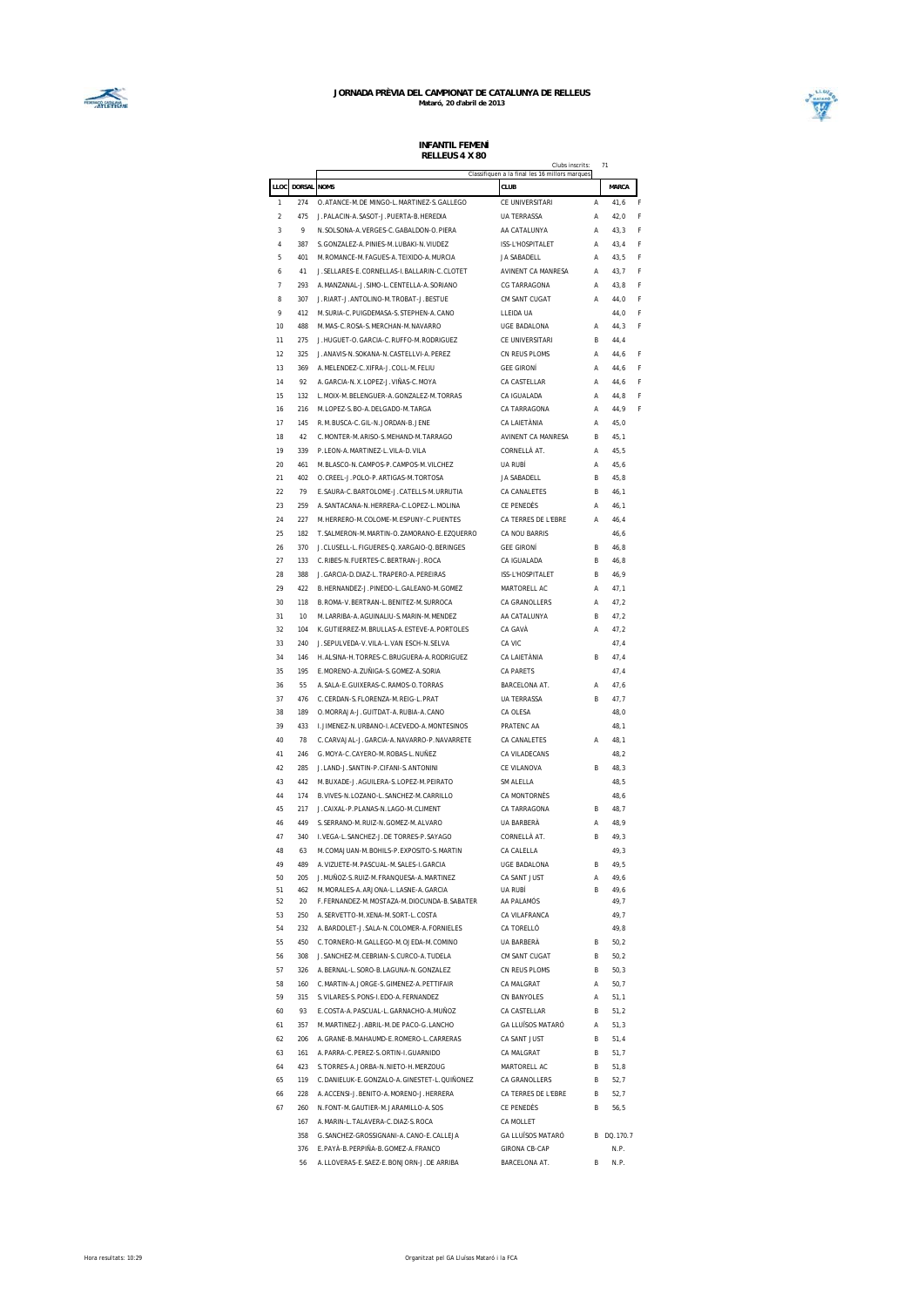

**Mataró, 20 d'abril de 2013**



|                |                | Rècord Catalunya: 1,52,54 CM Sant Cugat |               | 68<br>Clubs inscrits:<br>Classifiquen a la final les 8 millors marques |                          |   |              |
|----------------|----------------|-----------------------------------------|---------------|------------------------------------------------------------------------|--------------------------|---|--------------|
| <b>SÈRIE</b>   | <b>LLOC</b>    | <b>CARRER</b>                           | DORSAL NOMS   |                                                                        | <b>CLUB</b>              |   | <b>MARCA</b> |
| $\mathbf{1}$   | $\mathbf{1}$   | 3                                       | 385           | S. GONZALEZ-M. VICENTE-M. LUBAKI-N. VIUDEZ                             | ISS-L'HOSPITALET         | A | 1,56,5       |
| $\mathbf{1}$   | $\overline{2}$ | 8                                       | 90            | A.GARCIA-C.MOYA-N.X.LOPEZ-J.VIÑAS                                      | CA CASTELLAR             | A | 1,59,6       |
| 1              | 3              | $\overline{2}$                          | 203           | J.MUÑOZ-S.RUIZ-M.FRANQUESA-A.MARTINEZ                                  | CA SANT JUST             | A | 2,06,1       |
| $\mathbf{1}$   | $\overline{4}$ | 6                                       | 460           | M. MORALES-A. ARJONA-L. LASNE-M. VILCHEZ                               | UA RUBÍ                  | B | 2,12,2       |
| $\mathbf{1}$   | 5              | 4                                       | 91            | L.CONESA-E.COSTA-A.MUÑOZ-C.PINTO                                       | CA CASTELLAR             | B | 2,13,2       |
| 1              | 6              | $\overline{7}$                          | 231           | A.BARDOLET-J.SALA-N.COLOMER-A.FORNIELES                                | CA TORELLÓ               |   | 2,16,0       |
| 1              | $\overline{7}$ | $\mathbf{1}$                            | 158           | S.GIMENEZ-C.PEREZ-A.PETTIFAIR-A.JORGE                                  | <b>CA MALGRAT</b>        | Α | 2,18,1       |
|                |                |                                         |               |                                                                        |                          |   |              |
| 2              | $\mathbf{1}$   | 2                                       | 473           | J. PALACIN-J. PUERTA--A. SASOT-B. HEREDIA                              | <b>UA TERRASSA</b>       | Α | 1,54,5       |
| $\overline{2}$ | 2              | 5                                       | 166           | A.MARIN-L.TALAVERA-C.DIAZ-S.ROCA                                       | CA MOLLET                |   | 1,59,5       |
| $\overline{2}$ | 3              | 8                                       | 214           | M.LOPEZ-S.BO-N.LAGO-M.TARGA                                            | CA TARRAGONA             | Α | 2,00,5       |
| $\overline{2}$ | $\overline{4}$ | $\mathbf{1}$                            | 367           | A.MELENDEZ-C.XIFRA-J.COLL-M.FELIU                                      | <b>GEE GIRONÍ</b>        | A | 2,01,4       |
| $\overline{2}$ | 5              | $\overline{7}$                          | 102           | K.GUTIERREZ-M.BRULLAS-A.ESTEVE-A.PORTOLES                              | CA GAVÀ                  | A | 2,03,9       |
| $\overline{2}$ | 6              | 4                                       | 356           | G. SANCHEZ-G. ROSSIGNANI-A. CANO-E. CALLEJA                            | <b>GA LLUÏSOS MATARÓ</b> | B | 2,08,8       |
| $\overline{2}$ | $\overline{7}$ | 3                                       | 159           | I.GUARNIDO-S.ORTIN-A.PARRA-C.MARTIN                                    | CA MALGRAT               | B | 2,23,8       |
| $\overline{2}$ |                | 6                                       | 375           | E.PAYA-B.PERPIÑA-A.FRANCO-T.VIDAL                                      | <b>GIRONA CB-CAP</b>     |   |              |
| 3              | $\mathbf{1}$   | 5                                       | 39            | J. SELLARES-M. ARISO-I. BALLARIN-E. CORNELLAS                          | AVINENT CA MANRESA       | A | 1,55,8       |
| 3              | 2              | $\mathbf{1}$                            | 399           | M.ROMANCE-M.FARGAS-A.TEIXIDO-L.CASAJUANA                               | JA SABADELL              | A | 1,56,5       |
| 3              | 3              | 2                                       | 262           | A.SANTACANA-N.HERRERA-C.LOPEZ-L.MOLINA                                 | CE PENEDÈS               | A | 2,00,1       |
| 3              | $\overline{4}$ | $\overline{7}$                          | 486           | M. MAS-C. ROSA-S. MERCHAN-A. VIZUETE                                   | UGE BADALONA             | A | 2,00,5       |
| 3              | 5              | 4                                       | 239           | V.VILA-J.AGUILAR-N.SELVA-M.ANGLADA                                     | CA VIC                   |   | 2,04,6       |
| 3              | 6              | 6                                       | 355           | M.MARTINEZ-L.CANO-M.ITXART-N.SERRANO                                   | <b>GA LLUÏSOS MATARÓ</b> | A | 2,05,9       |
| 3              | $\overline{7}$ | 3                                       | 474           | C.CERDAN-S-FLORENZA-M.REIG-L.PRAT                                      | <b>UA TERRASSA</b>       | B | 2,09,2       |
| 3              | 8              | 8                                       | 204           | A.GRANE-B.MAHAUMD-E.ROMERO-L.CARRERAS                                  | CA SANT JUST             | B | 2,09,9       |
|                |                |                                         |               |                                                                        |                          |   |              |
| 4              | $\mathbf{1}$   | 3                                       | 411           | M. SURIA-C. PUIGDEMASA-S. STEPHEN-A. CANO                              | <b>LLEIDA UA</b>         |   | 1.59.9       |
| 4              | $\mathbf{2}$   | 5                                       | 225           | M.HERRERO-M.COLOME-M.ESPUNY-A.ACCENSI                                  | CA TERRES DE L'EBRE      | A | 2,06,9       |
| 4              | 3              | $\mathbf{1}$                            | 368           | J.CLUSELL-L.FIGUERES-Q.XARGAIO-Q.BERINGES                              | GEE GIRONÍ               | B | 2,07,7       |
| 4              | 4              | 4                                       | 116           | C.DANIELUK-L.BENITEZ-B.BERNUS-M.SURROCA                                | CA GRANOLLERS            | Α | 2,08,0       |
| 4              | 5              | 6                                       | 420           | B.HERNANDEZ-J.PINEDO-L.GALEANO-M.GOMEZ                                 | MARTORELL AC             | Α | 2,11,6       |
| 4              | 6              | 7                                       | 264           | N.FONT-M.GAUTIER-M.JARAMILLO-A.SOS                                     | CE PENEDÈS               | B | 2,16,4       |
| 4              | 7              | 8                                       | 117           | B.ROMA-N.VELASCO-M.MARTINEZ-A.GARRIDO                                  | CA GRANOLLERS            | B | 2,18,6       |
| 4              | 8              | 2                                       | 173           | B. VIVES-N. LOZANO-L. SANCHEZ-M. CARRILLO                              | CA MONTORNÈS             |   | 2,29,8       |
| 5              | 1              | 4                                       | $\mathcal{I}$ | N.SOLSONA-A.VERGES-C.GABALDON-M.GARCIA                                 | AA CATALUNYA             | A | 1,55,0       |
| 5              | 2              | 5                                       | 337           | P.LEON-A.MARTINEZ-L.VILA-D.VILA                                        | CORNELLÀ AT.             | Α | 2,02,2       |
| 5              | 4              | 6                                       | 8             | A.CIVERA-J.SUBIRATS-M.TOLEDO-A.ILLA                                    | AA CATALUNYA             | B | 2,05,6       |
| 5              | 4              | 8                                       | 386           | C.GARCIA-A-PEREIRAS-D.DIAZ-J.GARCIA                                    | ISS-L'HOSPITALET         | B | 2,07,4       |
| 5              | 5              | 2                                       | 487           | M. NAVARRO-M. PASCUAL-M. SALES-I. GARCIA                               | UGE BADALONA             | B | 2,12,2       |
| 5              | 6              | 3                                       | 245           | G.MOYA-C.CAYERO-M.ROBAS-L.NUÑEZ                                        | CA VILADECANS            |   | 2,13,4       |
| 5              | 7              | $\mathbf{1}$                            | 306           | J. SANCHEZ-M. CEBRIAN-S. CURCO-A. TUDELA                               | CM SANT CUGAT            | B | 2,14,4       |
| 5              | 8              | $7\overline{ }$                         | 215           | J.CAIXAL-P.PLANAS-A.DELGADO-M.CLIMENT                                  | CA TARRAGONA             | B | 2, 15, 2     |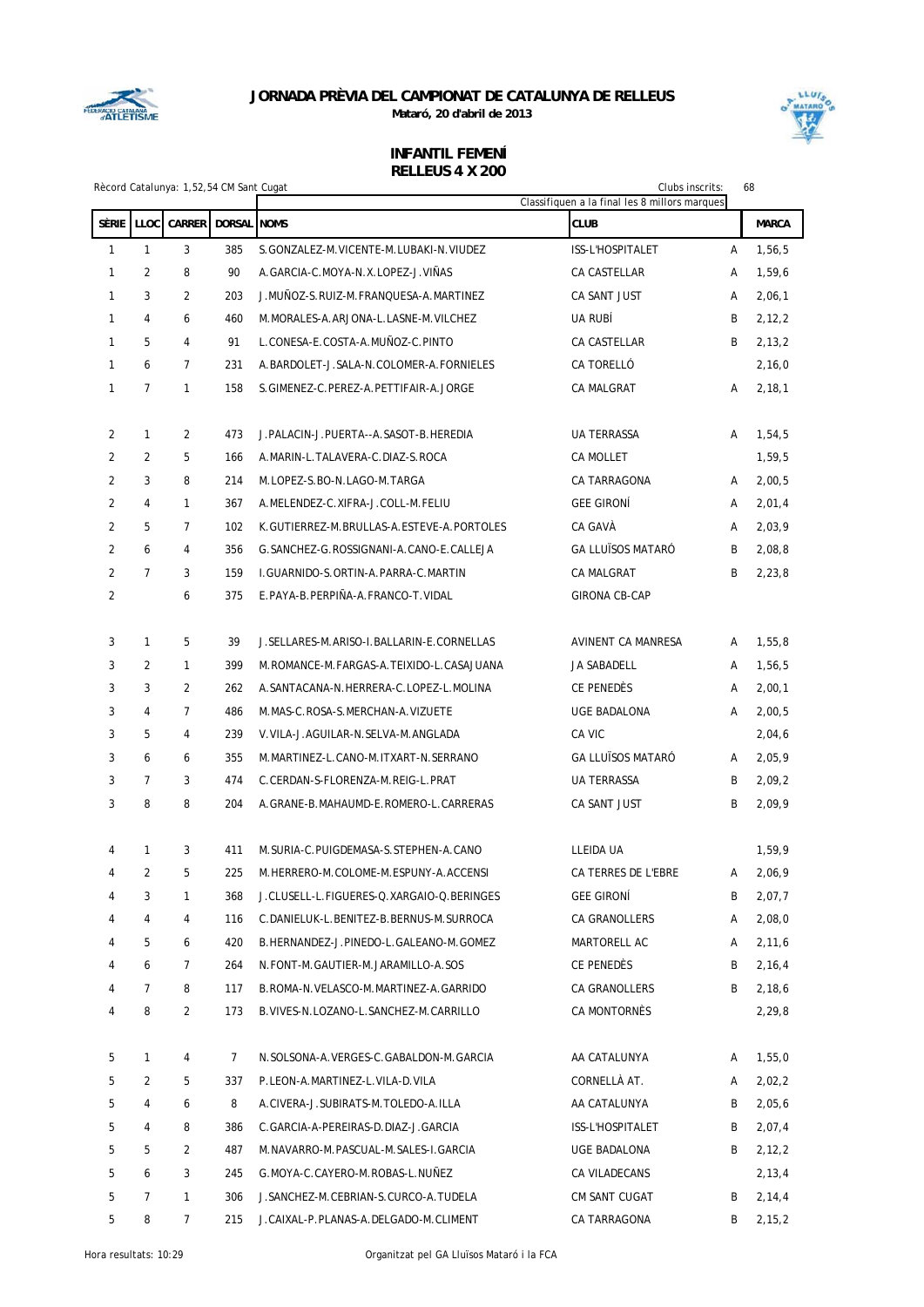

**Mataró, 20 d'abril de 2013**



|                |                | Rècord Catalunya: 1,52,54 CM Sant Cugat |                    | Clubs inscrits:<br>Classifiquen a la final les 8 millors marques |                     |   | 68           |
|----------------|----------------|-----------------------------------------|--------------------|------------------------------------------------------------------|---------------------|---|--------------|
| <b>SÈRIE</b>   | <b>LLOC</b>    | <b>CARRER</b>                           | <b>DORSAL NOMS</b> |                                                                  | <b>CLUB</b>         |   | <b>MARCA</b> |
|                |                |                                         |                    |                                                                  |                     |   |              |
| 6              | $\mathbf{1}$   | $\overline{\mathbf{4}}$                 | 272                | O.ATANCE-M.DE MINGO-C.RUFFO-S.GALLEGO                            | CE UNIVERSITARI     | A | 1,52,3       |
| 6              | $\overline{2}$ | 3                                       | 130                | L.MOIX-M.BELENGUER-A.GONZALEZ-P.BLASCO                           | CA IGUALADA         | A | 1,59,5       |
| 6              | 3              | 6                                       | 40                 | C.MONTER-C.CLOTET-S.MEHAND-M.TARRAGO                             | AVINENT CA MANRESA  | B | 2,01,7       |
| 6              | $\overline{4}$ | $\overline{7}$                          | 131                | E.IBARRA-C.RIBES-N.FUERTES-M.TORRAS                              | CA IGUALADA         | B | 2,07,0       |
| 6              | 5              | $\mathbf{1}$                            | 181                | T.SALMERON-M.MARTIN-O.ZAMORANO-E.EZQUERRO                        | CA NOU BARRIS       |   | 2,07,0       |
| 6              | 6              | 5                                       | 447                | S. SERRANO-M. RUIZ-C. MIGUEL-M. OJEDA                            | UA BARBERÀ          | A | 2,10,6       |
| 6              | $\overline{7}$ | 8                                       | 324                | A.BERNAL-L.SORO-B.LAGUNA-N.GONZALEZ                              | CN REUS PLOMS       | B | 2,13,6       |
| 6              | 8              | $\overline{2}$                          | 432                | E.GRUESO-L.VIRTUS-N.URBANO-I.ACEVEDO                             | PRATENC AA          |   | 2,16,0       |
|                |                |                                         |                    |                                                                  |                     |   |              |
| $\overline{7}$ | $\mathbf{1}$   | 5                                       | 323                | J. ANAVIS-N. SOKANA-N. CASTELLVI-A. PEREZ                        | CN REUS PLOMS       | A | 2,00,1       |
| $\overline{7}$ | $\overline{2}$ | $\mathbf{1}$                            | 400                | J.POLO-C.GARCIA-N.MONTRAVETA-M.TORTOSA                           | JA SABADELL         | B | 2,05,8       |
| $\overline{7}$ | $\overline{4}$ | $\overline{7}$                          | 441                | M.BUXADE-J.AGUILERA-S.LOPEZ-M.PEIRATO                            | <b>SM ALELLA</b>    |   | 2,14,0       |
| $\overline{7}$ | 5              | 3                                       | 249                | A.SERVETTO-M.XENA-M.SORT-L.COSTA                                 | CA VILAFRANCA       |   | 2,15,4       |
| $\overline{7}$ | 6              | $\overline{2}$                          | 19                 | F.FERNANDEZ-M.MOSTAZA-M.DIOCUNDA-B.SABATER                       | AA PALAMÓS          |   | 2,18,1       |
| $\overline{7}$ | $\overline{7}$ | $\overline{4}$                          | 53                 | C.RAMOS-J.DE ARRIBA-E.BONJORN-S.SAEZ                             | BARCELONA AT.       | A | 2,18,2       |
| $\overline{7}$ | 8              | 6                                       | 226                | M. CARDONA-M. MURPHY-M. INIESTA-O. PERELLO                       | CA TERRES DE L'EBRE | B | 2,19,8       |
| $\overline{7}$ |                | 8                                       | 148                | A.S.ONWUKA-L.BALLESTER-L.TOMAS-H.RUIZ                            | CA LAIETÀNIA        | А | DQ.163.5     |
|                |                |                                         |                    |                                                                  |                     |   |              |
| 8              | $\mathbf{1}$   | $\overline{2}$                          | 291                | A.MANZANAL-J.SIMO-L.CENTELLA-A.SORIANO                           | <b>CG TARRAGONA</b> | A | 1,57,1       |
| 8              | $\overline{2}$ | 8                                       | 76                 | J.GARCIA-A.NAVARRO-C.CARVAJAL-E.SAURA                            | <b>CA CANALETES</b> | A | 2,01,3       |
| 8              | 3              | 3                                       | 459                | M.BLASCO-N.CAMPOS-P.CAMPOS-A.GARCIA                              | UA RUBÍ             | A | 2,02,0       |
| 8              | $\overline{4}$ | $\overline{7}$                          | 347                | P.AVILES-M.BARJUAN-I.KAJTIH-A.GIMENEZ                            | FC BARCELONA        |   | 2,05,5       |
| 8              | 5              | 6                                       | 62                 | M.COMAJUAN-M.BOHILS-P.EXPOSITO-A.GAROLERA                        | CA CALELLA          |   | 2,09,9       |
| 8              | 6              | 5                                       | 338                | I.VEGA-L.SANCHEZ-J.DE TORRES-P.FONT                              | CORNELLÀ AT.        | B | 2,15,5       |
| 8              | $\overline{7}$ | $\overline{4}$                          | 150                | C.CLARAMUNT-S.CIVIT-L.GUIMAN-A.MONTLLO                           | CA LAIETÀNIA        | B | 2,18,4       |
|                |                |                                         |                    |                                                                  |                     |   |              |
| 9              | $\mathbf{1}$   | $\overline{2}$                          | 305                | J.RIART-J.ANTOLINO-M.TROBAT-J.BESTUE                             | CM SANT CUGAT       | A | 1,55,7       |
| 9              | $\overline{2}$ | 5                                       | 273                | J.HUGUET-L.MARTINEZ-I.LUNA-M.RODRIGUEZ                           | CE UNIVERSITARI     | B | 1,58,3       |
| 9              | 3              | $\overline{7}$                          | 194                | E.MORENO-A.ZUÑIGA-S.GOMEZ-A.SORIA                                | <b>CA PARETS</b>    |   | 2,06,1       |
| 9              | $\overline{4}$ | $\overline{4}$                          | 77                 | J.CASTELLS-M.URRUTIA-J.MEYER-J.VIZCAINO                          | CA CANALETES        | B | 2,06,4       |
| 9              | 5              | 3                                       | 314                | S. VILARES-S. PONS-I. EDO-A. FERNANDEZ                           | <b>CN BANYOLES</b>  | А | 2,21,8       |
| 9              |                | 6                                       | 448                | M.GALLEGO-M.COMINO-A.OLMO-N.GOMEZ                                | UA BARBERA          | B | N.P.         |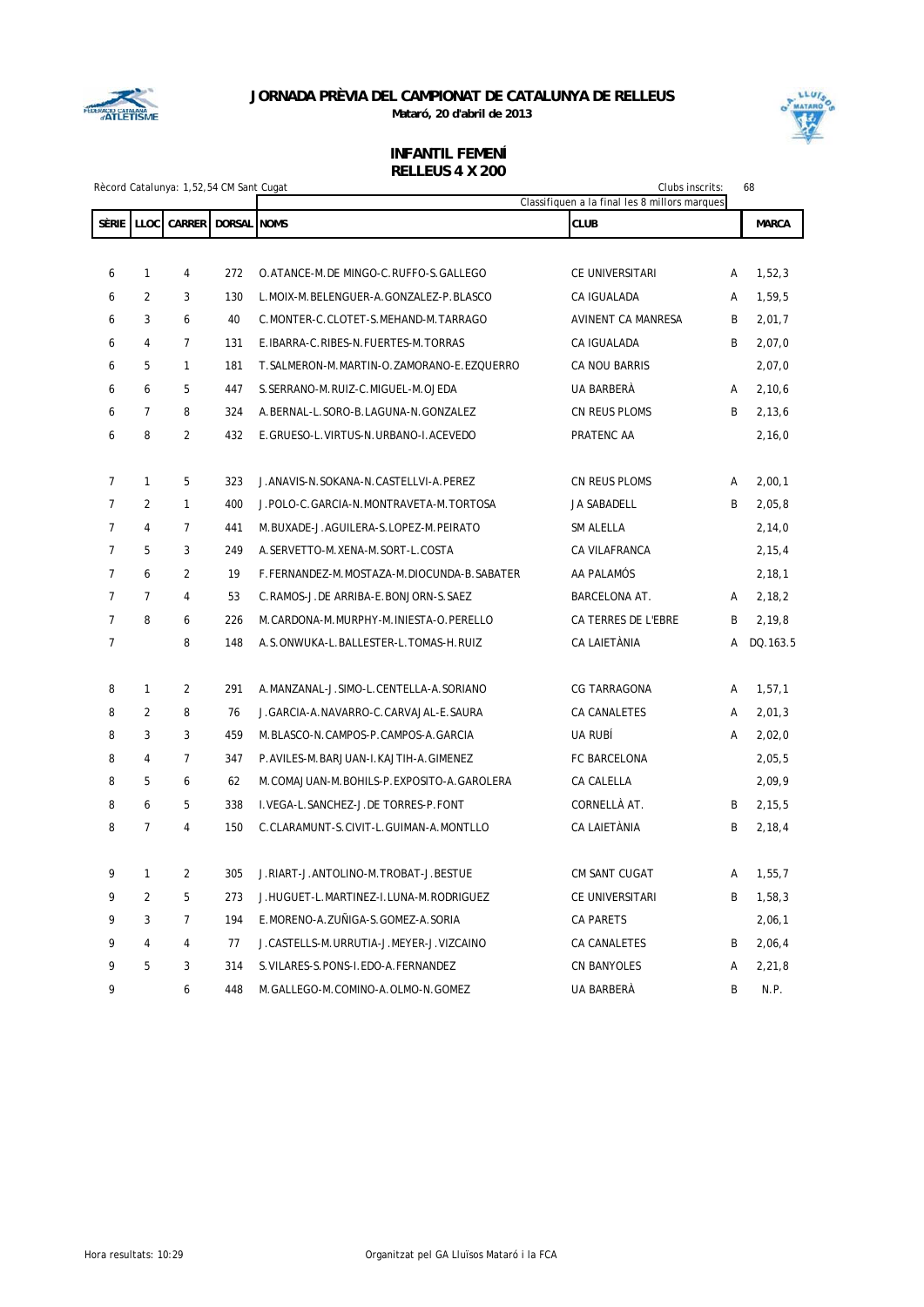

**Mataró, 20 d'abril de 2013**



|    |                                               | Clubs inscrits:<br>Classifiquen a la final les 8 millors marques |   | 68           |     |             |
|----|-----------------------------------------------|------------------------------------------------------------------|---|--------------|-----|-------------|
|    | <b>LLOC NOMS</b>                              | CLUB                                                             |   | <b>MARCA</b> |     |             |
| 1  | O.ATANCE-M.DE MINGO-C.RUFFO-S.GALLEGO         | CE UNIVERSITARI                                                  | Α | 1,52,3       | F   | <b>RCAT</b> |
| 2  | J.PALACIN-J.PUERTA--A.SASOT-B.HEREDIA         | UA TERRASSA                                                      | A | 1,54,5       | F   |             |
| 3  | N. SOLSONA-A. VERGES-C. GABALDON-M. GARCIA    | AA CATALUNYA                                                     | A | 1,55,0       | - F |             |
| 4  | J.RIART-J.ANTOLINO-M.TROBAT-J.BESTUE          | CM SANT CUGAT                                                    | A | 1,55,7       | - F |             |
| 5  | J. SELLARES-M. ARISO-I. BALLARIN-E. CORNELLAS | AVINENT CA MANRESA                                               | A | 1,55,8       | - F |             |
| 6  | S.GONZALEZ-M.VICENTE-M.LUBAKI-N.VIUDEZ        | <b>ISS-L'HOSPITALET</b>                                          | A | 1,56,5       | - F |             |
| 7  | M.ROMANCE-M.FARGAS-A.TEIXIDO-L.CASAJUANA      | JA SABADELL                                                      | A | 1,56,5       | - F |             |
| 8  | A.MANZANAL-J.SIMO-L.CENTELLA-A.SORIANO        | CG TARRAGONA                                                     | A | 1, 57, 1     | - F |             |
| 9  | J.HUGUET-L.MARTINEZ-I.LUNA-M.RODRIGUEZ        | CE UNIVERSITARI                                                  | B | 1,58,3       |     |             |
| 10 | L.MOIX-M.BELENGUER-A.GONZALEZ-P.BLASCO        | CA IGUALADA                                                      | A | 1,59,5       |     |             |
| 11 | A.GARCIA-C.MOYA-N.X.LOPEZ-J.VIÑAS             | CA CASTELLAR                                                     | A | 1,59,6       |     |             |
| 12 | M. SURIA-C. PUIGDEMASA-S. STEPHEN-A. CANO     | LLEIDA UA                                                        |   | 1,59,9       |     |             |
| 13 | A. SANTACANA-N. HERRERA-C. LOPEZ-L. MOLINA    | CE PENEDES                                                       | A | 2,00,1       |     |             |
| 14 | J. ANAVIS-N. SOKANA-N. CASTELLVI-A. PEREZ     | CN REUS PLOMS                                                    | A | 2,00,1       |     |             |
| 15 | M.LOPEZ-S.BO-N.LAGO-M.TARGA                   | CA TARRAGONA                                                     | A | 2,00,5       |     |             |
| 16 | M.MAS-C.ROSA-S.MERCHAN-A.VIZUETE              | UGE BADALONA                                                     | A | 2,00,5       |     |             |
| 17 | J.GARCIA-A.NAVARRO-C.CARVAJAL-E.SAURA         | CA CANALETES                                                     | A | 2,01,3       |     |             |
| 18 | A.MELENDEZ-C.XIFRA-J.COLL-M.FELIU             | <b>GEE GIRONI</b>                                                | A | 2,01,4       |     |             |
| 19 | C.MONTER-C.CLOTET-S.MEHAND-M.TARRAGO          | AVINENT CA MANRESA                                               | B | 2,01,7       |     |             |
| 20 | M.BLASCO-N.CAMPOS-P.CAMPOS-A.GARCIA           | UA RUBI                                                          | A | 2,02,0       |     |             |
| 21 | P.LEON-A.MARTINEZ-L.VILA-D.VILA               | CORNELLÀ AT.                                                     | A | 2,02,2       |     |             |
| 22 | K.GUTIERREZ-M.BRULLAS-A.ESTEVE-A.PORTOLES     | CA GAVÀ                                                          | A | 2,03,9       |     |             |
| 23 | V. VILA-J. AGUILAR-N. SELVA-M. ANGLADA        | CA VIC                                                           |   | 2,04,6       |     |             |
| 24 | P.AVILES-M.BARJUAN-L.KAJTIH-A.GIMENEZ         | <b>FC BARCELONA</b>                                              |   | 2.05.5       |     |             |
| 25 | A.CIVERA-J.SUBIRATS-M.TOLEDO-A.ILLA           | AA CATALUNYA                                                     | B | 2,05,6       |     |             |
| 26 | S.RIBAS-C.GARCIA-N.MONTRAVETA-M.TORTOSA       | JA SABADELL                                                      | B | 2,05,8       |     |             |
| 27 | M.MARTINEZ-L.CANO-M.ITXART-N.SERRANO          | <b>GA LLUÏSOS MATARÓ</b>                                         | A | 2,05,9       |     |             |
| 28 | J.MUÑOZ-S.RUIZ-M.FRANQUESA-A.MARTINEZ         | CA SANT JUST                                                     | A | 2,06,1       |     |             |
| 29 | E.MORENO-A.ZUÑIGA-S.GOMEZ-A.SORIA             | <b>CA PARETS</b>                                                 |   | 2,06,1       |     |             |
| 30 | J.CASTELLS-M.URRUTIA-J.MEYER-J.VIZCAINO       | CA CANALETES                                                     | B | 2,06,4       |     |             |
| 31 | M.HERRERO-M.COLOME-M.ESPUNY-A.ACCENSI         | CA TERRES DE L'EBRE                                              | A | 2,06,9       |     |             |
| 32 | E. IBARRA-C. RIBES-N. FUERTES-M. TORRAS       | CA IGUALADA                                                      | B | 2,07,0       |     |             |
| 33 | T. SALMERON-M. MARTIN-O. ZAMORANO-E. EZQUERRO | CA NOU BARRIS                                                    |   | 2,07,0       |     |             |
| 34 | C. GARCIA-A-PEREIRAS-D. DIAZ-J. GARCIA        | ISS-L'HOSPITALET                                                 | B | 2,07,4       |     |             |
| 35 | J.CLUSELL-L.FIGUERES-Q.XARGAIO-Q.BERINGES     | <b>GEE GIRONI</b>                                                | B | 2,07,7       |     |             |
| 36 | C.DANIELUK-L.BENITEZ-B.BERNUS-M.SURROCA       | CA GRANOLLERS                                                    | A | 2,08,0       |     |             |
| 37 | G. SANCHEZ-G. ROSSIGNANI-A. CANO-E. CALLEJA   | <b>GA LLUÏSOS MATARÓ</b>                                         | B | 2,08,8       |     |             |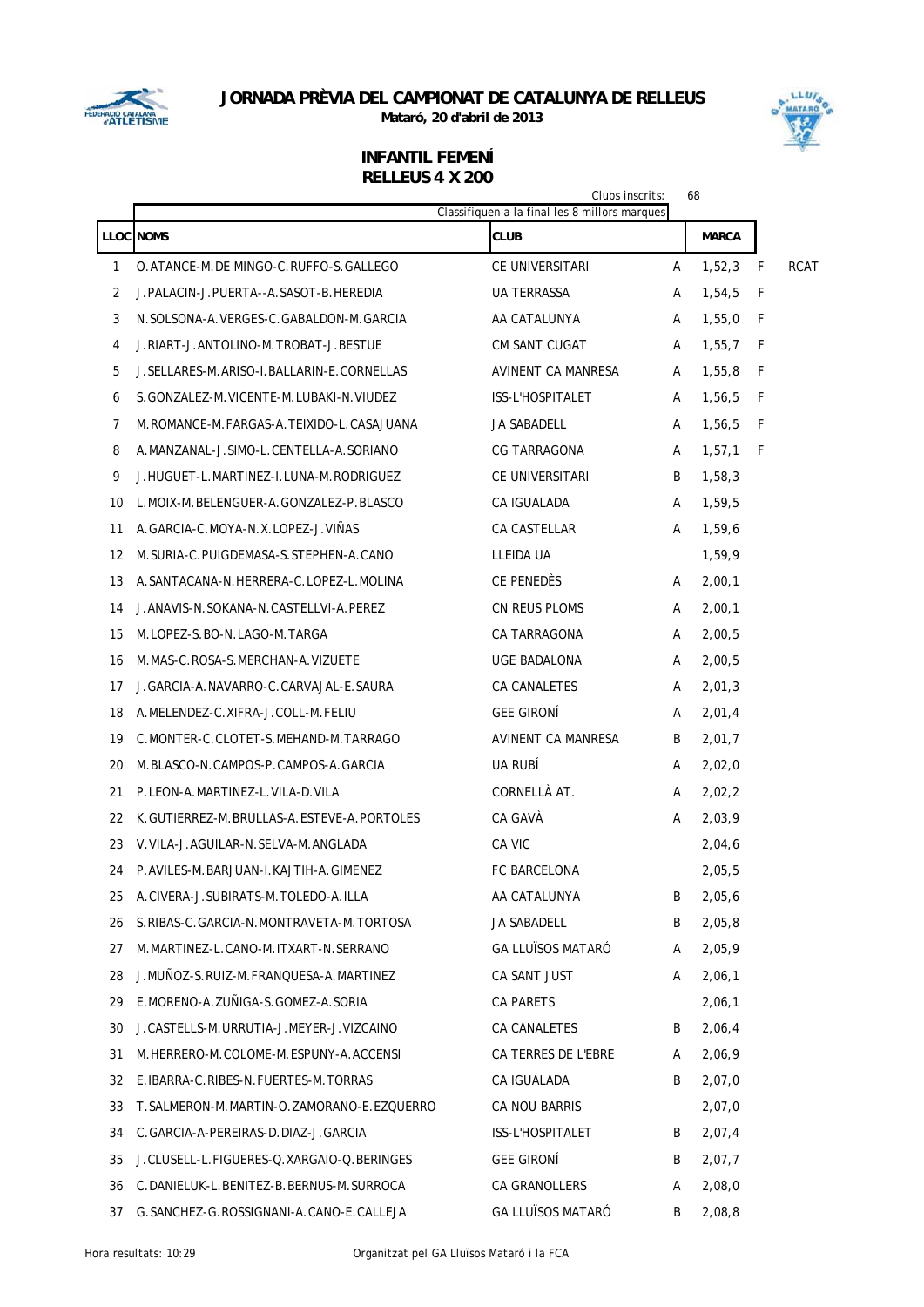

**Mataró, 20 d'abril de 2013**



LLUI .<br>MATAR

# **INFANTIL FEMENÍ**

# **RELLEUS 4 X 200**

|    | Clubs inscrits:<br>Classifiquen a la final les 8 millors marques |                      |   |              |  |  |  |  |
|----|------------------------------------------------------------------|----------------------|---|--------------|--|--|--|--|
|    | <b>LLOC NOMS</b>                                                 | CLUB                 |   | <b>MARCA</b> |  |  |  |  |
| 38 | C.CERDAN-S-FLORENZA-M.REIG-L.PRAT                                | <b>UA TERRASSA</b>   | B | 2,09,2       |  |  |  |  |
| 39 | A. GRANE-B. MAHAUMD-E. ROMERO-L. CARRERAS                        | CA SANT JUST         | B | 2,09,9       |  |  |  |  |
| 40 | M.COMAJUAN-M.BOHILS-P.EXPOSITO-A.GAROLERA                        | CA CALELLA           |   | 2,09,9       |  |  |  |  |
| 41 | S. SERRANO-M. RUIZ-C. MIGUEL-M. OJEDA                            | UA BARBERÀ           | A | 2,10,6       |  |  |  |  |
| 42 | B.HERNANDEZ-J.PINEDO-L.GALEANO-M.GOMEZ                           | <b>MARTORELL AC</b>  | A | 2, 11, 6     |  |  |  |  |
| 43 | M. MORALES-A. ARJONA-L. LASNE-M. VILCHEZ                         | UA RUBI              | B | 2, 12, 2     |  |  |  |  |
| 44 | M. NAVARRO-M. PASCUAL-M. SALES-I. GARCIA                         | UGE BADALONA         | B | 2,12,2       |  |  |  |  |
| 45 | L.CONESA-E.COSTA-A.MUÑOZ-C.PINTO                                 | CA CASTELLAR         | B | 2,13,2       |  |  |  |  |
| 46 | G.MOYA-C.CAYERO-M.ROBAS-L.NUÑEZ                                  | <b>CA VILADECANS</b> |   | 2,13,4       |  |  |  |  |
| 47 | A.BERNAL-L.SORO-B.LAGUNA-N.GONZALEZ                              | CN REUS PLOMS        | B | 2,13,6       |  |  |  |  |
| 48 | M.BUXADE-J.AGUILERA-S.LOPEZ-M.PEIRATO                            | SM ALELLA            |   | 2,14,0       |  |  |  |  |
| 49 | J. SANCHEZ-M. CEBRIAN-S. CURCO-A. TUDELA                         | <b>CM SANT CUGAT</b> | B | 2,14,4       |  |  |  |  |
| 50 | J.CAIXAL-P.PLANAS-A.DELGADO-M.CLIMENT                            | CA TARRAGONA         | B | 2,15,2       |  |  |  |  |
| 51 | A. SERVETTO-M. XENA-M. SORT-L. COSTA                             | CA VILAFRANCA        |   | 2, 15, 4     |  |  |  |  |
| 52 | L. VEGA-L. SANCHEZ-J. DE TORRES-P. FONT                          | CORNELLÀ AT.         | B | 2,15,5       |  |  |  |  |
| 53 | A. BARDOLET-J. SALA-N. COLOMER-A. FORNIELES                      | CA TORELLÓ           |   | 2,16,0       |  |  |  |  |
| 54 | E. GRUESO-L. VIRTUS-N. URBANO-I. ACEVEDO                         | PRATENC AA           |   | 2,16,0       |  |  |  |  |
| 55 | N.FONT-M.GAUTIER-M.JARAMILLO-A.SOS                               | CE PENEDÈS           | B | 2,16,4       |  |  |  |  |
| 56 | S.GIMENEZ-C.PEREZ-A.PETTIFAIR-A.JORGE                            | <b>CA MALGRAT</b>    | A | 2,18,1       |  |  |  |  |
| 57 | F.FERNANDEZ-M.MOSTAZA-M.DIOCUNDA-B.SABATER                       | AA PALAMÓS           |   | 2, 18, 1     |  |  |  |  |
| 58 | C.RAMOS-J.DE ARRIBA-E.BONJORN-S.SAEZ                             | <b>BARCELONA AT.</b> | A | 2,18,2       |  |  |  |  |
| 59 | C.CLARAMUNT-S.CIVIT-L.GUIMAN-A.MONTLLO                           | CA LAIETÀNIA         | B | 2,18,4       |  |  |  |  |
| 60 | B. ROMA-N. VELASCO-M. MARTINEZ-A. GARRIDO                        | <b>CA GRANOLLERS</b> | B | 2,18,6       |  |  |  |  |
| 61 | M.CARDONA-M.MURPHY-M.INIESTA-O.PERELLO                           | CA TERRES DE L'EBRE  | B | 2, 19, 8     |  |  |  |  |
| 62 | S. VILARES-S. PONS-I. EDO-A. FERNANDEZ                           | CN BANYOLES          | A | 2, 21, 8     |  |  |  |  |
| 63 | I.GUARNIDO-S.ORTIN-A.PARRA-C.MARTIN                              | CA MALGRAT           | B | 2,23,8       |  |  |  |  |
| 64 | B. VIVES-N. LOZANO-L. SANCHEZ-M. CARRILLO                        | CA MONTORNÈS         |   | 2,29,8       |  |  |  |  |
|    | A.MARIN-L.TALAVERA-C.DIAZ-S.ROCA                                 | CA MOLLET            |   | DQ.          |  |  |  |  |
|    | A.S.ONWUKA-L.BALLESTER-L.TOMAS-H.RUIZ                            | CA LAIETÀNIA         | A | DQ.163.5     |  |  |  |  |
|    | M.GALLEGO-M.COMINO-A.OLMO-N.GOMEZ                                | UA BARBERÀ           | B | N.P.         |  |  |  |  |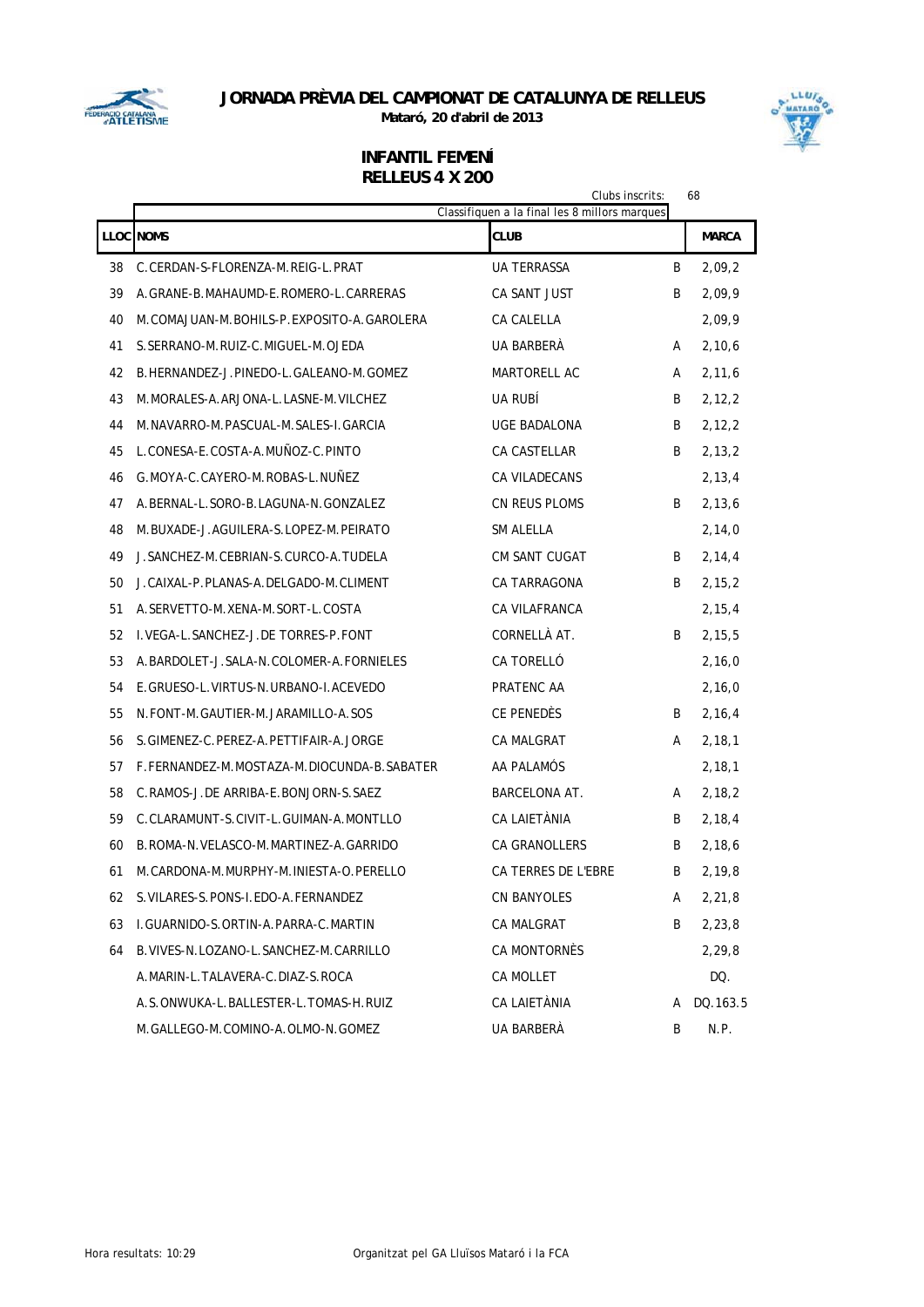



|                |                | Rècord Catalunya: 40,0 CA Manresa |                    | Clubs inscrits:<br>Classifiquen a la final les 16 millors marques |                          |   | 57           |
|----------------|----------------|-----------------------------------|--------------------|-------------------------------------------------------------------|--------------------------|---|--------------|
| <b>SÈRIE</b>   | LLOC           | CARRER                            | <b>DORSAL NOMS</b> |                                                                   | <b>CLUB</b>              |   | <b>MARCA</b> |
| 1              | $\mathbf{1}$   | $\mathbf{1}$                      | 343                | I.LOPEZ-B.CANET-M.GARCIA-A.VALVERDE                               | CORNELLÀ AT.             | Α | 41,9         |
| 1              | 2              | 8                                 | 122                | M.L.PEREZ-IR.OMERO-M.CEBRIAN-R.BENITEZ                            | CA GRANOLLERS            | Α | 45,9         |
| 1              | 3              | 3                                 | 14                 | O.LOPEZ-N.RAMADA-S.POMBO-J.LOPEZ                                  | AA CATALUNYA             | B | 47,2         |
| 1              | 4              | 6                                 | 319                | D. MEDINA-F. VIDAL-P. QUINTANAS-J. DARNES                         | <b>CN BANYOLES</b>       | B | 48,6         |
| 1              | 5              | $\overline{2}$                    | 23                 | C.MONTIEL-M.HEINZ-E.CLARA-N.BORREGO                               | AA PALAMÓS               |   | 50,0         |
| 1              | 6              | 4                                 | 234                | P.CASTELLS-D.TURON-G.SOLER-P.GENERO                               | CA TORELLÓ               |   | 50,2         |
| 1              | $\overline{7}$ | 5                                 | 152                | J.M.SOTELO-S.MOJEDANO-C.ZAERA-X.ULLASTRE                          | CA LAIETÀNIA             | B | 51,7         |
| 2              | $\overline{2}$ | 8                                 | 265                | A.MARIN-R.GUTIERREZ-M.CATASUS-H.DARBAOUI                          | CE PENEDÈS               | A | 45,8         |
| 2              | 3              | $\overline{7}$                    | 480                | A.RIBE-I.PICON-A.PREIXENS-A.RAMIREZ                               | <b>UA TERRASSA</b>       | B | 46,6         |
| 2              | 4              | 6                                 | 66                 | K.MARTIN-A.TIGRI-J.SALA-A.PUIG                                    | CA CALELLA               | A | 47,0         |
| 2              | 5              | 5                                 | 312                | G.JACAS-T.RUIZ-V.ADALIA-O.GASCON                                  | CM SANT CUGAT            | B | 47,9         |
| $\overline{2}$ | 6              | 4                                 | 328                | A.CRUSET-R.GAVALDA-D.FORT-P.FERRATE                               | CN REUS PLOMS            |   | 48,3         |
| 2              | $\overline{7}$ | 3                                 | 97                 | D.HIDALGO-M.GARRIGA-O.VILANOVA-S.AVELLANEDA                       | CA CASTELLAR             | B | 53,4         |
| 2              |                | 1                                 | 453                | I. HORNOS-J. SALINERO-G. TRIGUEROS-I. GALLEGO                     | UA BARBERÀ               | А | DQ.170.7     |
| 3              | $\mathbf{1}$   | $\mathbf{1}$                      | 361                | G. CHIVA-O. BLAL-A. PUIG-J. SANCHEZ                               | <b>GA LLUÏSOS MATARÓ</b> | Α | 42,8         |
| 3              | 2              | 8                                 | 136                | O. CASTELLS-O. MARTINEZ-P. SANZ-N. BACARDIT                       | CA IGUALADA              | A | 45,3         |
| 3              | 3              | 6                                 | 26                 | A.COBO-J.MORENO-A.ROIG-P.LAZARO                                   | AE MOLINS 2000           | A | 46,2         |
| 3              | 4              | 5                                 | 186                | D. SANTAMARIA-J. JULIA-D. DE LA HOZ-R. BLAS                       | CA NOU BARRIS            | B | 46,5         |
| 3              | 5              | $\overline{7}$                    | 406                | J.ALES-P.ANTON-G.ARMENGOL-M.PONTANILLA                            | JA SABADELL              | B | 47,1         |
| 3              | 6              | 3                                 | 46                 | O. JULIA-J.E. SAINZ-M. BOURAMI-R. LASHERAS                        | AVINENT CA MANRESA       | B | 48,5         |
| 3              | $\overline{7}$ | 4                                 | 242                | O.BENITO-A.GAMISANS-A.SAÑE-E.VAN ESCH                             | CA VIC                   |   | 49,2         |
| 3              | 8              | $\overline{2}$                    | 163                | G. MARTINEZ-P. VELEZ-G. BOHILS-M. SANCHEZ                         | CA MALGRAT               |   | 51,1         |
| 4              | $\mathbf{1}$   | 6                                 | 82                 | M.PEREZ-P.ORIVE-P.TERUEL-X.BARRUBES                               | CA CANALETES             | Α | 43,1         |
| 4              | 2              | 8                                 | 297                | G.MASALLES-I.RUIZ-I.ANDREU-A.OSUNA                                | CG TARRAGONA             | A | 44,0         |
| 4              | 3              | 5                                 | 13                 | P.COMAS-A.SERRANO-C.ASENJO-A. LAS HERAS                           | AA CATALUNYA             | A | 44,4         |
| 4              | 4              | 1                                 | 465                | A.NAVAJON-D.JIMENEZ-G.MERINO-I.ROOD                               | UA RUBÍ                  | Α | 44,9         |
| 4              | 5              | 2                                 | 208                | V.RUDA-X.GRAVALOS-V.ROMERO-T.REVILLA                              | CA SANT JUST             |   | 47,2         |
| 4              | 6              | 4                                 | 414                | A.MARTINEZ-M.ORTAS-S.LIEBANA-H.BALSELLS                           | LLEIDA UA                |   | 48,5         |
| 4              | $\overline{7}$ | $\overline{7}$                    | 493                | J.RODRIGUEZ-V.GARCIA-A.RIVERO-A.HERNANDEZ                         | UGE BADALONA             | B | 50,0         |
| 5              | $\mathbf{1}$   | 4                                 | 277                | J. BEASCOECHEA-A.LOPEZ-L.CLAZADO-D.SALVATIERRA                    | CE UNIVERSITARI          |   | 43,6         |
| 5              | 2              | 1                                 | 391                | G. ZEBERIO-D. NASARRE-D. GIL-I. FLAQUER                           | ISS-L'HOSPITALET         | A | 46,0         |
| 5              | 3              | 2                                 | 169                | A.LOPEZ-G.GOMEZ-Q.MULERO-D.MARIN                                  | CA MOLLET                |   | 47,9         |
| 5              | 4              | 5                                 | 266                | A.SAUMELL-J.J.BERNAL-D.COMERMA-A.GAY                              | CE PENEDÈS               | B | 49,1         |
| 5              | 5              | 3                                 | 67                 | I. TOMAS-A.EL AMRANI-Y. EL OUANI-A.PADERN                         | CA CALELLA               | B | 51,1         |
| 5              |                | 7                                 | 454                | H. CHELBAT-F. RODRIGUEZ-C. FLORIDO-I. RODRIGUEZ                   | UA BARBERÀ               | B | N.P.         |
| 5              |                | 8                                 | 151                | D. VALLES-A. AZNAR-J. GARCIA-A. FLORIACH                          | CA LAIETÀNIA             | Α | N.P.         |
| 5              |                | 6                                 | 45                 | D. TRESERRAS-A. OBRADORS-G. MESAS-P. TORRA                        | AVINENT CA MANRESA       |   | A DQ.170.7   |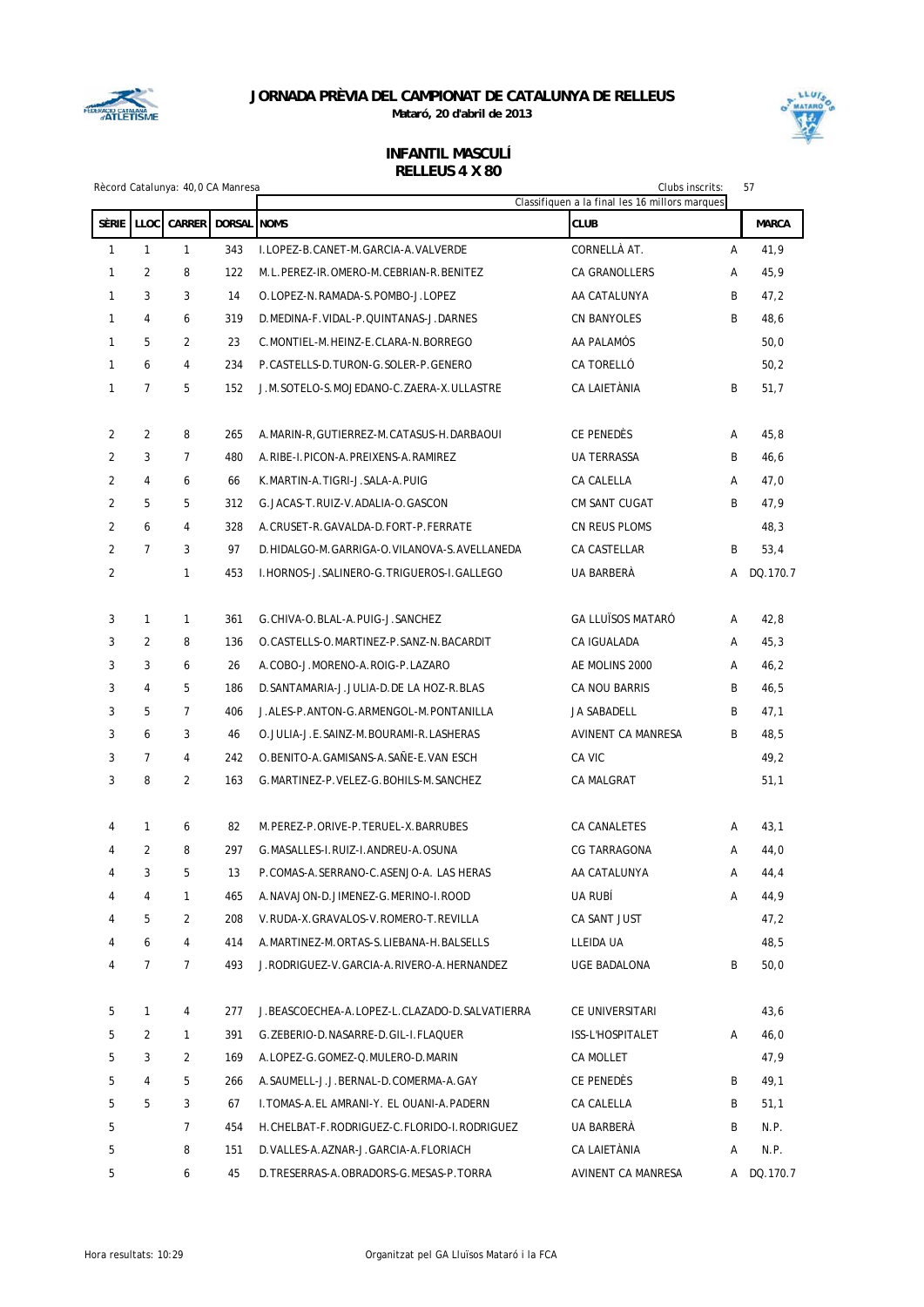



|                | Rècord Catalunya: 40,0 CA Manresa |                |                    |                                                |                                                | Clubs inscrits: | 57           |
|----------------|-----------------------------------|----------------|--------------------|------------------------------------------------|------------------------------------------------|-----------------|--------------|
|                |                                   |                |                    |                                                | Classifiquen a la final les 16 millors marques |                 |              |
| <b>SÈRIE</b>   | LLOC                              | <b>CARRER</b>  | <b>DORSAL</b> NOMS |                                                | <b>CLUB</b>                                    |                 | <b>MARCA</b> |
| 6              | $\mathbf{1}$                      | 3              | 479                | A.AGUILERA-R.URPINELL-O.VILLA-L.RODRIGUEZ      | <b>UA TERRASSA</b>                             | A               | 45,3         |
| 6              | $\overline{2}$                    | 8              | 311                | M.TOMEY-F.FUSTER-J.ARTIGAS-E.SANTAFE           | <b>CM SANT CUGAT</b>                           | A               | 45,6         |
| 6              | 3                                 | 6              | 96                 | P.GARCIA-B.GARCIA-J.GILI-A.GONZALEZ            | <b>CA CASTELLAR</b>                            | A               | 45,9         |
| 6              | 4                                 | $\overline{7}$ | 344                | A. SALAS-K. TAMGHART-G. TAULATS-A. MATEO       | CORNELLÀ AT.                                   | B               | 47,2         |
| 6              | 5                                 | $\mathbf{1}$   | 108                | O. GARCIA-A. ESTEBAN-S. PEREZ-G. BARRAGAN      | CA GAVÀ                                        | A               | 47,7         |
| 6              | 6                                 | 5              | 123                | G. FUENTES-D. VIZCAINO-M. ROMERO-S. MBARKI     | <b>CA GRANOLLERS</b>                           | B               | 48,0         |
| 6              | $\overline{7}$                    | 2              | 219                | D.PIERA-J.MILLA-G.PARERA-P.NOLLA               | <b>CA TARRAGONA</b>                            |                 | 48,4         |
| 6              | 8                                 | 4              | 425                | V.ZAMUDIO-A.LOPEZ-J.MARTINEZ-G.NAVARRO         | <b>MARTORELL AC</b>                            |                 | 50,3         |
|                |                                   |                |                    |                                                |                                                |                 |              |
| $\overline{7}$ | $\mathbf{1}$                      | 3              | 405                | A.TORRENTS-J.M.QUINTERO-J.CARDERO-M.MANYOSA    | JA SABADELL                                    | A               | 42,4         |
| $\overline{7}$ | $\overline{2}$                    | $\overline{2}$ | 176                | G. GALLARDO-I. MORET-A. JAGENBERG-S. PEREZ     | <b>CA MONTORNÈS</b>                            |                 | 45,3         |
| $\overline{7}$ | 3                                 | 8              | 185                | B.BENAVENTE-M.FERNANDEZ-J.JALON-J.AYMERICH     | CA NOU BARRIS                                  | A               | 46,2         |
| $\overline{7}$ | 4                                 | 5              | 83                 | B.CODINA-O.SALADRIGAS-O.MARTINEZ-J.R.RODRIGUEZ | <b>CA CANALETES</b>                            | B               | 48,1         |
| $\overline{7}$ | 5                                 | 6              | 58                 | E.PIÑERA-P.MORELLO-P.MORELLO-P.TORRENTE        | <b>BARCELONA AT.</b>                           | Α               | 51,4         |
|                |                                   |                |                    |                                                |                                                |                 |              |
| 8              | 1                                 | 6              | 230                | T.GIMENEZ-I.SANTILLANA-E.ARAGON-A.TURCH        | CA TERRES DE L'EBRE                            |                 | 44,2         |
| 8              | $\overline{2}$                    | 2              | 362                | P.REY-I.ADJAR-B.BALLESTA-S.ADALID              | <b>GA LLUÏSOS MATARÓ</b>                       | B               | 45,0         |
| 8              | 3                                 | 4              | 318                | N.CONGOST-J.DARNES-P.QUINTANAS-N.LUQUE         | <b>CN BANYOLES</b>                             | A               | 45,6         |
| 8              | 4                                 | 5              | 492                | O.LOPEZ-E.RUIZ-V.CASTELLANO-D.ALERT            | <b>UGE BADALONA</b>                            | A               | 45,8         |
| 8              | 5                                 | $\overline{7}$ | 435                | I. VAQUE-A. MONTESINOS-F. MARQUES-M. A. LOPEZ  | PRATENC AA                                     |                 | 47,4         |
| 8              | 6                                 | 8              | 137                | A.PUJADO-B.GASSO-M.LLAMBES-B.GIL               | CA IGUALADA                                    | B               | 49,2         |
| 8              | $\overline{7}$                    | 3              | 466                | A. BADIA-A. CANTON-I. PLAZA-V. GIMENO          | UA RUBÍ                                        | B               | 51,0         |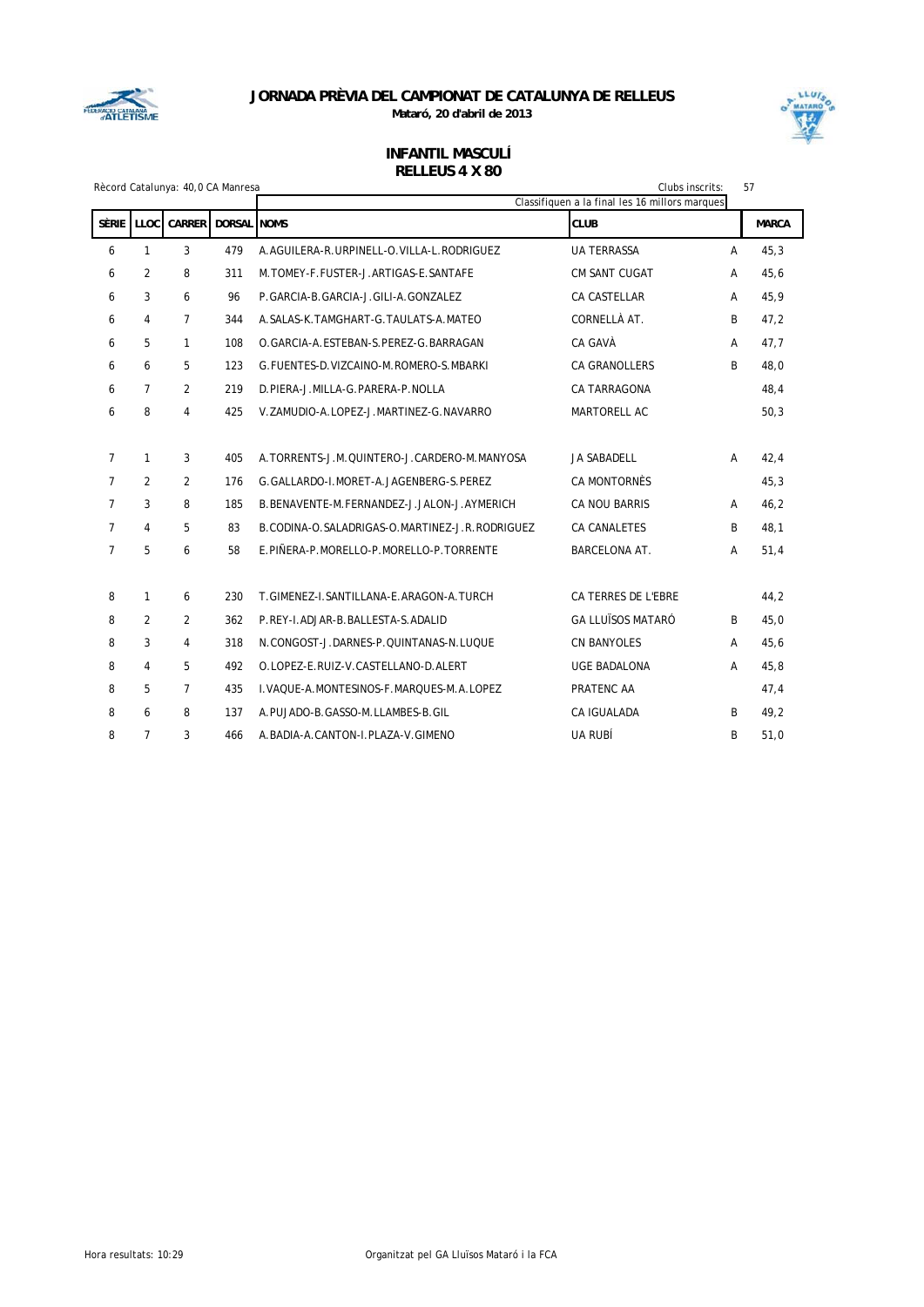



|                |               | Clubs inscrits<br>Classifiquen a la final les 16 millors marques              |                          |   |              |   |  |  |
|----------------|---------------|-------------------------------------------------------------------------------|--------------------------|---|--------------|---|--|--|
| LLOC           | <b>DORSAL</b> | <b>NOMS</b>                                                                   | <b>CLUB</b>              |   | <b>MARCA</b> |   |  |  |
| 1              | 343           | I.LOPEZ-B.CANET-M.GARCIA-A.VALVERDE                                           | CORNELLÀ AT.             | Α | 41,9         | F |  |  |
| $\overline{2}$ | 405           | A.TORRENTS-J.M.QUINTERO-J.CARDERO-M.MANYOSA                                   | JA SABADELL              | Α | 42,4         | F |  |  |
| 3              | 361           | G.CHIVA-O.BLAL-A.PUIG-J.SANCHEZ                                               | <b>GA LLUÏSOS MATARÓ</b> | Α | 42,8         | F |  |  |
| 4              | 82            | M.PEREZ-P.ORIVE-P.TERUEL-X.BARRUBES                                           | CA CANALETES             | Α | 43,1         | F |  |  |
| 5              | 277           | J.BEASCOECHEA-A.LOPEZ-L.CLAZADO-D.SALVATIERRA                                 | CE UNIVERSITARI          |   | 43,6         | F |  |  |
| 6              | 297           | G.MASALLES-I.RUIZ-I.ANDREU-A.OSUNA                                            | <b>CG TARRAGONA</b>      | Α | 44,0         | F |  |  |
| 7              | 230           | T.GIMENEZ-I.SANTILLANA-E.ARAGON-A.TURCH                                       | CA TERRES DE L'EBRE      |   | 44,2         | F |  |  |
| 8              | 13            | P.COMAS-A.SERRANO-C.ASENJO-A. LAS HERAS                                       | AA CATALUNYA             | Α | 44,4         | F |  |  |
| 9              | 465           | A.NAVAJON-D.JIMENEZ-G.MERINO-I.ROOD                                           | UA RUBÍ                  | Α | 44,9         | F |  |  |
| 10             | 362           | P.REY-I.ADJAR-B.BALLESTA-S.ADALID                                             | <b>GA LLUÏSOS MATARÓ</b> | R | 45,0         |   |  |  |
| 11             | 136           | O.CASTELLS-O.MARTINEZ-P.SANZ-N.BACARDIT                                       | CA IGUALADA              | Α | 45,3         | F |  |  |
| 12             | 479           | A.AGUILERA-R.URPINELL-O.VILLA-L.RODRIGUEZ                                     | <b>UA TERRASSA</b>       | Α | 45,3         | F |  |  |
| 13             | 176           | G.GALLARDO-I.MORET-A.JAGENBERG-S.PEREZ                                        | CA MONTORNÈS             |   | 45,3         | F |  |  |
| 14             | 311           | M. TOMEY-F. FUSTER-J. ARTIGAS-E. SANTAFE                                      | CM SANT CUGAT            | Α | 45,6         | F |  |  |
| 15             | 318           | N.CONGOST-J.DARNES-P.QUINTANAS-N.LUQUE                                        | CN BANYOLES              | А | 45,6         | F |  |  |
| 16             | 265           | A.MARIN-R, GUTIERREZ-M.CATASUS-H.DARBAOUI                                     | CE PENEDÈS               | А | 45,8         | F |  |  |
| 17             | 492           | O.LOPEZ-E.RUIZ-V.CASTELLANO-D.ALERT                                           | UGE BADALONA             | А | 45,8         | F |  |  |
| 18             | 122           | M.L.PEREZ-IR.OMERO-M.CEBRIAN-R.BENITEZ                                        | CA GRANOLLERS            | А | 45,9         |   |  |  |
| 19             | 96            | P.GARCIA-B.GARCIA-J.GILI-A.GONZALEZ                                           | CA CASTELLAR             | А | 45,9         |   |  |  |
| 20             | 391           | G.ZEBERIO-D.NASARRE-D.GIL-I.FLAQUER                                           | ISS-L'HOSPITALET         | Α | 46,0         |   |  |  |
| 21             | 26            | A.COBO-J.MORENO-A.ROIG-P.LAZARO                                               | AE MOLINS 2000           | А | 46,2         |   |  |  |
| 22             | 185           | B.BENAVENTE-M.FERNANDEZ-J.JALON-J.AYMERICH                                    | CA NOU BARRIS            | А | 46,2         |   |  |  |
| 23             | 186           | D.SANTAMARIA-J.JULIA-D.DE LA HOZ-R.BLAS                                       | CA NOU BARRIS            | B | 46,5         |   |  |  |
| 24             | 480           | A.RIBE-I.PICON-A.PREIXENS-A.RAMIREZ                                           | <b>UA TERRASSA</b>       | B | 46,6         |   |  |  |
| 25             | 66            | K.MARTIN-A.TIGRI-J.SALA-A.PUIG                                                | CA CALELLA               | А | 47,0         |   |  |  |
| 26             | 406           | J.ALES-P.ANTON-G.ARMENGOL-M.PONTANILLA                                        | JA SABADELL              | B | 47,1         |   |  |  |
| 27             | 14            | O.LOPEZ-N.RAMADA-S.POMBO-J.LOPEZ                                              | AA CATALUNYA             | B | 47,2         |   |  |  |
| 28             | 208           | V.RUDA-X.GRAVALOS-V.ROMERO-T.REVILLA                                          | CA SANT JUST             |   | 47,2         |   |  |  |
| 29             | 344           | A. SALAS-K. TAMGHART-G. TAULATS-A. MATEO                                      | CORNELLÀ AT.             | B | 47,2         |   |  |  |
| 30             | 435           | I. VAQUE-A. MONTESINOS-F. MARQUES-M. A. LOPEZ                                 | PRATENC AA               |   | 47,4         |   |  |  |
| 31             | 108           | O.GARCIA-A.ESTEBAN-S.PEREZ-G.BARRAGAN                                         | CA GAVÀ                  | Α | 47,7         |   |  |  |
| 32             | 312           | G.JACAS-T.RUIZ-V.ADALIA-O.GASCON                                              | CM SANT CUGAT            | В | 47,9         |   |  |  |
| 33             | 169           | A.LOPEZ-G.GOMEZ-Q.MULERO-D.MARIN                                              | CA MOLLET                |   | 47,9         |   |  |  |
| 34             | 123           | G. FUENTES-D. VIZCAINO-M. ROMERO-S. MBARKI                                    | CA GRANOLLERS            | B | 48,0         |   |  |  |
| 35             | 83            | B.CODINA-O.SALADRIGAS-O.MARTINEZ-J.R.RODRIGUEZ                                | CA CANALETES             | R | 48,1         |   |  |  |
| 36             | 328           | A.CRUSET-R.GAVALDA-D.FORT-P.FERRATE                                           | CN REUS PLOMS            |   | 48,3         |   |  |  |
| 37             | 219           | D.PIERA-J.MILLA-G.PARERA-P.NOLLA                                              | CA TARRAGONA             |   | 48,4         |   |  |  |
| 38             | 46            | O. JULIA-J.E. SAINZ-M. BOURAMI-R. LASHERAS                                    | AVINENT CA MANRESA       | B | 48,5         |   |  |  |
| 39             | 414           | A.MARTINEZ-M.ORTAS-S.LIEBANA-H.BALSELLS                                       | LLEIDA UA                |   | 48,5         |   |  |  |
| 40             | 319           | D.MEDINA-F.VIDAL-P.QUINTANAS-J.DARNES                                         | CN BANYOLES              | B | 48,6         |   |  |  |
|                |               |                                                                               |                          |   |              |   |  |  |
| 41<br>42       | 266<br>242    | A.SAUMELL-J.J.BERNAL-D.COMERMA-A.GAY<br>O.BENITO-A.GAMISANS-A.SANE-E.VAN ESCH | CE PENEDES<br>CA VIC     | В | 49,1<br>49,2 |   |  |  |
| 43             | 137           | A.PUJADO-B.GASSO-M.LLAMBES-B.GIL                                              | CA IGUALADA              | B | 49,2         |   |  |  |
| 44             | 23            | C.MONTIEL-M.HEINZ-E.CLARA-N.BORREGO                                           | AA PALAMÓS               |   | 50,0         |   |  |  |
|                |               | J.RODRIGUEZ-V.GARCIA-A.RIVERO-A.HERNANDEZ                                     | <b>UGE BADALONA</b>      | B |              |   |  |  |
| 45             | 493           | P.CASTELLS-D.TURON-G.SOLER-P.GENERO                                           |                          |   | 50,0         |   |  |  |
| 46             | 234           |                                                                               | CA TORELLÓ               |   | 50,2         |   |  |  |
| 47             | 425           | V.ZAMUDIO-A.LOPEZ-J.MARTINEZ-G.NAVARRO                                        | MARTORELL AC             |   | 50,3         |   |  |  |
| 48             | 466           | A.BADIA-A.CANTON-I.PLAZA-V.GIMENO                                             | UA RUBÍ                  | В | 51,0         |   |  |  |
| 49             | 163           | G.MARTINEZ-P.VELEZ-G.BOHILS-M.SANCHEZ                                         | CA MALGRAT               |   | 51,1         |   |  |  |
| 50             | 67            | I.TOMAS-A.EL AMRANI-Y. EL OUANI-A.PADERN                                      | CA CALELLA               | В | 51,1         |   |  |  |
| 51             | 58            | E.PIÑERA-P.MORELLO-P.MORELLO-P.TORRENTE                                       | BARCELONA AT.            | A | 51,4         |   |  |  |
| 52             | 152           | J.M.SOTELO-S.MOJEDANO-C.ZAERA-X.ULLASTRE                                      | CA LAIETÀNIA             | B | 51,7         |   |  |  |
| 53             | 97            | D.HIDALGO-M.GARRIGA-O.VILANOVA-S.AVELLANEDA                                   | CA CASTELLAR             | В | 53,4         |   |  |  |
|                | 453           | I.HORNOS-J.SALINERO-G.TRIGUEROS-I.GALLEGO                                     | UA BARBERÀ               |   | A DQ.170.7   |   |  |  |
|                | 45            | D. TRESERRAS-A. OBRADORS-G. MESAS-P. TORRA                                    | AVINENT CA MANRESA       | A | DQ.170.7     |   |  |  |
|                | 454           | H.CHELBAT-F.RODRIGUEZ-C.FLORIDO-I.RODRIGUEZ                                   | UA BARBERÀ               | B | N.P.         |   |  |  |
|                | 151           | D. VALLES-A. AZNAR-J. GARCIA-A. FLORIACH                                      | CA LAIETÀNIA             | Α | N.P.         |   |  |  |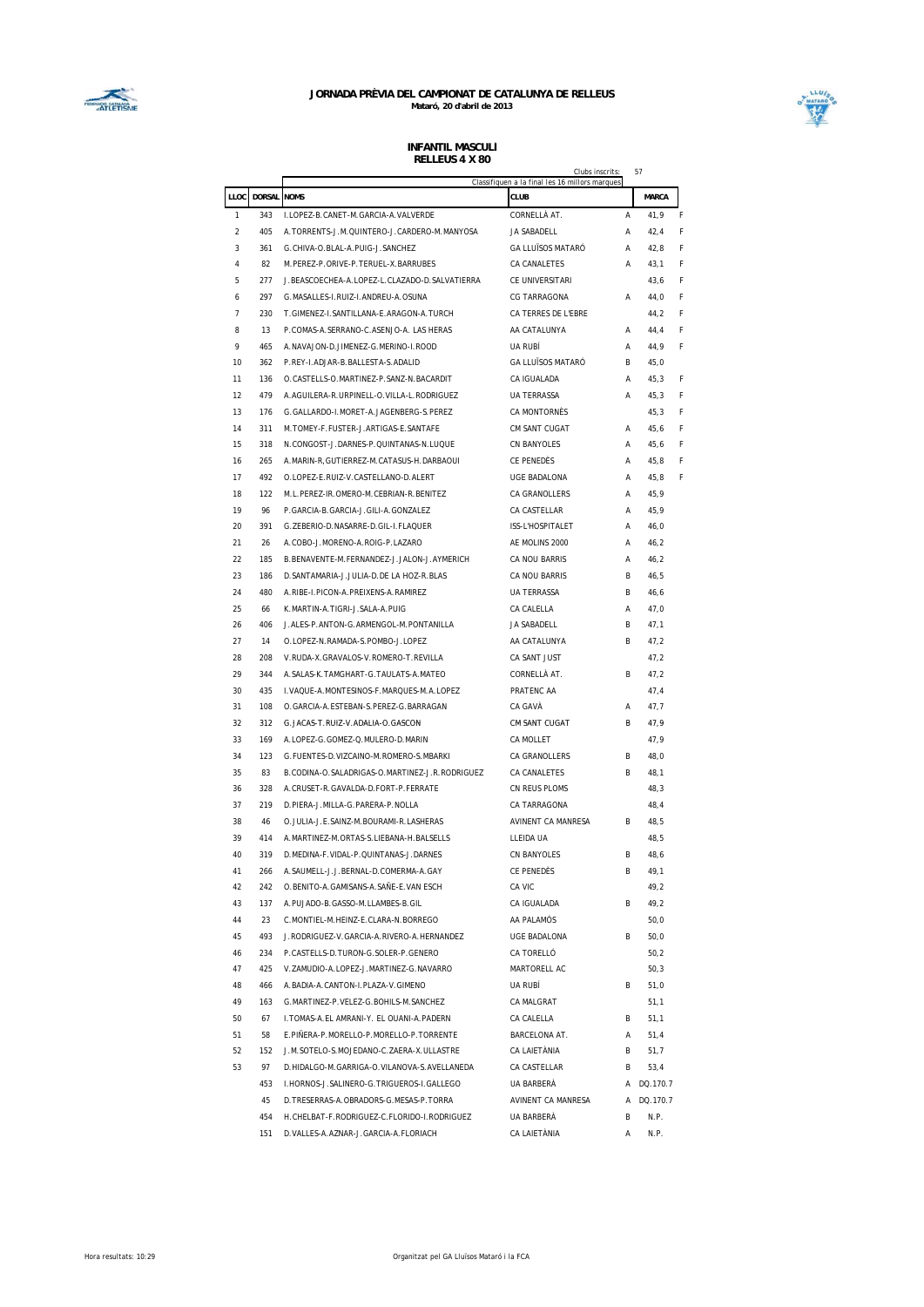

**Mataró, 20 d'abril de 2013**



|                |                |             | Rècord Catalunya: 1,47,5 CA Manresa           | Clubs inscrits:<br>Classifiquen a la final les 8 millors marques |   | 56           |
|----------------|----------------|-------------|-----------------------------------------------|------------------------------------------------------------------|---|--------------|
| SÈRIE          | LLOC           | DORSAL NOMS |                                               | <b>CLUB</b>                                                      |   | <b>MARCA</b> |
| $\mathbf{1}$   | $\mathbf{1}$   | 451         | I. HORNOS-J. SALINERO-G. TRIGUEROS-H. CHELBAT | UA BARBERÀ                                                       | A | 1,57,8       |
| 1              | 2              | 276         | E.COTONAT-A.LOPEZ-L.CALZADO-D.SALVATIERRA     | CE UNIVERSITARI                                                  |   | 1,58,1       |
| $\mathbf{1}$   | 3              | 175         | G. GALLARDO-I. MORET-A. JAGENBERG-S. PEREZ    | CA MONTORNÈS                                                     |   | 2,04,7       |
| $\mathbf{1}$   | 4              | 218         | D.PIERA-J.MILLA-G.PARERA-P.NOLLA              | CA TARRAGONA                                                     |   | 2,08,0       |
| $\mathbf{1}$   | 5              | 207         | T.REVILLA-X.GRAVALOS-V.ROMERO-V.RUDA          | CA SANT JUST                                                     |   | 2, 10, 3     |
| $\mathbf{1}$   | 6              | 85          | X. NOGUEIRA-R. BORREGO-A. GINESTET-A. MOUNIM  | CA CANOVELLES                                                    |   | 2,13,2       |
| $\mathbf{1}$   | $\overline{7}$ | 21          | C.MONTIEL-M.HEINZ-E.CLARA-G.RUTLLAN           | AA PALAMÓS                                                       |   | 2, 17, 6     |
| 1              |                | 57          | E.PINERA-P.MORELLO-H.GOMEZ-M.SOLER            | BARCELONA AT.                                                    | А | DQ 163.5     |
| $\overline{2}$ | $\mathbf{1}$   | 341         | I.LOPEZ-B.CANET-M.GARCIA-A.VALVERDE           | CORNELLÀ AT.                                                     | A | 1,48,2       |
| $\overline{2}$ | $\overline{2}$ | 359         | G.CHIVA-O.BLAL-A.PUIG-N.MAS                   | <b>GA LLUÏSOS MATARÓ</b>                                         | A | 1,52,2       |
| $\overline{2}$ | 3              | 463         | A.NAVAJON-D.JIMENEZ-G.MERINO-I.ROOD           | UA RUBÍ                                                          | A | 1,57,8       |
| 2              | $\overline{4}$ | 477         | A.AGUILERA-A.RIBE-O.VILLA-R.URPINELL          | <b>UA TERRASSA</b>                                               | A | 2,00,7       |
| $\overline{2}$ | 5              | 327         | A. CRUSET-G. MASDEU-D. FORT-P. FERRATE        | CN REUS PLOMS                                                    |   | 2,08,3       |
| $\overline{2}$ | 6              | 135         | A. PUJADO-B. GASSO-X. MARQUEZ-B. GIL          | CA IGUALADA                                                      | B | 2,11,9       |
| $\overline{2}$ | $\overline{7}$ | 233         | P.CASTELLS-D.TURON-G.SOLER-P.GENERO           | CA TORELLÓ                                                       |   | 2,14,9       |
| $\overline{2}$ | 8              | 65          | I. TOMAS-A. EL AMRANI-Y. EL OUANI-A. PADERN   | CA CALELLA                                                       | B | 2, 22, 2     |
| 3              | $\mathbf{1}$   | 43          | D. TRESERRAS-A. OBRADORS-G. MESAS-P. TORRA    | AVINENT CA MANRESA                                               | Α | 1,54,0       |
| 3              | 2              | 11          | D. JIMENEZ-A. SERRANO-C. ASENJO-A. LAS HERAS  | AA CATALUNYA                                                     | A | 1,56,7       |
| 3              | 3              | 316         | N. CONGOST-F. VIDAL-D. MEDINA-N. LUQUE        | CN BANYOLES                                                      | Α | 2,02,1       |
| 3              | $\overline{4}$ | 183         | B.BENAVENTE-M.FERNANDEZ-J.JULIA-R.BLAS        | CA NOU BARRIS                                                    | A | 2,03,2       |
| 3              | 5              | 106         | O. GARCIA-A. ESTEBAN-S. PEREZ-G. BARRAGAN     | CA GAVÀ                                                          | A | 2,08,5       |
| 3              | 6              | 413         | A.MARTINEZ-M.ORTAS-S.LIEBANA-H.BALSELLS       | LLEIDA UA                                                        |   | 2,09,4       |
| 3              | $\overline{7}$ | 241         | O.BENITO-A.GAMISANS-A.SAÑE-E.VAN ESCH         | CA VIC                                                           |   | 2, 13, 5     |
| 3              | 8              | 424         | A.LOPEZ-D.VILELLA-R.TORRES-G.NAVARRO          | MARTORELL AC                                                     |   | 2,14,2       |
| 4              | 1              | 80          | M.PEREZ-P.ORIVE-P.TERUEL-X.BARRUBES           | <b>CA CANALETES</b>                                              | A | 1,53,1       |
| 4              | $\overline{2}$ | 94          | A.GONZALEZ-P.GARCIA-D.HIDALGO-J.GILI          | CA CASTELLAR                                                     | A | 2,04,3       |
| 4              | 3              | 64          | K.MARTIN-A.TIGRI-J.SALA-A.PUIG                | CA CALELLA                                                       | A | 2,04,6       |
| 4              | 4              | 44          | O. JULIA-J.E. SAINZ-M. BOURAMI-R. LASHERAS    | AVINENT CA MANRESA                                               | B | 2,07,6       |
| 4              | 5              | 121         | G. FUENTES-M. ROMERO-S. MBARKI-D. VIZCAINO    | CA GRANOLLERS                                                    | B | 2,08,1       |
| 4              | 6              | 263         | A. SAUMELL-H. BELKHATIR-M. CATASUS-A. GAY     | CE PENEDÈS                                                       | B | 2,12,5       |
| 4              | $\overline{7}$ | 95          | M. GARRIGA-R. TORRAS-B. GARCIA-S. AVELLANEDA  | CA CASTELLAR                                                     | B | 2,16,5       |
| 4              | 8              | 464         | A. BADIA-A. CANTON-I. PLAZA-V. GIMENO         | UA RUBÍ                                                          | B | 2, 17, 1     |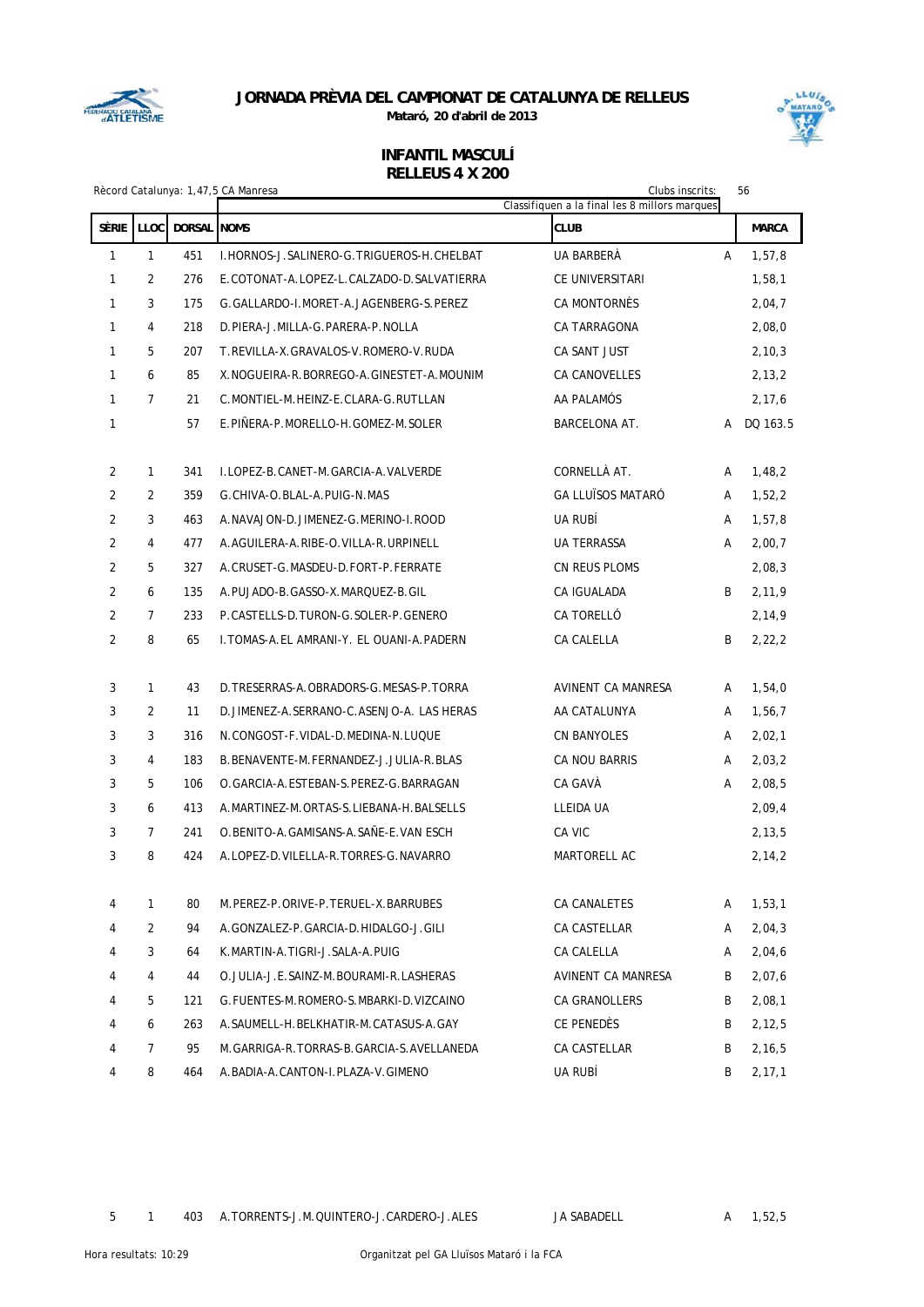

**Mataró, 20 d'abril de 2013**



|                | Clubs inscrits:<br>56<br>Rècord Catalunya: 1,47,5 CA Manresa |             |                                              |                                                              |   |              |  |  |
|----------------|--------------------------------------------------------------|-------------|----------------------------------------------|--------------------------------------------------------------|---|--------------|--|--|
| <b>SÈRIE</b>   | <b>LLOC</b>                                                  | DORSAL NOMS |                                              | Classifiquen a la final les 8 millors marques<br><b>CLUB</b> |   | <b>MARCA</b> |  |  |
| 5              | 2                                                            | 147         | A.AZNAR-C.ZAERA-J.M.SOTELO-J.GARCIA          | CA LAIETÀNIA                                                 | A | 1,56,6       |  |  |
| 5              | 3                                                            | 360         | P.REY-I.ADJAR-J.SANCHEZ-M.GARI               | <b>GA LLUÏSOS MATARÓ</b>                                     | B | 1,59,3       |  |  |
| 5              | $\overline{4}$                                               | 12          | A.CAÑADELL-S.POMBO-M.MOLINA-C.HERNANDEZ      | AA CATALUNYA                                                 | B | 2,06,3       |  |  |
| 5              | 5                                                            | 25          | A.COBO-J.MORENO-A.ROIG-P.LAZARO              | AE MOLINS 2000                                               | A | 2,06,6       |  |  |
| 5              | 6                                                            | 310         | G. JACAS-T. RUIZ-V. ADALIA-O. GASCON         | <b>CM SANT CUGAT</b>                                         | B | 2,11,0       |  |  |
| 5              | $\overline{7}$                                               | 317         | J. TARAFA-M. TEIXIDOR-J. DARNES-P. QUINTANA  | <b>CN BANYOLES</b>                                           | B | 2, 14, 2     |  |  |
| 5              | 8                                                            | 149         | J.PEDRUZO-G.MELCHOR-D.VALLES-O.CALSAPEU      | CA LAIETÀNIA                                                 | B | 2, 21, 7     |  |  |
|                |                                                              |             |                                              |                                                              |   |              |  |  |
| 6              | $\mathbf{1}$                                                 | 295         | G.MASALLES-I.RUIZ-I.ANDREU-A.OSUNA           | CG TARRAGONA                                                 | A | 1,57,2       |  |  |
| 6              | 2                                                            | 120         | M.L.PEREZ-R.BENITEZ-M.CEBRIAN-I.ROMERO       | <b>CA GRANOLLERS</b>                                         | A | 1,58,5       |  |  |
| 6              | 3                                                            | 261         | A. MARIN-R, GUTIERREZ-D. COMERMA-H. DARBAOUI | CE PENEDÈS                                                   | Α | 2,00,1       |  |  |
| 6              | $\overline{4}$                                               | 134         | O.CASTELLS-O.MARTINEZ-P.SANZ-N.BACARDIT      | <b>CA IGUALADA</b>                                           | A | 2,00,7       |  |  |
| 6              | 5                                                            | 342         | A. SALAS-K. TAMGHART-G. TAULATS-O. COLLADO   | CORNELLÀ AT.                                                 | B | 2,05,2       |  |  |
| 6              | 6                                                            | 168         | A.LOPEZ-G.GOMEZ-Q.MULERO-D.MARIN             | <b>CA MOLLET</b>                                             |   | 2,05,5       |  |  |
| 6              | $\overline{7}$                                               | 184         | D. SANTAMARIA-J. JALON-O. ALMIRALL-S. OLIVE  | <b>CA NOU BARRIS</b>                                         | B | 2,05,7       |  |  |
| 6              |                                                              | 452         | I.GALLEGO-F.RODRIGUEZ-C.FLORIDO-I.RODRIGUEZ  | UA BARBERÀ                                                   | B | N.P.         |  |  |
|                |                                                              |             |                                              |                                                              |   |              |  |  |
| $\overline{7}$ | $\mathbf{1}$                                                 | 309         | M. TOMEY-F. FUSTER-J. ARTIGAS-E. SANTAFE     | CM SANT CUGAT                                                | A | 1,55,5       |  |  |
| $\overline{7}$ | $\overline{2}$                                               | 229         | T.GIMENEZ-I.SANTILLANA-E.ARAGON-A.TURCH      | CA TERRES DE L'EBRE                                          |   | 1,56,5       |  |  |
| $\overline{7}$ | 3                                                            | 389         | G. ZEBERIO-D. NASARRE-D. GIL-I. FLAQUER      | ISS-L'HOSPITALET                                             | A | 1,59,6       |  |  |
| $\overline{7}$ | $\overline{4}$                                               | 490         | O.LOPEZ-E.RUIZ-V.CASTELLANO-A.RIVERO         | <b>UGE BADALONA</b>                                          | A | 2,00,9       |  |  |
| 7              | 5                                                            | 404         | P.ANTON-G.ARMENGOL-M.MANYOSA-J.ESCODA        | <b>JA SABADELL</b>                                           | B | 2,01,8       |  |  |
| $\overline{7}$ | 6                                                            | 81          | M.OBRERO-B.CODINA-J.A.PEREZ-J.R.RODRIGUEZ    | CA CANALETES                                                 | B | 2,08,4       |  |  |
| $\overline{7}$ | $\overline{7}$                                               | 478         | L.RODRIGUEZ-A.RAMIREZ-I.PICON-R.GARRETA      | <b>UA TERRASSA</b>                                           | B | 2, 10, 3     |  |  |
| $\overline{7}$ | 8                                                            | 491         | J.RODRIGUEZ-V.GARCIA-A.SALIDO-D.ALERT        | <b>UGE BADALONA</b>                                          | B | 2, 13, 4     |  |  |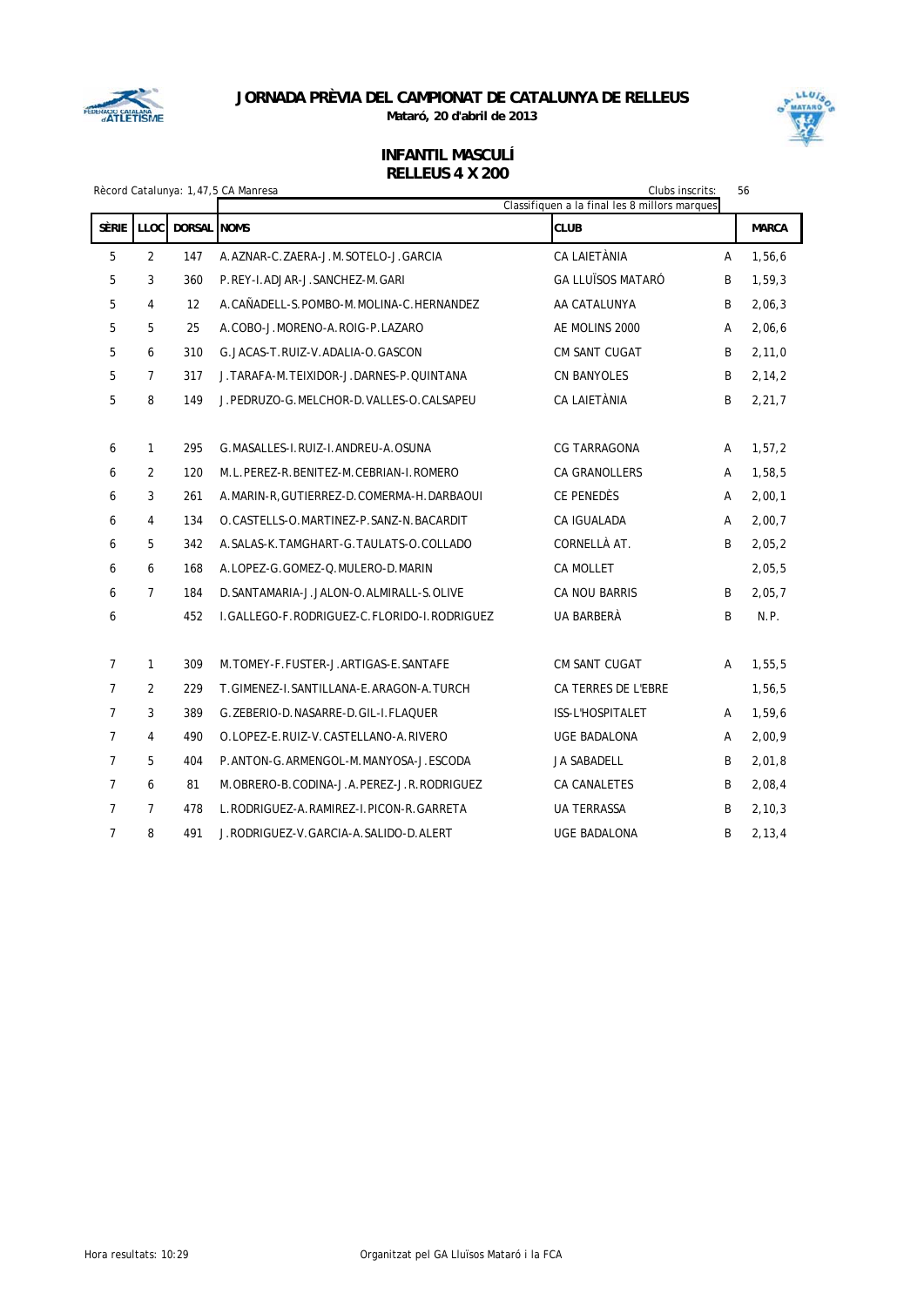



|                |                  | RELLEUS 4 A ZUU                               | Clubs inscrits:                               |   | 56          |
|----------------|------------------|-----------------------------------------------|-----------------------------------------------|---|-------------|
|                |                  |                                               | Classifiquen a la final les 8 millors marques |   |             |
|                | LLOC DORSAL NOMS |                                               | CLUB                                          |   | MARCA       |
| 1              | 341              | I.LOPEZ-B.CANET-M.GARCIA-A.VALVERDE           | CORNELLÀ AT.                                  | A | 1,48,2<br>F |
| 2              | 359              | G.CHIVA-O.BLAL-A.PUIG-N.MAS                   | <b>GA LLUÏSOS MATARÓ</b>                      | А | 1,52,2<br>F |
| 3              | 403              | A. TORRENTS-J.M. QUINTERO-J. CARDERO-J. ALES  | JA SABADELL                                   | Α | F<br>1.52.5 |
| 4              | 80               | M.PEREZ-P.ORIVE-P.TERUEL-X.BARRUBES           | CA CANALETES                                  | Α | F<br>1,53,1 |
| 5              | 43               | D. TRESERRAS-A. OBRADORS-G. MESAS-P. TORRA    | AVINENT CA MANRESA                            | Α | 1,54,0<br>F |
| 6              | 309              | M. TOMEY-F. FUSTER-J. ARTIGAS-E. SANTAFE      | CM SANT CUGAT                                 | Α | 1,55,5<br>F |
| $\overline{7}$ | 229              | T.GIMENEZ-I.SANTILLANA-E.ARAGON-A.TURCH       | CA TERRES DE L'EBRE                           |   | F<br>1,56,5 |
| 8              | 147              | A.AZNAR-C.ZAERA-J.M.SOTELO-J.GARCIA           | CA LAIETÀNIA                                  | A | F<br>1,56,6 |
| 9              | 11               | D.JIMENEZ-A.SERRANO-C.ASENJO-A. LAS HERAS     | AA CATALUNYA                                  | A | 1,56,7      |
| 10             | 295              | G.MASALLES-I.RUIZ-I.ANDREU-A.OSUNA            | <b>CG TARRAGONA</b>                           | A | 1,57,2      |
| 11             | 451              | I. HORNOS-J. SALINERO-G. TRIGUEROS-H. CHELBAT | UA BARBERÀ                                    | A | 1,57,8      |
| 12             | 463              | A. NAVAJON-D. JIMENEZ-G. MERINO-I. ROOD       | UA RUBÍ                                       | Α | 1,57,8      |
| 13             | 276              | E.COTONAT-A.LOPEZ-L.CALZADO-D.SALVATIERRA     | CE UNIVERSITARI                               |   | 1,58,1      |
| 14             | 120              | M.L.PEREZ-R.BENITEZ-M.CEBRIAN-I.ROMERO        | CA GRANOLLERS                                 | Α | 1,58,5      |
| 15             | 360              | P.REY-I.ADJAR-J.SANCHEZ-M.GARI                | <b>GA LLUÏSOS MATARÓ</b>                      | B | 1,59,3      |
| 16             | 389              | G. ZEBERIO-D. NASARRE-D. GIL-I. FLAQUER       | ISS-L'HOSPITALET                              | A | 1,59,6      |
| 17             | 261              | A.MARIN-R, GUTIERREZ-D.COMERMA-H.DARBAOUI     | CE PENEDES                                    | A | 2,00,1      |
| 18             | 477              | A.AGUILERA-A.RIBE-O.VILLA-R.URPINELL          | <b>UA TERRASSA</b>                            | А | 2,00,7      |
| 19             | 134              | O.CASTELLS-O.MARTINEZ-P.SANZ-N.BACARDIT       | CA IGUALADA                                   | Α | 2,00,7      |
| 20             | 490              | O.LOPEZ-E.RUIZ-V.CASTELLANO-A.RIVERO          | <b>UGE BADALONA</b>                           | Α | 2,00,9      |
| 21             | 404              | P.ANTON-G.ARMENGOL-M.MANYOSA-J.ESCODA         | JA SABADELL                                   | B | 2,01,8      |
| 22             | 316              | N.CONGOST-F.VIDAL-D.MEDINA-N.LUQUE            | <b>CN BANYOLES</b>                            | Α | 2,02,1      |
| 23             | 183              | B.BENAVENTE-M.FERNANDEZ-J.JULIA-R.BLAS        | CA NOU BARRIS                                 | Α | 2,03,2      |
| 24             | 94               | A.GONZALEZ-P.GARCIA-D.HIDALGO-J.GILI          | CA CASTELLAR                                  | A | 2,04,3      |
| 25             | 64               | K.MARTIN-A.TIGRI-J.SALA-A.PUIG                | CA CALELLA                                    | Α | 2,04,6      |
| 26             | 175              | G.GALLARDO-I.MORET-A.JAGENBERG-S.PEREZ        | CA MONTORNÈS                                  |   | 2,04,7      |
| 27             | 342              | A. SALAS-K. TAMGHART-G. TAULATS-O. COLLADO    | CORNELLÀ AT.                                  | B | 2,05,2      |
| 28             | 168              | A.LOPEZ-G.GOMEZ-Q.MULERO-D.MARIN              | CA MOLLET                                     |   | 2,05,5      |
| 29             | 184              | D. SANTAMARIA-J. JALON-O. ALMIRALL-S. OLIVE   | CA NOU BARRIS                                 | B | 2,05,7      |
| 30             | 12               | A.CAÑADELL-S.POMBO-M.MOLINA-C.HERNANDEZ       | AA CATALUNYA                                  | В | 2,06,3      |
| 31             | 25               | A.COBO-J.MORENO-A.ROIG-P.LAZARO               | AE MOLINS 2000                                | A | 2,06,6      |
| 32             | 44               | O. JULIA-J.E. SAINZ-M. BOURAMI-R. LASHERAS    | AVINENT CA MANRESA                            | B | 2,07,6      |
| 33             | 218              | D.PIERA-J.MILLA-G.PARERA-P.NOLLA              | CA TARRAGONA                                  |   | 2,08,0      |
| 34             | 121              | G.FUENTES-M.ROMERO-S.MBARKI-D.VIZCAINO        | CA GRANOLLERS                                 | B | 2,08,1      |
| 35             | 327              | A.CRUSET-G.MASDEU-D.FORT-P.FERRATE            | CN REUS PLOMS                                 |   | 2,08,3      |
| 36             | 81               | M.OBRERO-B.CODINA-J.A.PEREZ-J.R.RODRIGUEZ     | <b>CA CANALETES</b>                           | B | 2,08,4      |
| 37             | 106              | O. GARCIA-A. ESTEBAN-S. PEREZ-G. BARRAGAN     | CA GAVÀ                                       | Α | 2,08,5      |
| 38             | 413              | A. MARTINEZ-M. ORTAS-S. LIEBANA-H. BALSELLS   | LLEIDA UA                                     |   | 2,09,4      |
| 39             | 207              | T.REVILLA-X.GRAVALOS-V.ROMERO-V.RUDA          | CA SANT JUST                                  |   | 2, 10, 3    |
| 40             | 478              | L.RODRIGUEZ-A.RAMIREZ-I.PICON-R.GARRETA       | <b>UA TERRASSA</b>                            | В | 2, 10, 3    |
| 41             | 310              | G.JACAS-T.RUIZ-V.ADALIA-O.GASCON              | CM SANT CUGAT                                 | В | 2,11,0      |
| 42             | 135              | A. PUJADO-B. GASSO-X. MARQUEZ-B. GIL          | CA IGUALADA                                   | В | 2,11,9      |
| 43             | 263              | A. SAUMELL-H. BELKHATIR-M. CATASUS-A. GAY     | CE PENEDÈS                                    | B | 2,12,5      |
| 44             | 85               | X.NOGUEIRA-R.BORREGO-A.GINESTET-A.MOUNIM      | CA CANOVELLES                                 |   | 2,13,2      |
| 45             | 491              | J.RODRIGUEZ-V.GARCIA-A.SALIDO-D.ALERT         | UGE BADALONA                                  | В | 2,13,4      |
| 46             | 241              | O.BENITO-A.GAMISANS-A.SAÑE-E.VAN ESCH         | CA VIC                                        |   | 2,13,5      |
| 47             | 424              | J. TARAFA-M. TEIXIDOR-J. DARNES-P. QUINTANA   | MARTORELL AC                                  |   | 2,14,2      |
| 48             | 317              | J. TARAFA-M. TEIXIDOR-J. DARNES-P. QUINTANA   | CN BANYOLES                                   | В | 2,14,2      |
| 49             | 233              | P.CASTELLS-D.TURON-G.SOLER-P.GENERO           | CA TORELLÓ                                    |   | 2,14,9      |
| 50             | 95               | M.GARRIGA-R.TORRAS-B.GARCIA-S.AVELLANEDA      | CA CASTELLAR                                  | В | 2,16,5      |
| 51             | 464              | A. BADIA-A. CANTON-I. PLAZA-V. GIMENO         | UA RUBÍ                                       | В | 2, 17, 1    |
| 52             | 21               | C.MONTIEL-M.HEINZ-E.CLARA-G.RUTLLAN           | AA PALAMÓS                                    |   | 2,17,6      |
| 53             | 149              | J.PEDRUZO-G.MELCHOR-D.VALLES-O.CALSAPEU       | CA LAIETÀNIA                                  | В | 2,21,7      |
| 54             | 65               | I. TOMAS-A. EL AMRANI-Y. EL OUANI-A. PADERN   | CA CALELLA                                    | В | 2,22,2      |
|                | 57               | E.PIÑERA-P.MORELLO-H.GOMEZ-M.SOLER            | BARCELONA AT.                                 | A | DQ 163.5    |
|                | 452              | I.GALLEGO-F.RODRIGUEZ-C.FLORIDO-I.RODRIGUEZ   | UA BARBERÀ                                    | В | N.P.        |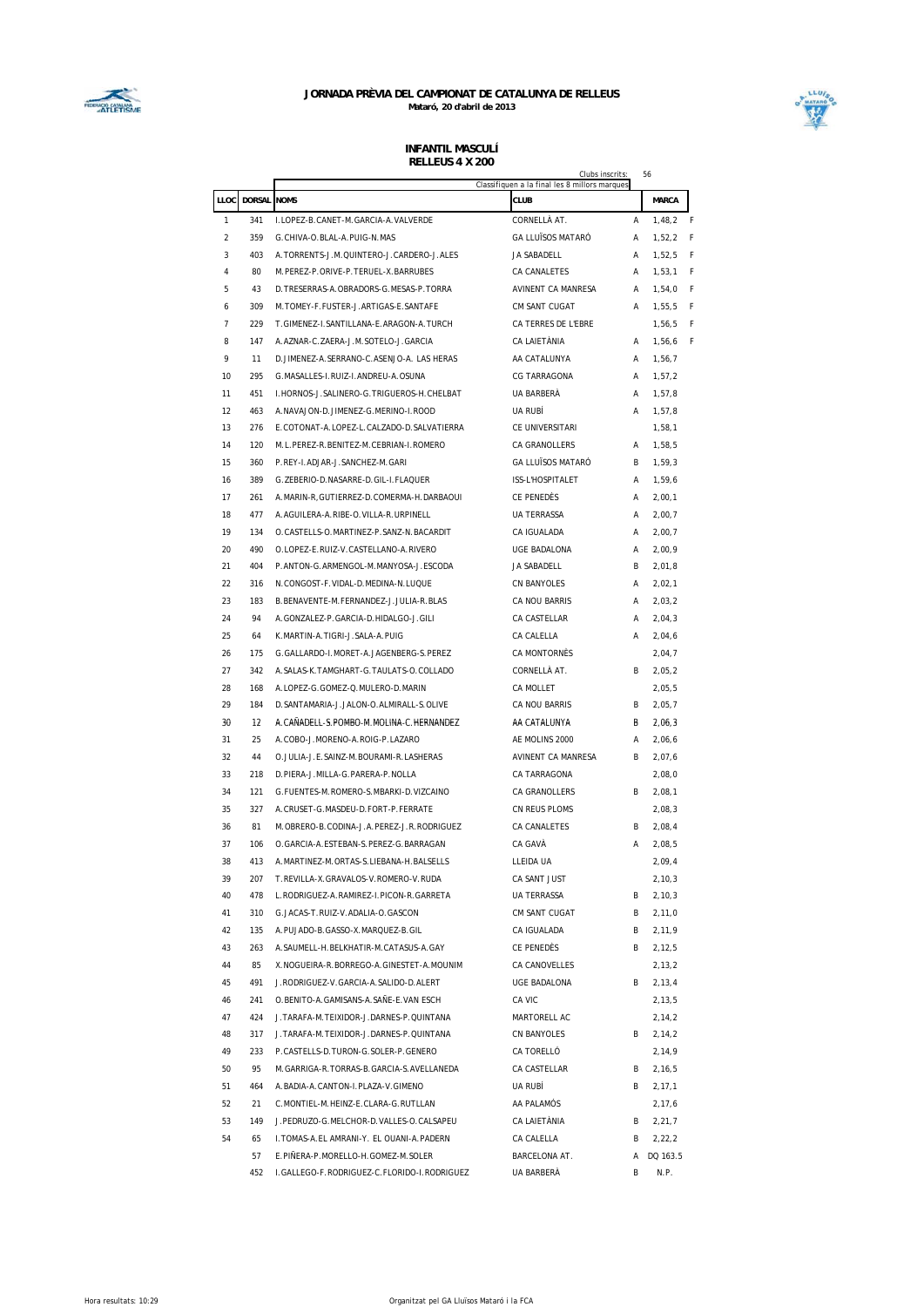

**Mataró, 20 d'abril de 2013**



### **ALEVÍ MASCULÍ RELLEUS 4 X 60**

|                |                | Rècord Catalunya: 33,9 Col· legi Viaró |                    |                                                | Clubs inscrits:<br>Classifiquen a la final les 16 millors marques |   | 54           |
|----------------|----------------|----------------------------------------|--------------------|------------------------------------------------|-------------------------------------------------------------------|---|--------------|
| <b>SÈRIE</b>   | LLOC           | <b>CARRER</b>                          | <b>DORSAL</b> NOMS |                                                | <b>CLUB</b>                                                       |   | <b>MARCA</b> |
| $\mathbf{1}$   | $\mathbf{1}$   | $\mathbf{1}$                           | 301                | M. SALA-T. FABRA-E. RUIZ-J. GONZALEZ           | CM SANT CUGAT                                                     | А | 36,4         |
| 1              | 2              | 5                                      | 395                | B.ESTEVE-M.MORENO-A.AGUILAR-F.LEAL             | JA SABADELL                                                       | Α | 37,3         |
| 1              | 3              | 3                                      | 34                 | Z.MAAROUFI-M.TORRES-S.GARCIA-M.MILLARD         | AVINENT CA MANRESA                                                | B | 37,7         |
| 1              | $\overline{4}$ | $\overline{4}$                         | 49                 | A. TERUEL-J. VALERO-J. PUENTE-B. RODRIGUEZ     | <b>BARCELONA AT.</b>                                              | A | 39,1         |
| 1              | 5              | 6                                      | 165                | I. PARADAS-I. FATY-A. JIMENEZ-O. CASTRILLO     | <b>CA MOLLET</b>                                                  |   | 39,9         |
| 1              |                | $\overline{7}$                         | 172                | O.MARTINEZ-R.PEREZ-O.ABAD-L.M.LAVIUZZA         | CA MONTORNÈS                                                      |   | DQ.170.7     |
| 1              |                | 2                                      | 483                | P.HERNANDEZ-LL. MAS-V.RODRIGUEZ-M.SERRA        | <b>UGE BADALONA</b>                                               | B | N.P.         |
| 1              |                | 8                                      | 380                | M.CRESCENTI-S.FERNANDEZ-X.GONZALEZ-M.FERNANDEZ | ISS-L'HOSPITALET                                                  | B | N.P.         |
|                |                |                                        |                    |                                                |                                                                   |   |              |
| 2              | $\mathbf{1}$   | $\mathbf{1}$                           | 33                 | B. SALAS-A. MESAS-M. FERNANDEZ-S. ALVAREZ      | AVINENT CA MANRESA                                                | Α | 37,1         |
| 2              | 2              | $\overline{7}$                         | 379                | J.RODRIGUEZ-G.CARRASCO-M.CRESCENTI-M.DIAZ      | <b>ISS-L'HOSPITALET</b>                                           | Α | 37,4         |
| 2              | 3              | $\overline{2}$                         | 193                | M.REVELLES-N.LARROYA-F.CORBERA-Q.ZANUY         | <b>CA PARETS</b>                                                  |   | 38,5         |
| 2              | 4              | 3                                      | 482                | P.MATA-T.GORDILLO-P.GENERELO-X.BIELSA          | UGE BADALONA                                                      | Α | 39,3         |
| $\overline{2}$ | 5              | 5                                      | 396                | M. MANYOSA-I. OBIANG-O. PUIG-M. BORRAS         | JA SABADELL                                                       | B | 40,1         |
| $\overline{2}$ |                | 4                                      | 50                 | A.BOADA-H.MARQUES-B.SAIZ-E.RUIZ                | <b>BARCELONA AT.</b>                                              | B | N.P.         |
| 2              |                | 6                                      | 156                | A.LLADO-A.POVILL-O.CAMPOS-N.GARCIA             | CA MALGRAT                                                        | B | N.P.         |
| 3              | $\mathbf{1}$   | 8                                      | 70                 | T. TIBURCIO-B. SEGURA-A. ROMERO-P. DURAN       | CA CANALETES                                                      | A | 36,9         |
| 3              | $\overline{2}$ | 2                                      | 197                | P.CASALS-M.VALLS-L.ALCAYDE-M.LOMBARTE          | CA SANT CELONI                                                    |   | 37,6         |
| 3              | 3              | $\overline{7}$                         | 268                | A.RAFI-M.ALFONSO-A.RODRIGUEZ-B.MIQUEL          | CE UNIVERSITARI                                                   |   | 38,2         |
| 3              | 4              | $\overline{4}$                         | 408                | A.CAMBERO-J.PANE-L.JIMENEZ-A.CASELLES          | LLEIDA UA                                                         |   | 39,3         |
| 3              | 5              | 5                                      | 28                 | J. GARCIA-A. MATIAS-A. GONZALEZ-C. PASCUAL     | AE SANT ANDREU                                                    |   | 39,7         |
| 3              | 6              | 3                                      | 470                | E.CANTERO-G.FUENTES-Z.CHERKAOUI-M.SELFA        | <b>UA TERRASSA</b>                                                | B | 40,0         |
| 3              | $\overline{7}$ | $\mathbf{1}$                           | 155                | A.FOLCH-D.FALOMIR-J.JARO-M.LOPEZ               | <b>CA MALGRAT</b>                                                 | A | 40,5         |
| 3              | 8              | 6                                      | 351                | M.ARDIL-A.SANS-P.DE HARO-J.MAS                 | <b>GA LLUÏSOS MATARÓ</b>                                          | B | 41,7         |
|                |                |                                        |                    |                                                |                                                                   |   |              |
| 4              | $\mathbf{1}$   | 1                                      | 469                | M.MARTINEZ-H.SEGURA-E-JOVER-M.MODENES          | <b>UA TERRASSA</b>                                                | Α | 36,3         |
| 4              | $\overline{2}$ | 3                                      |                    | 350 J.O.MOLINA-D.SEDANO-M.FERNANDEZ-C.GARI     | GA LLUÏSOS MATARÓ                                                 | A | 37,9         |
| 4              | 3              | 8                                      | 3                  | P.CIVERA-J.COMAS-A.DE LA FUENTE-P.HERNANDEZ    | AA CATALUNYA                                                      | Α | 38,9         |
| 4              | 4              | 7                                      | 417                | D.ANDREU-D.JORBA-A.GORDO-J.LIRIA               | MARTORELL AC                                                      |   | 39,7         |
| 4              | 5              | 5                                      | 254                | O.BELTRI-A.ESTELA-A.ESTELA-P.MATEU             | CE PENEDÈS                                                        | В | 42,4         |
| 4              | 6              | 4                                      | 141                | R.MORA-M.FARELO-D.SANCHEZ-P.QUILEZ             | CA LAIETÀNIA                                                      | В | 43,8         |
| 4              |                | 6                                      | 200                | P.GARCIA-N.GARCIA-L.GARCIA-R.PADILLA           | CA SANT JUST                                                      |   | DQ.170.7     |
| 4              |                | $\overline{2}$                         | 71                 | S.MICALO-J.CASTELLS-A.GARCIA-G.LLINAS          | CA CANALETES                                                      | B | DQ.170.7     |
| 5              | 1              | 8                                      | 428                | M.MONTES-P.MONTESINOS-V.VERA-R.MOGAS           | PRATENC AA                                                        |   | 36,6         |
| 5              | 2              | 3                                      | 140                | P.ALTIMIRA-G.IGUAL-D.CARRASCO-I.BALLESTEROS    | CA LAIETÀNIA                                                      | Α | 37,1         |
| 5              | 3              | 5                                      | 211                | P.ALDAVE-N.PINYOL-A.LAGO-E.JOSE                | CA TARRAGONA                                                      |   | 37,3         |
| 5              | 4              | 6                                      | 87                 | E.AVELLANEDA-S.MOIX-A.MARI-A.BERNAL            | CA CASTELLAR                                                      |   | 37,6         |
| 5              | 5              | 2                                      | 332                | E, MENDEZ-F. ALBERTI-A. TOVAR-P. GABALDA       | CORNELLÀ AT.                                                      | В | 38,3         |
| 5              | 6              | 4                                      | 456                | M.MALAVE-J.SOLER-O.ALARCON-J.BADIA             | UA RUBÍ                                                           |   | 38,6         |
| 5              | 7              | 7                                      | 253                | M.ALADESA-M.RADUA-E.CALERO-A.SEVE              | CE PENEDÈS                                                        | Α | 39,0         |
| 5              |                | 1                                      | $\overline{4}$     | J.CONEJERO-J.RICO-A.GABALDON-C.SIVILLA         | AA CATALUNYA                                                      | В | N.P.         |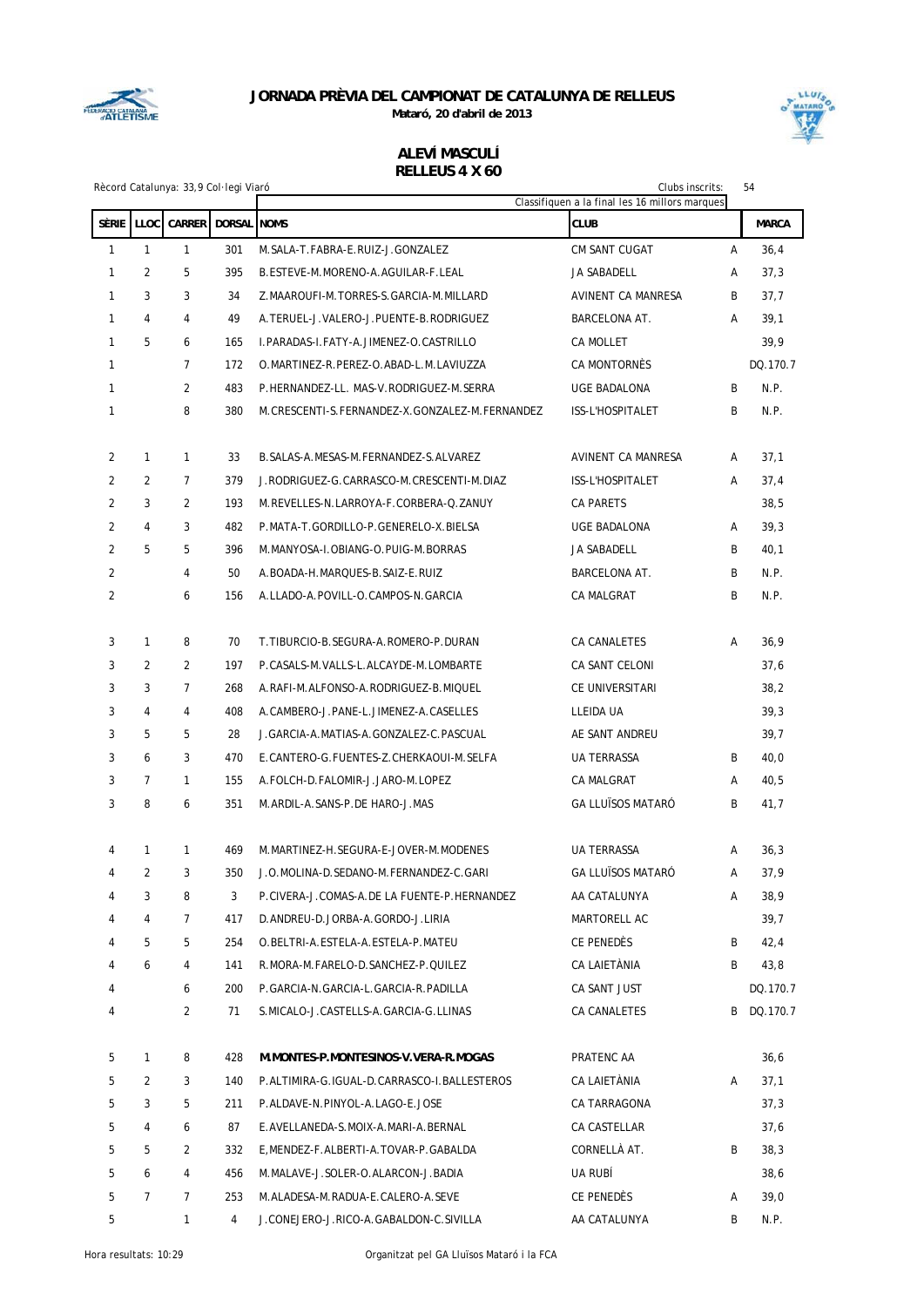

**Mataró, 20 d'abril de 2013**



### **ALEVÍ MASCULÍ RELLEUS 4 X 60**

|                |                | Rècord Catalunya: 33,9 Col·legi Viaró |                    |                                              | Clubs inscrits:                                | 54 |              |
|----------------|----------------|---------------------------------------|--------------------|----------------------------------------------|------------------------------------------------|----|--------------|
|                |                |                                       |                    |                                              | Classifiquen a la final les 16 millors marques |    |              |
| <b>SÈRIE</b>   | <b>LLOC</b>    | <b>CARRER</b>                         | <b>DORSAL NOMS</b> |                                              | <b>CLUB</b>                                    |    | <b>MARCA</b> |
|                |                |                                       |                    |                                              |                                                |    |              |
| 6              | 1              | 8                                     | 331                | M. MIGUEL-D. TAULATS-D. DIAZ-J. DIAZ         | CORNELLÀ AT.                                   | А  | 37,5         |
| 6              | 2              | 5                                     | 444                | M.LOPEZ-J.GEA-M.BAREA-E.SANCHEZ              | <b>UA BARBERÀ</b>                              |    | 37,8         |
| 6              | 3              | 1                                     | 15                 | B. TALBI-B. MOSTAZA-J. GENTO-J. SABRIA       | AA PALAMÓS                                     | A  | 38,5         |
| 6              | 4              | 3                                     | 222                | L.SANTILLANA-A.GALVE-O.TURCH-J.MORENO        | CA TERRES DE L'EBRE                            |    | 38,9         |
| 6              | 5              | 6                                     | 112                | S. CASQUETE-A. RIUS-A. BADIA-A-SEGURA        | <b>CA GRANOLLERS</b>                           | A  | 39,8         |
| 6              | 6              | 7                                     | 247                | I.ESCOLA-A.CONTRERAS-R.RAFOLS-F.CODORNIU     | CA VILAFRANCA                                  |    | 40,3         |
| 6              | $\overline{7}$ | $\overline{2}$                        | 127                | M. SOLE-P. IGLESIAS-M. ENRICH-M. SEGURA      | CA IGUALADA                                    | B  | 40,8         |
|                |                |                                       |                    |                                              |                                                |    |              |
| $\overline{7}$ | 1              | 4                                     | 438                | B. DAHAK-J. DE LA TORRE-T. MONTERO-B. PUBILL | <b>RIPOLLET UA</b>                             |    | 36,7         |
| $\overline{7}$ | $\overline{2}$ | 7                                     | 126                | P.ROCA-G. SANTOS-N. VIVES-A. GARCIA          | CA IGUALADA                                    | A  | 37,2         |
| $\overline{7}$ | 3              | 3                                     | 244                | M.OTEROS-V.CEMBORAIN-J.HURTADO-J.OTEROS      | CA VILADECANS                                  |    | 38,2         |
| $\overline{7}$ | 4              | 2                                     | 236                | M.AUMATELL-P.ROVIRA-X.DOT-A.GRAU             | CA VIC                                         |    | 38,7         |
| $\overline{7}$ | 5              | 8                                     | 302                | D.CARMONA-J.CLOTET-P.SERRA-A.CASTRO          | <b>CM SANT CUGAT</b>                           | B  | 39,1         |
| $\overline{7}$ | 6              | 1                                     | 16                 | R. GAITX-A. MONT-E. RIGALL-R. MONTIEL        | AA PALAMÓS                                     | B  | 40,5         |
| $\overline{7}$ | 7              | 6                                     | 113                | A.JAEN-A.GARCIA-G.GARCIA-V.ROS               | <b>CA GRANOLLERS</b>                           | B  | 42,5         |
| $\overline{7}$ | 8              | 5                                     | 440                | P.CARNEADO-N.MEFANO-G.COMPANY-G.PLANAS       | <b>SM ALELLA</b>                               |    | 42,8         |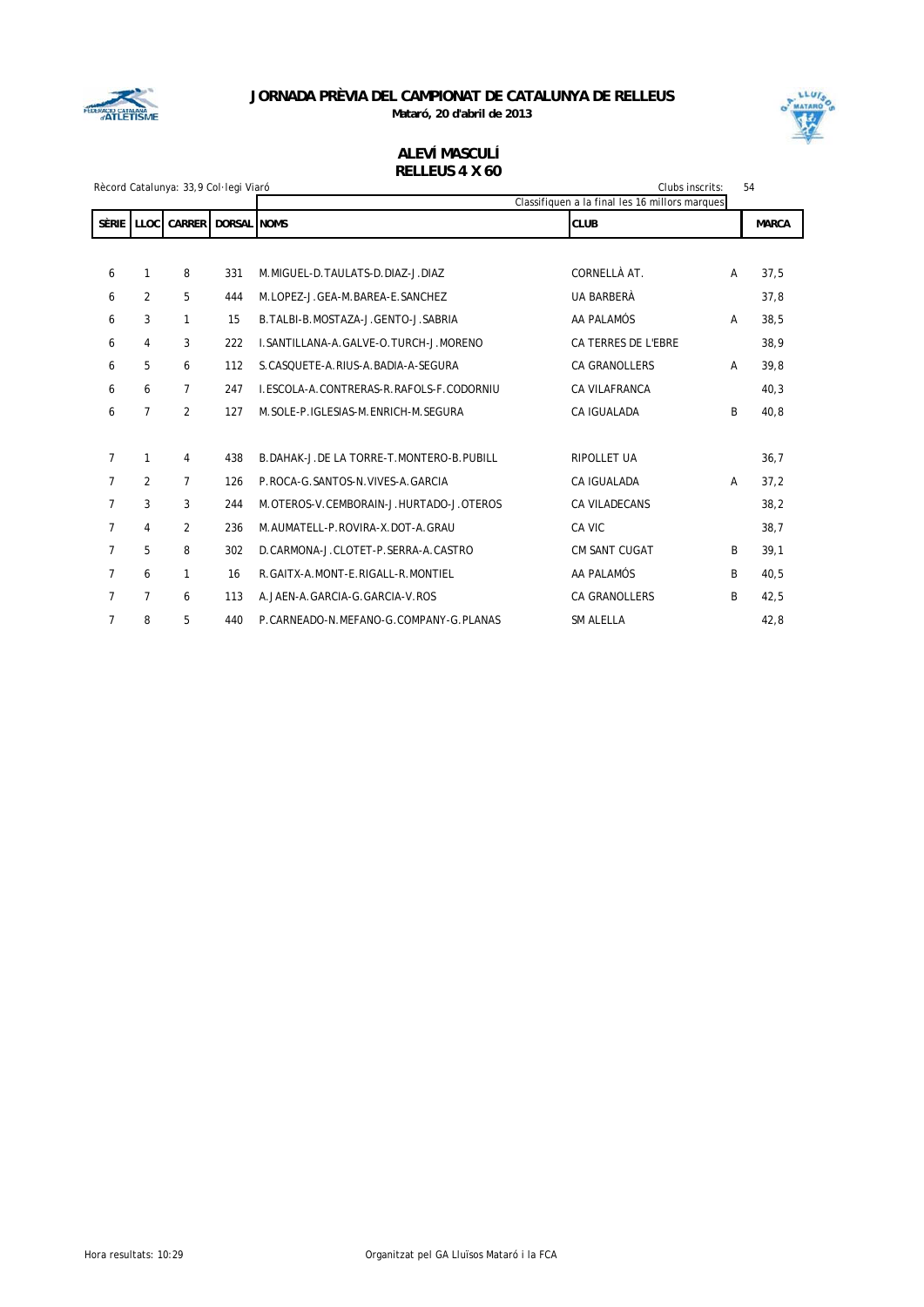



#### **ALEVÍ MASCULÍ RELLEUS 4 X 60**

| LLOC           | DORSAL NOMS |                                                                                 | Classifiquen a la final les 16 millors marques<br><b>CLUB</b> |        | <b>MARCA</b> |
|----------------|-------------|---------------------------------------------------------------------------------|---------------------------------------------------------------|--------|--------------|
| $\mathbf{1}$   | 469         | M.MARTINEZ-H.SEGURA-E-JOVER-M.MODENES                                           | <b>UA TERRASSA</b>                                            | Α      | 36,3         |
| $\overline{a}$ | 301         | M. SALA-T. FABRA-E. RUIZ-J. GONZALEZ                                            | CM SANT CUGAT                                                 | Α      | 36,4         |
| 3              | 428         | M.MONTES-P.MONTESINOS-V.VERA-R.MOGAS                                            | PRATENC AA                                                    |        | 36,6         |
| 4              | 438         | B.DAHAK-J.DE LA TORRE-T.MONTERO-B.PUBILL                                        | RIPOLLET UA                                                   |        | 36,7         |
| 5              | 70          | T.TIBURCIO-B.SEGURA-A.ROMERO-P.DURAN                                            | CA CANALETES                                                  | A      | 36,9         |
| 6              | 33          | B.SALAS-A.MESAS-M.FERNANDEZ-S.ALVAREZ                                           | AVINENT CA MANRESA                                            | Α      | 37,1         |
| $\overline{7}$ | 140         | P.ALTIMIRA-G.IGUAL-D.CARRASCO-I.BALLESTEROS                                     | CA LAIETÀNIA                                                  | Α      | 37,1         |
| 8              | 126         | P.ROCA-G.SANTOS-N.VIVES-A.GARCIA                                                | CA IGUALADA                                                   | A      | 37,2         |
| 9              | 395         | B.ESTEVE-M.MORENO-A.AGUILAR-F.LEAL                                              | JA SABADELL                                                   | А      | 37,3         |
| 10             | 211         | P.ALDAVE-N.PINYOL-A.LAGO-E.JOSE                                                 | CA TARRAGONA                                                  |        | 37,3         |
| 11             | 379         | J.RODRIGUEZ-G.CARRASCO-M.CRESCENTI-M.DIAZ                                       | ISS-L'HOSPITALET                                              | Α      | 37,4         |
| 12             | 331         | M.MIGUEL-D.TAULATS-D.DIAZ-J.DIAZ                                                | CORNELLÀ AT.                                                  | Α      | 37,5         |
| 13             | 197         | P.CASALS-M.VALLS-L.ALCAYDE-M.LOMBARTE                                           | CA SANT CELONI                                                |        | 37,6         |
| 14             | 87          | E.AVELLANEDA-S.MOIX-A.MARI-A.BERNAL                                             | CA CASTELLAR                                                  |        | 37,6         |
| 15             | 34          | Z.MAAROUFI-M.TORRES-S.GARCIA-M.MILLARD                                          | AVINENT CA MANRESA                                            | В      | 37,7         |
| 16             | 444         | M.LOPEZ-J.GEA-M.BAREA-E.SANCHEZ                                                 | UA BARBERÀ                                                    |        | 37,8         |
| 17             | 350         | J.O.MOLINA-D.SEDANO-M.FERNANDEZ-C.GARI                                          | GA LLUÏSOS MATARÓ                                             | Α      | 37,9         |
| 18             | 268         | A. RAFI-M. ALFONSO-A. RODRIGUEZ-B. MIQUEL                                       | CE UNIVERSITARI                                               |        | 38,2         |
| 19             | 244         | M. OTEROS-V. CEMBORAIN-J. HURTADO-J. OTEROS                                     | CA VILADECANS                                                 |        | 38,2         |
| 20             | 332         | E, MENDEZ-F. ALBERTI-A. TOVAR-P. GABALDA                                        | CORNELLÀ AT.                                                  | B      | 38,3         |
| 21             | 193         | M.REVELLES-N.LARROYA-F.CORBERA-Q.ZANUY                                          | <b>CA PARETS</b>                                              |        | 38,5         |
| 22             | 15          | B. TALBI-B. MOSTAZA-J. GENTO-J. SABRIA                                          | AA PALAMÓS                                                    |        | 38,5         |
|                |             |                                                                                 |                                                               | Α      |              |
| 23<br>24       | 456<br>236  | M.MALAVE-J.SOLER-O.ALARCON-J.BADIA                                              | UA RUBÍ<br>CA VIC                                             |        | 38,6         |
| 25             | 3           | M. AUMATELL-P. ROVIRA-X. DOT-A. GRAU                                            |                                                               | Α      | 38,7         |
|                | 222         | P.CIVERA-J.COMAS-A.DE LA FUENTE-P.HERNANDEZ                                     | AA CATALUNYA                                                  |        | 38,9         |
| 26<br>27       |             | I.SANTILLANA-A.GALVE-O.TURCH-J.MORENO                                           | CA TERRES DE L'EBRE                                           | Α      | 38,9         |
| 28             | 253<br>49   | M.ALADESA-M.RADUA-E.CALERO-A.SEVE<br>A. TERUEL-J. VALERO-J. PUENTE-B. RODRIGUEZ | CE PENEDES<br>BARCELONA AT.                                   |        | 39,0         |
| 29             | 302         | D.CARMONA-J.CLOTET-P.SERRA-A.CASTRO                                             | CM SANT CUGAT                                                 | Α<br>B | 39,1<br>39,1 |
| 30             | 482         | P.MATA-T.GORDILLO-P.GENERELO-X.BIELSA                                           | UGE BADALONA                                                  | А      | 39,3         |
|                | 408         |                                                                                 |                                                               |        |              |
| 31             | 28          | A. CAMBERO-J. PANE-L. JIMENEZ-A. CASELLES                                       | LLEIDA UA                                                     |        | 39,3         |
| 32             |             | J.GARCIA-A.MATIAS-A.GONZALEZ-C.PASCUAL                                          | AE SANT ANDREU                                                |        | 39,7         |
| 33             | 417         | D. ANDREU-D. JORBA-A. GORDO-J. LIRIA                                            | MARTORELL AC<br><b>CA GRANOLLERS</b>                          |        | 39,7         |
| 34             | 112         | S.CASQUETE-A.RIUS-A.BADIA-A-SEGURA<br>I.PARADAS-I.FATY-A.JIMENEZ-O.CASTRILLO    |                                                               | А      | 39,8         |
| 35             | 165         |                                                                                 | <b>CA MOLLET</b>                                              |        | 39,9         |
| 36             | 470         | E.CANTERO-G.FUENTES-Z.CHERKAOUI-M.SELFA                                         | UA TERRASSA                                                   | B      | 40,0         |
| 37             | 396         | M.MANYOSA-I.OBIANG-O.PUIG-M.BORRAS                                              | JA SABADELL                                                   | B      | 40,1         |
| 38             | 247         | I.ESCOLA-A.CONTRERAS-R.RAFOLS-F.CODORNIU                                        | CA VILAFRANCA                                                 |        | 40,3         |
| 39             | 155         | A.FOLCH-D.FALOMIR-J.JARO-M.LOPEZ                                                | CA MALGRAT                                                    | Α      | 40,5         |
| 40             | 16          | R.GAITX-A.MONT-E.RIGALL-R.MONTIEL                                               | AA PALAMÓS                                                    | В      | 40,5         |
| 41             | 127         | M. SOLE-P. IGLESIAS-M. ENRICH-M. SEGURA                                         | CA IGUALADA                                                   | В      | 40,8         |
| 42             | 351         | M.ARDIL-A.SANS-P.DE HARO-J.MAS                                                  | GA LLUÏSOS MATARÓ                                             | В      | 41,7         |
| 43             | 254         | O.BELTRI-A.ESTELA-A.ESTELA-P.MATEU                                              | CE PENEDÈS                                                    | В      | 42,4         |
| 44             | 113         | A. JAEN-A. GARCIA-G. GARCIA-V. ROS                                              | CA GRANOLLERS                                                 | В      | 42,5         |
| 45             | 440         | P.CARNEADO-N.MEFANO-G.COMPANY-G.PLANAS                                          | SM ALELLA                                                     |        | 42,8         |
| 46             | 141         | R.MORA-M.FARELO-D.SANCHEZ-P.QUILEZ                                              | CA LAIETÀNIA                                                  | B      | 43,8         |
|                | 200         | P.GARCIA-N.GARCIA-L.GARCIA-R.PADILLA                                            | CA SANT JUST                                                  |        | DQ.170.7     |
|                | 71          | S.MICALO-J.CASTELLS-A.GARCIA-G.LLINAS                                           | CA CANALETES                                                  |        | B DQ.170.7   |
|                | 172         | O.MARTINEZ-R.PEREZ-O.ABAD-L.M.LAVIUZZA                                          | CA MONTORNÈS                                                  |        | DQ.170.7     |
|                | 483         | P.HERNANDEZ-LL. MAS-V.RODRIGUEZ-M.SERRA                                         | UGE BADALONA                                                  | В      | N.P.         |
|                | 380         | M.CRESCENTI-S.FERNANDEZ-X.GONZALEZ-M.FERNANDEZ                                  | ISS-L'HOSPITALET                                              | В      | N.P.         |
|                | 50          | A.BOADA-H.MARQUES-B.SAIZ-E.RUIZ                                                 | BARCELONA AT.                                                 | В      | N.P.         |
|                | 156         | A. LLADO-A. POVILL-O. CAMPOS-N. GARCIA                                          | CA MALGRAT                                                    | В      | N.P.         |
|                | 4           | J.CONEJERO-J.RICO-A.GABALDON-C.SIVILLA                                          | AA CATALUNYA                                                  | B      | N.P.         |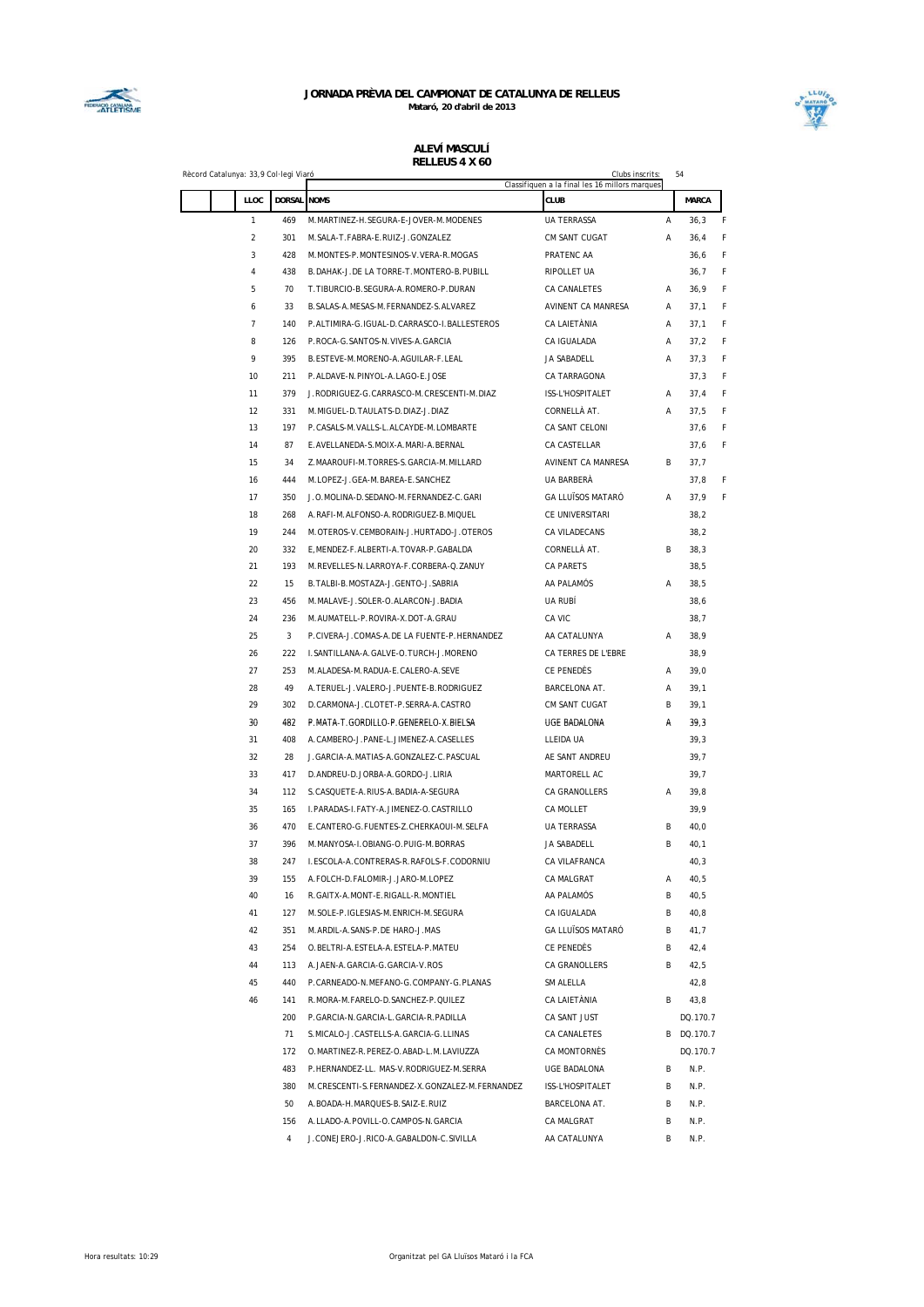

### **JORNADA PRÈVIA DEL CAMPIONAT DE CATALUNYA DE RELLEUS Mataró, 20 d'abril de 2013 ALEVÍ MASCULÍ RELLEUS 3 X 600**



|                |                |                    | Rècord Catalunya: 5,33,3 CA Mollet<br>Clubs inscrits: |                                                               |   | 60           |
|----------------|----------------|--------------------|-------------------------------------------------------|---------------------------------------------------------------|---|--------------|
| <b>SÈRIE</b>   | <b>LLOC</b>    | <b>DORSAL NOMS</b> |                                                       | Classifiquen a la final les 12 millors marques<br><b>CLUB</b> |   |              |
|                |                |                    |                                                       |                                                               |   | <b>MARCA</b> |
| $\mathbf{1}$   | $\mathbf{1}$   | 458                | A. SALGADO-P. LANCIS-I. BLASI                         | FC BARCELONA                                                  |   | 5,39,8       |
| 1              | 2              | 447                | M. SALA-J. GONZALEZ-P. SERRA                          | <b>CM SANT CUGAT</b>                                          | Α | 5,50,1       |
| 1              | 3              | 471                | B.ESTEVE-M.BORRAS-A.ACEDO                             | JA SABADELL                                                   | Α | 6,04,0       |
| 1              | $\overline{4}$ | 367                | LL.BONAL-J.PEREZ-LL.RAMADA                            | AA CATALUNYA                                                  | Α | 6,06,0       |
| 1              | 5              | 455                | D. TAULATS-F. ALBERTI-E. MENDEZ                       | CORNELLÀ AT.                                                  | Α | 6,06,8       |
| 1              | 6              | 490                | J.SOLER-N.FERNANDEZ-J.BADIA                           | UA RUBÍ                                                       |   | 6, 11, 3     |
| 1              | $\overline{7}$ | 425                | P.ALDAVE-H.BERENGUEL-A.LAGO                           | CA TARRAGONA                                                  |   | 6, 23, 2     |
| 1              | 8              | 417                | M.REVELLES.N.LARROYA-Q.ZANUY                          | <b>CA PARETS</b>                                              | A | 6, 25, 8     |
| $\mathbf{1}$   | 9              | 419                | M.GUAL-C.GOMEZ.P.VILERT                               | CA SANT CELONI                                                |   | 6, 30, 3     |
| 1              | 10             | 495                | T.GORDILLO-M.SRRA-P.GENERELO                          | UGE BADALONA                                                  | A | 6, 30, 9     |
| 1              | 11             | 431                | L.COMA-A.CERVERA-P.J.COMAS                            | CA TORELLÓ                                                    |   | 6, 31, 5     |
| 1              | 12             | 405                | A.FOLCH-D.FALOMIR-J.JARO                              | <b>CA MALGRAT</b>                                             |   | 6, 35, 9     |
| 1              | 13             | 391                | A. MARI-M. BARRACHINA-A. ARRABAL                      | CA CASTELLAR                                                  |   | 6, 37, 3     |
| 1              | 14             | 399                | G. SANTOS-M. SEGURA-J. BISBAL                         | CA IGUALADA                                                   | B | 6,52,5       |
| 1              | 15             | 468                | M.CRESCENTI-M.FERNANDEZ-A.HERBERA                     | ISS-L'HOSPITALET                                              | B | 6, 57, 1     |
| 1              | 16             | 462                | M.ARDIL-D.SEDANO-J.MAS                                | <b>GA LLUÏSOS MATARÓ</b>                                      | B | 7,06,8       |
| 1              | 17             | 381                | A. TERUEL-J. VALERO-J. PUENTE                         | <b>BARCELONA AT.</b>                                          | B | 7,07,2       |
| 1              | 18             | 373                | A. GONZALEZ-M. GONZALEZ-A. MATIAS                     | AE SANT ANDREU                                                |   | 7,09,6       |
| 1              | 19             | 440                | A.SEVE-O.BELTRI-P.MATEU                               | CE PENEDÈS                                                    | B | 7,09,8       |
| 1              | 20             | 402                | A.FERNANDEZ-R.JURADO-R.MORA                           | CA LAIETÀNIA                                                  | B | 7,17,9       |
| 1              | 21             | 415                | I. CANALS-D. BAUTISTA-M. A. MORENO                    | CA OLESA                                                      |   | 7,23,3       |
| 2              | $\mathbf{1}$   | 376                | S. ALVAREZ-M. TORRES-Z. MAAROUFI                      | <b>AVINENT CA MANRESA</b>                                     | A | 5,54,2       |
| 2              | $\overline{2}$ | 461                | M.FERNANDEZ-C.GARI-J.O.MOLINA                         | <b>GA LLUÏSOS MATARÓ</b>                                      | A | 5,58,5       |
| 2              | 3              | 370                | B. TALBI-B. MOSTAZA-J. GENTO                          | AA PALAMÓS                                                    | Α | 5,58,8       |
| 2              | $\overline{4}$ | 434                | V.CEMBORAIN-J.HURTADO-J.OTEROS                        | CA VILADECANS                                                 |   | 6,07,4       |
| $\overline{a}$ | 5              | 493                | Z.CHERKAOUI-G.FUENTES-E.CANTERO                       | UA TERRASSA                                                   |   | 6, 12, 6     |
| 2              | 6              | 500                | B.DAHAK-J.DE LA TORRE-B.PUBILLL                       | RIPOLLET UA                                                   |   | 6, 12, 9     |
| $\overline{c}$ | $\overline{7}$ | 380                | B.RODRIGUEZ-A.BOADA-H.MARQUES                         | <b>BARCELONA AT.</b>                                          | Α | 6, 18, 6     |
| $\overline{c}$ | 8              | 410                | O.ABAD-L.M.LAVIUZZA-P.RAMIREZ                         | CA MONTORNÉS                                                  | Α | 6,22,7       |
| $\overline{c}$ | 9              | 386                | A.ROMEO-P.DURAN-T.TIBURCIO                            | CA CANALETES                                                  | B | 6, 24, 2     |
| $\overline{2}$ | 10             | 428                | I. SANTILLANA-A. GALVE-O. TURCH                       | CA TERRES DE L'EBRE                                           | A | 6, 27, 2     |
| $\overline{2}$ | 11             | 442                | D.E.BASSAS-M.GONZALEZ-O.VALLS                         | CE UNIVERSITARI                                               |   | 6, 27, 5     |
| $\overline{c}$ | 12             | 398                | P.ROCA-A.GARCIA-N.VIVES                               | CA IGUALADA                                                   | Α | 6, 33, 1     |
| $\overline{2}$ | 13             | 472                | A.AGUILAR-S.DE LA TORRE-M.MANYOSA                     | JA SABADELL                                                   | B | 6, 35, 1     |
| $\overline{c}$ | 14             | 480                | M.MONTES-P.DEL RIO-R.MOGAS                            | PRATENC AA                                                    |   | 6, 37, 2     |
| $\overline{a}$ | 15             | 407                | I.PARADAS-V.FILBA-A.JIMENEZ                           | CA MOLLET                                                     |   | 6, 38, 7     |
| $\overline{2}$ | 16             | 450                | T.ESTRADA-A.MEDINA-P.CAROL                            | CN BANYOLES                                                   |   | 6, 41, 1     |
| $\overline{2}$ | 17             | 488                | J.GEA-M.LOPEZ-M.BAREA                                 | UA BARBERÀ                                                    | B | 6, 56, 8     |
| $\overline{c}$ | 18             | 418                | F.CORBERA-D.TOLEDO-J.CODINA                           | CA PARETS                                                     | B | 6, 57, 1     |
| $\overline{2}$ | 19             | 477                | D.ANDREU-J.LIRIA-A.GORDO                              | MARTORELL AC                                                  |   | 6,58,4       |
| $\overline{2}$ |                | 484                | P.CARNEADO-N.MEFANO-G.COMPANY                         | SM ALELLA                                                     |   | N.P.         |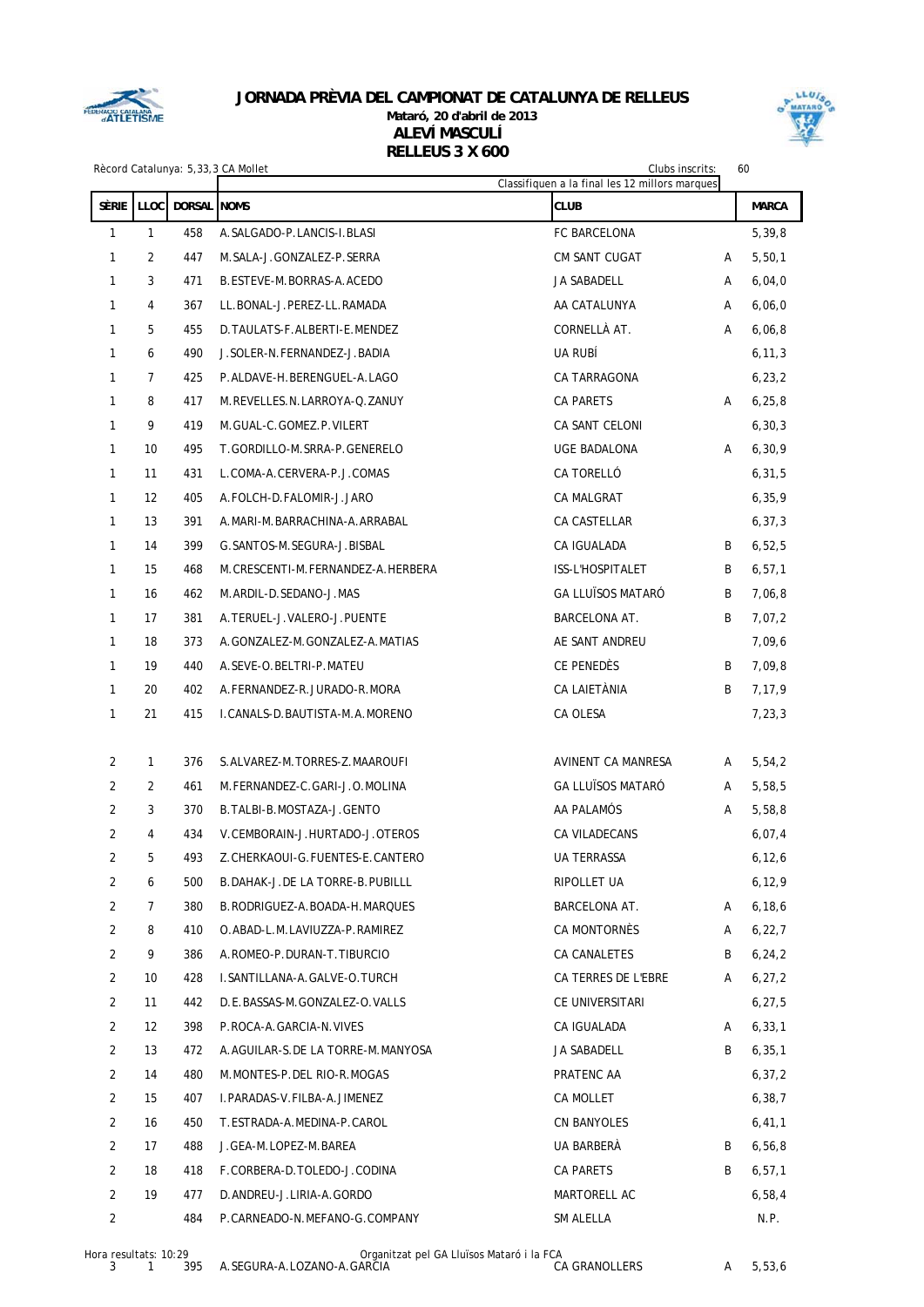

### **JORNADA PRÈVIA DEL CAMPIONAT DE CATALUNYA DE RELLEUS Mataró, 20 d'abril de 2013** Rècord Catalunya: 5,33,3 CA Mollet Clubs inscrits: 60<br>Rècord Catalunya: 5,33,3 CA Mollet **ALEVÍ MASCULÍ RELLEUS 3 X 600**



|                    |                |             | Recoru Gatalunya: 5,33,3 CA Monet<br>GIUDS INSCHIS:<br>Classifiquen a la final les 12 millors marques |                           |   |              |  |
|--------------------|----------------|-------------|-------------------------------------------------------------------------------------------------------|---------------------------|---|--------------|--|
| SÈRIE <sup>1</sup> | <b>LLOC</b>    | DORSAL NOMS |                                                                                                       | <b>CLUB</b>               |   | <b>MARCA</b> |  |
| 3                  | $\overline{2}$ | 385         | B. SEGURA-A. ALFONSO-A. GARCIA                                                                        | <b>CA CANALETES</b>       | A | 5,55,7       |  |
| 3                  | 3              | 487         | B. RUBIO-E. SANCHEZ-M. ALBARRAN                                                                       | UA BARBERÀ                | A | 6, 12, 2     |  |
| 3                  | 4              | 474         | A.CAMBERO-J.PANE-M.BALSELLS                                                                           | LLEIDA UA                 |   | 6, 23, 1     |  |
| 3                  | 5              | 401         | P.ALTIMIRA-D.CARRASCO-I.BALLESTEROS                                                                   | <b>CA LAIETÀNIA</b>       | A | 625,5        |  |
| 3                  | 6              | 377         | M. FERNANDEZ-B. DIAZ-A. MESAS                                                                         | <b>AVINENT CA MANRESA</b> | B | 6, 28, 2     |  |
| 3                  | $\overline{7}$ | 467         | J.RODRIGUEZ-G.CARRASCO-M.DIAZ                                                                         | <b>ISS-L'HOSPITALET</b>   | A | 6, 31, 5     |  |
| 3                  | 8              | 452         | J. AMIGO-A. GRACIA-ARROBA-P. FOLCH                                                                    | CN REUS PLOMS             |   | 6, 36, 7     |  |
| 3                  | 9              | 456         | D.DIAZ-J.DIAZ-M.MIGUEL                                                                                | CORNELLÀ AT.              | B | 6, 44, 4     |  |
| 3                  | 10             | 439         | M.ALADESA-M.RADUA-E.CALERO                                                                            | <b>CE PENEDÈS</b>         | Α | 6, 45, 1     |  |
| 3                  | 11             | 371         | R.GAITX-A.FONT-E.RIGALL                                                                               | AA PALAMÓS                | B | 6, 47, 4     |  |
| 3                  | 12             | 448         | T.FABRA-J.COTET-D.CARMONA                                                                             | <b>CM SANT CUGAT</b>      | B | 6,48,9       |  |
| 3                  | 13             | 422         | R. PADILLA-L. GARCIA-M. GARCIA                                                                        | <b>CA SANT JUST</b>       |   | 6, 53, 7     |  |
| 3                  | 14             | 429         | F.ROS-M.GONZALEZ-J.MORENO                                                                             | CA TERRES DE L'EBRE       | B | 6, 56, 3     |  |
| 3                  | 15             | 496         | P.MATA-P.HERNANEZ-LL. MAS                                                                             | <b>UGE BADALONA</b>       | B | 7, 10, 3     |  |
| 3                  | 16             | 368         | J.CONEJERO-A.GABALDON-C.SIVILLA                                                                       | AA CATALUNYA              | B | 7,13,6       |  |
| 3                  | 17             | 411         | O.J.MARTINEZ-R.PEREZ-E.GONZALEZ                                                                       | <b>CA MONTORNÈS</b>       | B | 7,42,5       |  |
| 3                  |                | 388         | A. DHAIT-H. MAROUAN-A. LOPEZ                                                                          | <b>CA CANOVELLES</b>      |   | N.P.         |  |
| 3                  |                | 436         | LESCOLA-A.CONTRERAS-F.CODORNIU                                                                        | <b>CA VILAFRANCA</b>      |   | N.P.         |  |
|                    |                |             |                                                                                                       |                           |   |              |  |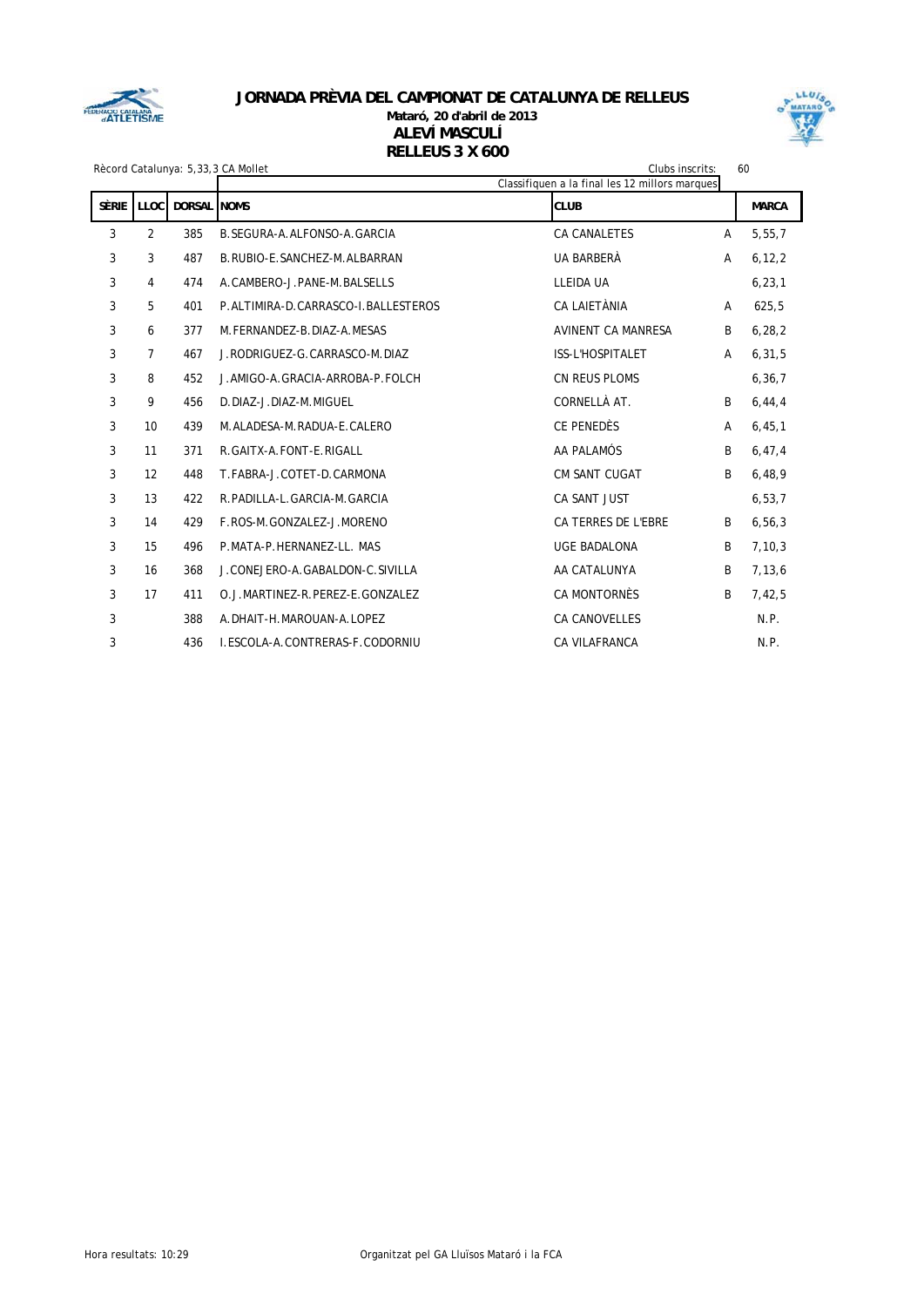

#### **JORNADA PRÈVIA DEL CAMPIONAT DE CATALUNYA DE RELLEUS Mataró, 20 d'abril de 2013 ALEVÍ MASCULÍ**

**RELLEUS 3 X 600**



|              | Clubs inscrits:<br>Classifiquen a la final les 12 millors marques |                     |    |                  |   |  |
|--------------|-------------------------------------------------------------------|---------------------|----|------------------|---|--|
|              | <b>LLOC NOMS</b>                                                  | CLUB                |    | MARCA            |   |  |
| $\mathbf{1}$ | A. SALGADO-P. LANCIS-I. BLASI                                     | FC BARCELONA        |    | 5,39,8           | F |  |
| 2            | M. SALA-J. GONZALEZ-P. SERRA                                      | CM SANT CUGAT       | А  | 5,50,1           | F |  |
| 3            | A. SEGURA-A. LOZANO-A. GARCIA                                     | CA GRANOLLERS       | А  | 5,53,6           | F |  |
| 4            | S.ALVAREZ-M.TORRES-Z.MAAROUFI                                     | AVINENT CA MANRESA  | А  |                  | F |  |
| 5            | B. SEGURA-A. ALFONSO-A. GARCIA                                    | CA CANALETES        | А  | 5,54,2<br>5,55,7 | F |  |
| 6            | M. FERNANDEZ-C. GARI-J.O. MOLINA                                  | GA LLUÏSOS MATARÓ   | А  |                  | F |  |
| 7            | B. TALBI-B. MOSTAZA-J. GENTO                                      | AA PALAMÓS          | А  | 5,58,5<br>5,58,8 | F |  |
| 8            | B. ESTEVE-M. BORRAS-A. ACEDO                                      | JA SABADELL         | А  | 6,04,0           | F |  |
| 9            | LL.BONAL-J.PEREZ-LL.RAMADA                                        | AA CATALUNYA        | Α  | 6,06,0           | F |  |
| 10           | D. TAULATS-F. ALBERTI-E. MENDEZ                                   | CORNELLÀ AT.        | А  | 6,06,8           | F |  |
| 11           | V. CEMBORAIN-J. HURTADO-J. OTEROS                                 | CA VILADECANS       |    | 6,07,4           | F |  |
| 12           | J. SOLER-N. FERNANDEZ-J. BADIA                                    | UA RUBÍ             |    | 6, 11, 3         | F |  |
| 13           | B. RUBIO-E. SANCHEZ-M. ALBARRAN                                   | UA BARBERÀ          | А  | 6, 12, 2         |   |  |
| 14           | Z. CHERKAOUI-G. FUENTES-E. CANTERO                                | UA TERRASSA         |    | 6, 12, 6         |   |  |
| 15           | B.DAHAK-J.DE LA TORRE-B.PUBILLL                                   | RIPOLLET UA         |    | 6, 12, 9         |   |  |
| 16           | B. RODRIGUEZ-A. BOADA-H. MARQUES                                  | BARCELONA AT.       | Α  | 6, 18, 6         |   |  |
| 17           | O.ABAD-L.M.LAVIUZZA-P.RAMIREZ                                     | CA MONTORNÈS        | А  | 6, 22, 7         |   |  |
| 18           | A.CAMBERO-J.PANE-M.BALSELLS                                       | LLEIDA UA           |    | 6, 23, 1         |   |  |
| 19           | P.ALDAVE-H.BERENGUEL-A.LAGO                                       | CA TARRAGONA        |    | 6, 23, 2         |   |  |
|              | 20 A.ROMEO-P.DURAN-T.TIBURCIO                                     | CA CANALETES        | B. | 6, 24, 2         |   |  |
|              | 21 P.ALTIMIRA-D.CARRASCO-I.BALLESTEROS                            | CA LAIETÀNIA        | А  | 6, 25, 5         |   |  |
|              | 22 M. REVELLES. N. LARROYA-Q. ZANUY                               | <b>CA PARETS</b>    | А  | 6, 25, 8         |   |  |
|              | 23 I.SANTILLANA-A.GALVE-O.TURCH                                   | CA TERRES DE L'EBRE | А  | 6, 27, 2         |   |  |
| 24           | D.E.BASSAS-M.GONZALEZ-O.VALLS                                     | CE UNIVERSITARI     |    | 6, 27, 5         |   |  |
|              | 25 M. FERNANDEZ-B. DIAZ-A. MESAS                                  | AVINENT CA MANRESA  | B  | 6, 28, 2         |   |  |
| 26           | M. GUAL-C. GOMEZ. P. VILERT                                       | CA SANT CELONI      |    | 6, 30, 3         |   |  |
| 27           | T.GORDILLO-M.SRRA-P.GENERELO                                      | UGE BADALONA        | А  | 6, 30, 9         |   |  |
| 28           | L.COMA-A.CERVERA-P.J.COMAS                                        | CA TORELLÓ          |    | 6, 31, 5         |   |  |
| 29           | J.RODRIGUEZ-G.CARRASCO-M.DIAZ                                     | ISS-L'HOSPITALET    | А  | 6, 31, 5         |   |  |
|              | 30 P.ROCA-A.GARCIA-N.VIVES                                        | CA IGUALADA         | А  | 6, 33, 1         |   |  |
| 31           | A.AGUILAR-S.DE LA TORRE-M.MANYOSA                                 | JA SABADELL         | B  | 6, 35, 1         |   |  |
| 32           | A.FOLCH-D.FALOMIR-J.JARO                                          | CA MALGRAT          |    | 6, 35, 9         |   |  |
| 33           | J. AMIGO-A. GRACIA-ARROBA-P. FOLCH                                | CN REUS PLOMS       |    | 6, 36, 7         |   |  |
| 34           | M. MONTES-P. DEL RIO-R. MOGAS                                     | PRATENC AA          |    | 6, 37, 2         |   |  |
| 35           | A. MARI-M. BARRACHINA-A. ARRABAL                                  | CA CASTELLAR        |    | 6, 37, 3         |   |  |
| 36           | I. PARADAS-V. FILBA-A. JIMENEZ                                    | CA MOLLET           |    | 6, 38, 7         |   |  |
| 37           | T.ESTRADA-A.MEDINA-P.CAROL                                        | <b>CN BANYOLES</b>  |    | 6, 41, 1         |   |  |
| 38           | D.DIAZ-J.DIAZ-M.MIGUEL                                            | CORNELLÀ AT.        | B. | 6, 44, 4         |   |  |
|              | 39 M. ALADESA-M. RADUA-E. CALERO                                  | CE PENEDÈS          | Α  | 6, 45, 1         |   |  |
|              | 40 R. GAITX-A. FONT-E. RIGALL                                     | AA PALAMÓS          | B. | 6, 47, 4         |   |  |
|              | 41 T.FABRA-J.COTET-D.CARMONA                                      | CM SANT CUGAT       | В  | 6,48,9           |   |  |
|              | 42 G.SANTOS-M.SEGURA-J.BISBAL                                     | CA IGUALADA         | B. | 6,52,5           |   |  |
|              | 43 R. PADILLA-L. GARCIA-M. GARCIA                                 | CA SANT JUST        |    | 6, 53, 7         |   |  |
|              | 44 F.ROS-M.GONZALEZ-J.MORENO                                      | CA TERRES DE L'EBRE | В  | 6, 56, 3         |   |  |
|              | 45 J.GEA-M.LOPEZ-M.BAREA                                          | UA BARBERÀ          | B  | 6,56,8           |   |  |
|              | 46 M. DIAZ-M. CRESCENTI-F. PUIGGROS                               | ISS-L'HOSPITALET    | B. | 6, 57, 1         |   |  |
|              | 47 F.CORBERA-D.TOLEDO-J.CODINA                                    | CA PARETS           | В  | 6, 57, 1         |   |  |
|              | 48 D.ANDREU-J.LIRIA-A.GORDO                                       | MARTORELL AC        |    | 6,58,4           |   |  |
|              | 49 M. ARDIL-D. SEDANO-J. MAS                                      | GA LLUÏSOS MATARÓ   | В  | 7,06,8           |   |  |
|              | 50 A. TERUEL-J. VALERO-J. PUENTE                                  | BARCELONA AT.       | В  | 7,07,2           |   |  |
|              | 51 A. GONZALEZ-M. GONZALEZ-A. MATIAS                              | AE SANT ANDREU      |    | 7,09,6           |   |  |
|              | 52 A. SEVE-O. BELTRI-P. MATEU                                     | CE PENEDÈS          | В  | 7,09,8           |   |  |
|              | 53 P.MATA-P.HERNANEZ-LL. MAS                                      | UGE BADALONA        | B  | 7,10,3           |   |  |
|              | 54 J.CONEJERO-A.GABALDON-C.SIVILLA                                | AA CATALUNYA        | В  | 7,13,6           |   |  |
|              | 55 A. FERNANDEZ-R. JURADO-R. MORA                                 | CA LAIETÀNIA        | B. | 7,17,9           |   |  |
|              | 56 I. CANALS-D. BAUTISTA-M. A. MORENO                             | CA OLESA            |    | 7,23,3           |   |  |
|              | 57 O.J.MARTINEZ-R.PEREZ-E.GONZALEZ                                | CA MONTORNÈS        | В  | 7,42,5           |   |  |
|              | P.CARNEADO-N.MEFANO-G.COMPANY                                     | SM ALELLA           |    | N.P.             |   |  |
|              | A.DHAIT-H.MAROUAN-A.LOPEZ                                         | CA CANOVELLES       |    | N.P.             |   |  |
|              | I.ESCOLA-A.CONTRERAS-F.CODORNIU                                   | CA VILAFRANCA       |    | N.P.             |   |  |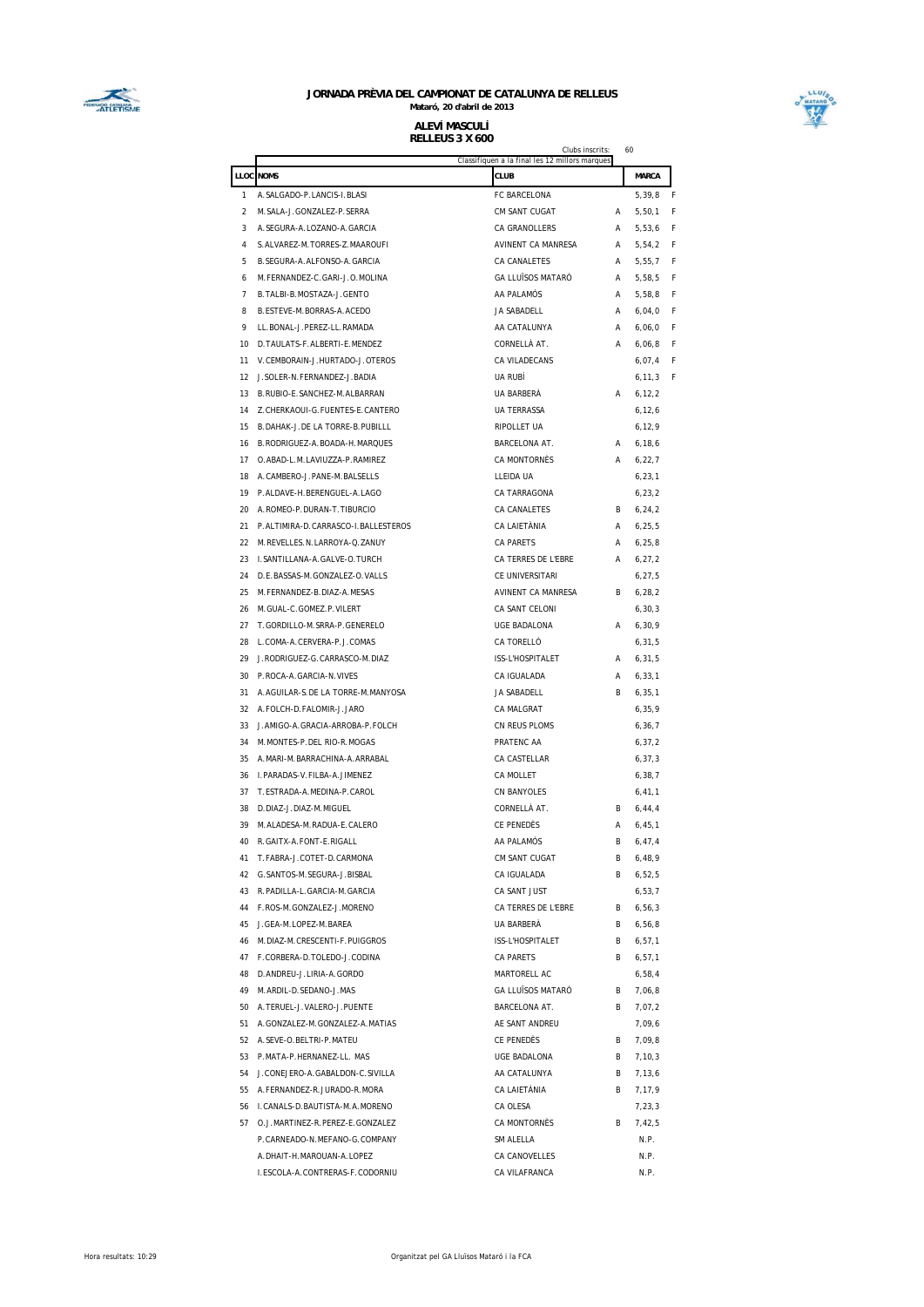

**Mataró, 20 d'abril de 2013**



#### Rècord Catalunya: 34,38 CG Tarragona Clubs inscrits: 63 **ALEVÍ FEMENÍ RELLEUS 4 X 60**

|                |                |                |               |    | Classifiquen a la final les 16 millors marques   |                     |   |              |
|----------------|----------------|----------------|---------------|----|--------------------------------------------------|---------------------|---|--------------|
| <b>SÈRIE</b>   | LLOC           | <b>CARRER</b>  | <b>DORSAL</b> |    | <b>NOMS</b>                                      | <b>CLUB</b>         |   | <b>MARCA</b> |
| $\mathbf{1}$   | $\mathbf{1}$   | $\overline{2}$ | 177           | 12 | P.TREJO-L.MOYA-M.MUAKUKU.J.GIL                   | CA NOU BARRIS       | Α | 35,7         |
| 1              | $\overline{2}$ | $\overline{4}$ | 110           | 14 | J.CROUS-M.TARRADELLAS-C.FERNANDEZ-G.VARGAS       | CA GRANOLLERS       | Α | 36,7         |
| 1              | 3              | $\overline{7}$ | 443           | 17 | A.CRUEL-L.POU-L.POU-C.CASCO                      | UA BARBERÀ          |   | 37,1         |
| 1              | $\overline{4}$ | $\mathbf{1}$   | 164           | 11 | G.BAHIM-G.PADILLA-M.TOLOSA-P.RODRIGUEZ           | CA MOLLET           |   | 37,5         |
| $\mathbf{1}$   | 5              | 3              | 27            | 13 | B. ARRANZ-N. CARNICER-V. GONZALEZ-K. MONGAY      | AE SANT ANDREU      |   | 38,1         |
| $\mathbf{1}$   | 6              | 6              | 407           | 16 | E.COSCULLUELA-C.DELGADO-M.GODOY-M.MUR            | LLEIDA UA           |   | 38,6         |
| $\mathbf{1}$   | $\overline{7}$ | 8              | 243           | 18 | A.GARCIA-M.MARTINEZ-L.SOBRINO-D.SENAOUI          | CA VILADECANS       |   | 41,0         |
| 1              | 8              | 5              | 171           | 15 | C.PUNZANO-S.RAMIREZ-S.KARACH-L.GURRI             | CA MONTORNÈS        | B | 43,7         |
|                |                |                |               |    |                                                  |                     |   |              |
| $\overline{2}$ | $\mathbf{1}$   | $\mathbf{1}$   | $\mathbf{1}$  | 21 | P.ARMENGOL-M.SUBIRTAS-N.GUMA-C.SERRANO           | AA CATALUNYA        | A | 37,5         |
| 2              | 2              | 4              | 125           | 24 | J.BISBAL-E.VILASECA-G.PARRAS-M.SEGURA            | CA IGUALADA         | B | 37,9         |
| 2              | 3              | 5              | 138           | 25 | O.PUY-M.MARTINEZ-M.FERNANDEZ-A.NAVAS             | CA LAIETÀNIA        | Α | 38,2         |
| 2              | $\overline{4}$ | 3              | 86            | 23 | C.SURROCA-A.EGUIA-G.SURROCA-M.CABELLO            | CA CASTELLAR        |   | 38,8         |
| $\overline{2}$ | 5              | 8              | 252           | 28 | P.BURGUETE-M.TRAVE-E.GARCIA-M.LLOBET             | CE PENEDÈS          | B | 39,7         |
| 2              | 6              | 2              | 210           | 22 | M.BURJALES-G.PARERA-P.GARCIA-I.DELGADO           | CA TARRAGONA        | B | 40,3         |
| $\overline{2}$ | $\overline{7}$ | 6              | 394           | 26 | J.DILME-N.SERRANO-A.PEREZ-C.FIGUERUELO           | <b>JA SABADELL</b>  | B | 40,9         |
|                |                |                |               |    |                                                  |                     |   |              |
| 3              | $\mathbf{1}$   | 6              | 467           | 36 | Q.PEY-C.DIAZ-M.PASTOR-S.LOPEZ                    | <b>UA TERRASSA</b>  | A | 37,2         |
| 3              | 2              | 3              | 178           | 33 | A. PASTOR-E. NARBONA-I. TEJEIRO-A. ACERA         | CA NOU BARRIS       | B | 38,1         |
| 3              | 3              | 5              | 378           | 35 | L.DE TOCA-E.GOMEZ-A.GONZALEZ-N.PEREIRAS          | ISS-L'HOSPITALET    | B | 38,3         |
| 3              | $\overline{4}$ | 8              | 170           | 38 | N.PEREZ-S.CHOURFI-O.CHOURFI-A.PORTILLO           | CA MONTORNÈS        | A | 38,7         |
| 3              | 5              | $\mathbf{1}$   | 99            | 31 | E.BARRAGAN-C.RICART-M.COLUCCIA-R.AGUDO           | CA GAVÀ             | B | 39,5         |
| 3              | 6              | $\overline{7}$ | 2             | 37 | M.CAÑIZO-C.CASADESUS-C.COLAS-J.HERRERA           | AA CATALUNYA        | B | 40,8         |
| 3              | $\overline{7}$ | $\overline{2}$ | 47            | 32 | E.MORILLAS-M.RAMON-P.VERGARA-M.VILELLA           | BARCELONA AT.       | Α | 41,2         |
| 3              |                | 4              | 199           | 34 | L. MIRANDA-M. PUENTEDURA-B. MARTIN-O. MARTINEZ   | CA SANT JUST        |   | DQ.1707      |
|                |                |                |               |    |                                                  |                     |   |              |
| 4              | $\mathbf{1}$   | 8              | 31            | 48 | J.CANAL-J.DEVERS-M.LLADO-C.TEIXIDOR              | AVINENT CA MANRESA  | A | 35,8         |
| 4              | 2              | 5              | 288           | 45 | C.MASIP-J.CALVO-I.BOADA-E.DIAZ                   | <b>CG TARRAGONA</b> | Α | 36,6         |
| 4              | 3              | $\overline{7}$ | 154           | 47 | A.FERNANDEZ-A.MONSERRATE-A.SEISDEDOS-J.PARRA     | CA MALGRAT          | B | 37,1         |
| 4              | 4              | 3              | 393           | 43 | C.LLOVERA-L.GARCIA-I.MONTES-A.QUERALT            | <b>JA SABADELL</b>  | Α | 37,3         |
| 4              | 5              | 2              | 220           | 42 | N.ACCENSI-J.BERENGUE-M.TOMAS-A.CURTO             | CA TERRES DE L'EBRE |   | 38,1         |
| 4              | 6              | 6              | 32            | 46 | N. SANTACREU-M. PROS-J. FIGULS-L. BADIA          | AVINENT CA MANRESA  | B | 38,7         |
| 4              | 7              | 4              | 481           | 44 | S. MANZANARES-M. CASTELLANO-M. BALAGUER-M. SIMON | UGE BADALONA        |   | 39,1         |
| 4              | 8              | 1              | 187           | 41 | C. FERNANDEZ-E. GALAN-J. SOLA-O. MONTOYA         | CA OLESA            |   | 43,9         |
|                |                |                |               |    |                                                  |                     |   |              |
| 5              | $\mathbf{1}$   | 4              | 415           | 54 | S.CID-M.CINTO-J.BELTRAN-A.PINO                   | MARTORELL AC        | A | 37,3         |
| 5              | 2              | 6              | 98            | 56 | N.GUTIERREZ-B.MARGARIT-I.CLEMENTE-E.ROYO         | CA GAVÀ             | Α | 37,6         |
| 5              | 3              | 3              | 377           | 53 | A. SANCHEZ-N. DOUDI-M. RUIZ-D. FERRER            | ISS-L'HOSPITALET    | Α | 37,8         |
| 5              | 4              | $\mathbf{1}$   | 329           | 51 | E.DELGADO-C.LEON-M.ARTIS-E.MARTINEZ              | CORNELLÀ AT.        | Α | 39,8         |
| 5              | 5              | $\overline{2}$ | 345           | 52 | L.DE LA CALZADA-M.CANELA-P.C.GUZMAN-V.MICHEL     | FC BARCELONA        |   | 40,0         |
| 5              |                | 5              | 467           | 55 | Q.PEY-C.DIAZ-M.PASTOR-S.LOPEZ                    | UA TERRASSA         |   | A DQ. 170.7  |
| 5              |                | $\overline{7}$ | 153           | 57 | S.CASTILLO-C.GASCON-M.MARTIN-M.MARTINEZ          | CA MALGRAT          | Α | RET.         |
| 5              |                | 8              | 59            | 58 | J.BOHILS-J.VALLE-S.CASINALLIS-A.ABOUYALA         | CA CALELLA          |   | RET.         |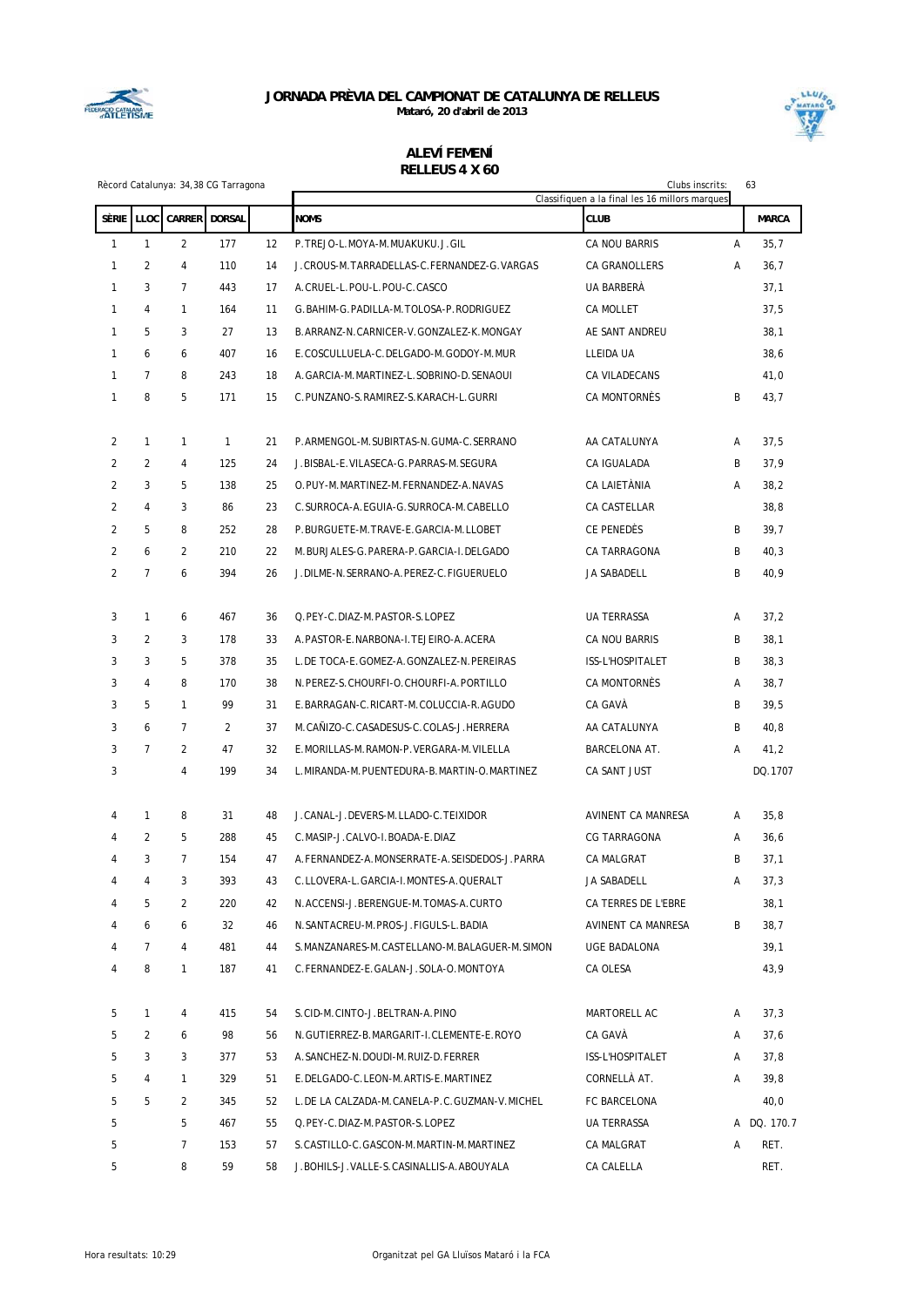

**Mataró, 20 d'abril de 2013**



|                | Rècord Catalunya: 34,38 CG Tarragona |                |               | Clubs inscrits:<br>63<br>Classifiquen a la final les 16 millors marques |                                                 |                          |   |              |
|----------------|--------------------------------------|----------------|---------------|-------------------------------------------------------------------------|-------------------------------------------------|--------------------------|---|--------------|
|                | SÈRIE LLOC                           | <b>CARRER</b>  | <b>DORSAL</b> |                                                                         | <b>NOMS</b>                                     | <b>CLUB</b>              |   | <b>MARCA</b> |
|                |                                      |                |               |                                                                         |                                                 |                          |   |              |
| 6              | 1                                    | 1              | 68            | 61                                                                      | R.BOUCHAIB-I.S.MEYER-E.CAPDEVILA-J.SALGADO      | CA CANALETES             | Α | 35,4         |
| 6              | $\overline{2}$                       | 3              | 209           | 63                                                                      | C.BERENGUEL-M.VAZQUEZ-L.Y.SOLA-B.SANCHEZ        | CA TARRAGONA             | А | 36,2         |
| 6              | 3                                    | 6              | 363           | 66                                                                      | H.GAYOLA-N.POZO-C.FIGUERES-M.SUAREZ             | <b>GEE GIRONÍ</b>        |   | 37,5         |
| 6              | 4                                    | 5              | 251           | 65                                                                      | N.SURIOL-N.JURCZAK-L.BELTRI-M.FONT              | CE PENEDÈS               | Α | 37,7         |
| 6              | 5                                    | $\overline{7}$ | 426           | 67                                                                      | A.GONZALEZ-E.JUAN-L.LOPEZ-M.MATA                | PRATENC AA               | Α | 38,1         |
| 6              | 6                                    | $\overline{2}$ | 196           | 62                                                                      | S. COMAJOAN-M. FERRER-S. ASENSIO-P. SUBIRANA    | CA SANT CELONI           |   | 39,2         |
| 6              |                                      | $\overline{4}$ | 320           | 64                                                                      | H. AMARAOUI-E. NORTE-C. FREIXES-M. SORO         | CN REUS PLOMS            |   | $***$        |
| 6              |                                      | 8              | 139           | 68                                                                      | C. VILA-B. TORRES-J. TORRES-A. SALVAT           | CA LAIETÀNIA             | B | ****         |
|                |                                      |                |               |                                                                         |                                                 |                          |   |              |
| $\overline{7}$ | $\mathbf{1}$                         | $\overline{2}$ | 124           | 72                                                                      | S.M.SOLA-B.LOPEZ-A.COS-S.LAGO                   | CA IGUALADA              | Α | 35,5         |
| $\overline{7}$ | $\overline{2}$                       | $\overline{7}$ | 436           | 77                                                                      | J.RIERA-C.ALCOLEA-L.TORRES-L.SOLANO             | RIPOLLET UA              | A | 35,9         |
| $\overline{7}$ | 3                                    | 5              | 300           | 75                                                                      | R.CASAS-Q.GONZALEZ-M.CORTES-D.URQUIZU           | CM SANT CUGAT            | B | 37,7         |
| $\overline{7}$ | $\overline{4}$                       | $\overline{4}$ | 267           | 74                                                                      | S. PEREZ-A. DEMINGO-I. RUBIO-M. GABARRO         | CE UNIVERSITARI          |   | 38,0         |
| $\overline{7}$ | 5                                    | 3              | 349           | 73                                                                      | L. PALACIN-A. ALCAZAR-C. MIGUEL-I. CALLARISA    | <b>GA LLUÏSOS MATARÓ</b> | B | 39,7         |
| $\overline{7}$ | 6                                    | $\mathbf{1}$   | 111           | 71                                                                      | J. SANCHIS-P. GARCIA-A. DANIELUK-S. DE LA TORRE | CA GRANOLLERS            | B | 40,0         |
| $\overline{7}$ | $\overline{7}$                       | 8              | 330           | 78                                                                      | M.LOPEZ-C.MARTI-A.MENDEZ-A.BLASCO               | CORNELLÀ AT.             | B | 44,1         |
| $\overline{7}$ |                                      | 6              | 313           | 76                                                                      | M.JUANOLA-L.HURTADO-M.AURICH-Q.PLANAS           | <b>CN BANYOLES</b>       |   | DQ.170.7     |
|                |                                      |                |               |                                                                         |                                                 |                          |   |              |
| 8              | $\mathbf{1}$                         | $\overline{2}$ | 299           | 82                                                                      | L. GROSS-S. MANSO-N. GUERRERO-B. DORDAL         | CM SANT CUGAT            | A | 36,1         |
| 8              | 2                                    | 3              | 348           | 83                                                                      | C.ALFONSO-M.MAS-A.MIGUEL-N.RONCERO              | <b>GA LLUÏSOS MATARÓ</b> | A | 37,1         |
| 8              | 3                                    | $\overline{7}$ | 69            | 87                                                                      | C.PONS-M.LOPEZ-L.FERNANDEZ-P.GONZALEZ           | CA CANALETES             | B | 38,2         |
| 8              | 4                                    | 8              | 437           | 88                                                                      | D.DELGADO-M.PEÑARANDO-A.GARCIA-L.ORTIGOSA       | RIPOLLET UA              | B | 38,5         |
| 8              | 5                                    | 4              | 416           | 84                                                                      | I.BLANCO-V.LARA-N.COCA-S.TORRALBA               | MARTORELL AC             | B | 38,8         |
| 8              | 6                                    | 6              | 289           | 86                                                                      | X.FRANCO-C.SUBIROS-J.TOVAR-A.PEREZ              | CG TARRAGONA             | B | 39,5         |
| 8              | $\overline{7}$                       | 5              | 48            | 85                                                                      | B. BOSCH-S. EDEL-A. SANMARTI-C. SALAS           | BARCELONA AT.            | B | 41,3         |
| 8              | 8                                    | $\mathbf{1}$   | 427           | 81                                                                      | J.DESCALZO-C.GARCIA-M.ESPIGARES-N.BRAVO         | PRATENC AA               | B | 42,0         |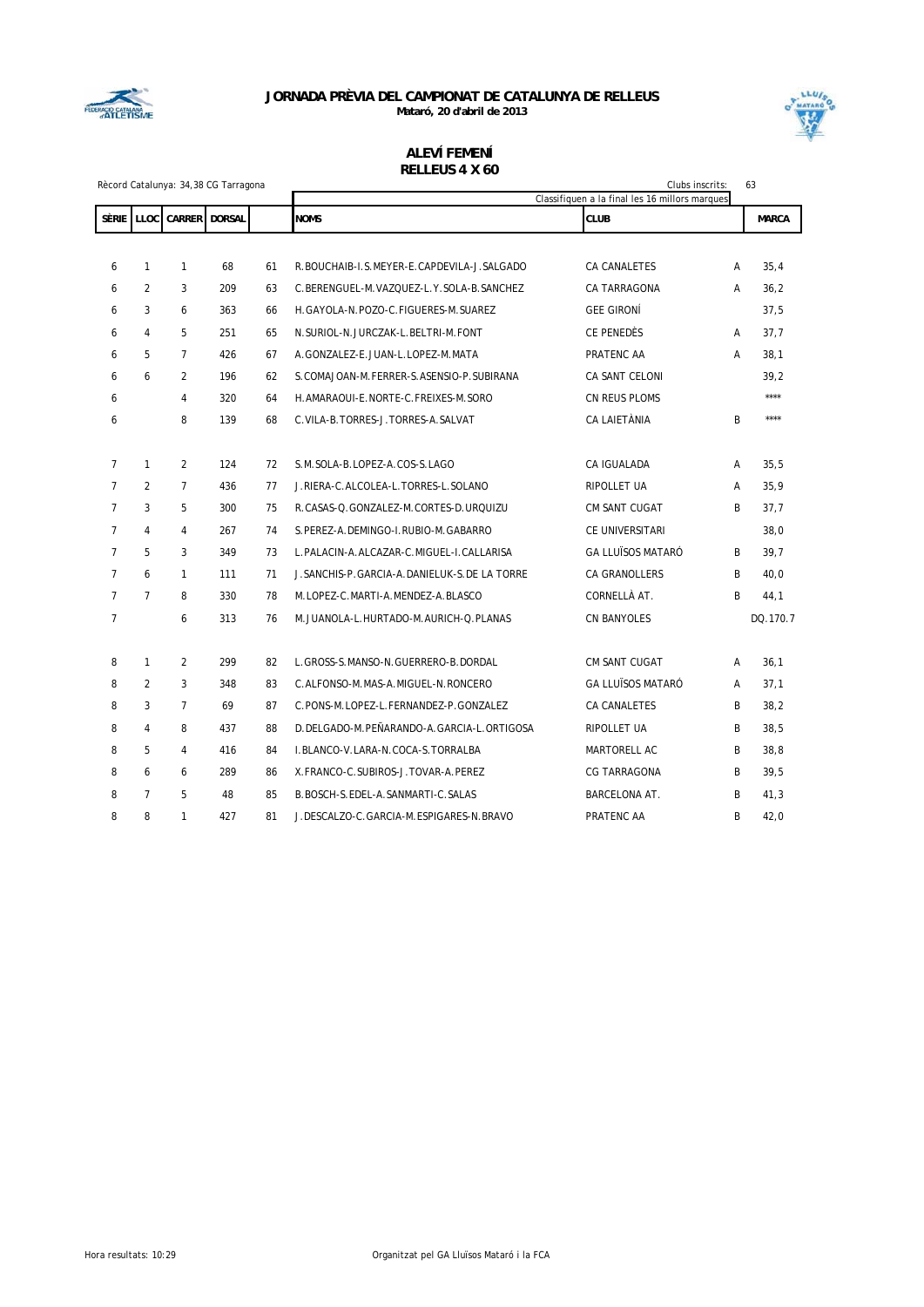

**Mataró, 20 d'abril de 2013**



|    |                                               | Clubs inscrits:<br>Classifiquen a la final les 16 millors marques |   | 63           |   |
|----|-----------------------------------------------|-------------------------------------------------------------------|---|--------------|---|
|    | LLOC NOMS                                     | <b>CLUB</b>                                                       |   | <b>MARCA</b> |   |
| 1  | R.BOUCHAIB-I.S.MEYER-E.CAPDEVILA-J.SALGADO    | CA CANALETES                                                      | A | 35,4         | F |
| 2  | S.M.SOLA-B.LOPEZ-A.COS-S.LAGO                 | CA IGUALADA                                                       | A | 35,5         | F |
| 3  | P.TREJO-L.MOYA-M.MUAKUKU.J.GIL                | CA NOU BARRIS                                                     | A | 35,7         | F |
| 4  | J.CANAL-J.DEVERS-M.LLADO-C.TEIXIDOR           | AVINENT CA MANRESA                                                | A | 35,8         | F |
| 5  | J.RIERA-C.ALCOLEA-L.TORRES-L.SOLANO           | RIPOLLET UA                                                       | A | 35,9         | F |
| 6  | L. GROSS-S. MANSO-N. GUERRERO-B. DORDAL       | <b>CM SANT CUGAT</b>                                              | A | 36,1         | F |
| 7  | C.BERENGUEL-M.VAZQUEZ-L.Y.SOLA-B.SANCHEZ      | CA TARRAGONA                                                      | A | 36,2         | F |
| 8  | C.MASIP-J.CALVO-I.BOADA-E.DIAZ                | <b>CG TARRAGONA</b>                                               | A | 36, 6        | F |
| 9  | J.CROUS-M.TARRADELLAS-C.FERNANDEZ-G.VARGAS    | CA GRANOLLERS                                                     | A | 36,7         | F |
| 10 | A.CRUEL-L.POU-L.POU-C.CASCO                   | UA BARBERÀ                                                        |   | 37,1         | F |
| 11 | C.ALFONSO-M.MAS-A.MIGUEL-N.RONCERO            | <b>GA LLUÏSOS MATARÓ</b>                                          | Α | 37,1         | F |
| 12 | S.CASTILLO-C.GASCON-M.MARTIN-M.MARTINEZ       | CA MALGRAT                                                        | A | 37,1         | F |
| 13 | Q.PEY-C.DIAZ-M.PASTOR-S.LOPEZ                 | <b>UA TERRASSA</b>                                                | A | 37,2         | F |
| 14 | C.LLOVERA-L.GARCIA-I.MONTES-A.QUERALT         | JA SABADELL                                                       | A | 37,3         | F |
| 15 | S.CID-M.CINTO-J.BELTRAN-A.PINO                | MARTORELL AC                                                      | A | 37,3         | F |
| 16 | G. BAHIM-G. PADILLA-M. TOLOSA-P. RODRIGUEZ    | CA MOLLET                                                         |   | 37,5         | F |
| 17 | P.ARMENGOL-M.SUBIRTAS-N.GUMA-C.SERRANO        | AA CATALUNYA                                                      | A | 37,5         | F |
| 18 | H.GAYOLA-N.POZO-C.FIGUERES-M.SUAREZ           | <b>GEE GIRONÍ</b>                                                 |   | 37,5         | F |
| 19 | N.GUTIERREZ-B.MARGARIT-I.CLEMENTE-E.ROYO      | CA GAVÀ                                                           | A | 37,6         |   |
| 20 | N. SURIOL-N. JURCZAK-L. BELTRI-M. FONT        | CE PENEDÈS                                                        | A | 37,7         |   |
| 21 | R.CASAS-Q.GONZALEZ-M.CORTES-D.URQUIZU         | <b>CM SANT CUGAT</b>                                              | B | 37,7         |   |
| 22 | A. SANCHEZ-N. DOUDI-M. RUIZ-D. FERRER         | <b>ISS-L'HOSPITALET</b>                                           | A | 37,8         |   |
| 23 | J. BISBAL-E. VILASECA-G. PARRAS-M. SEGURA     | CA IGUALADA                                                       | B | 37,9         |   |
| 24 | S. PEREZ-A. DEMINGO-I. RUBIO-M. GABARRO       | CE UNIVERSITARI                                                   |   | 38,0         |   |
| 25 | B. ARRANZ-N. CARNICER-V. GONZALEZ-K. MONGAY   | AE SANT ANDREU                                                    |   | 38,1         |   |
| 26 | A. PASTOR-E. NARBONA-I. TEJEIRO-A. ACERA      | CA NOU BARRIS                                                     | B | 38,1         |   |
| 27 | N.ACCENSI-J.BERENGUE-M.TOMAS-A.CURTO          | CA TERRES DE L'EBRE                                               |   | 38,1         |   |
| 28 | A.GONZALEZ-E.JUAN-L.LOPEZ-M.MATA              | PRATENC AA                                                        | A | 38,1         |   |
| 29 | O.PUY-M.MARTINEZ-M.FERNANDEZ-A.NAVAS          | CA LAIETÀNIA                                                      | A | 38,2         |   |
| 30 | C. PONS-M. LOPEZ-L. FERNANDEZ-P. GONZALEZ     | CA CANALETES                                                      | B | 38,2         |   |
| 31 | L. DE TOCA-E. GOMEZ-A. GONZALEZ-N. PEREIRAS   | ISS-L'HOSPITALET                                                  | B | 38,3         |   |
| 32 | D. DELGADO-M. PEÑARANDO-A. GARCIA-L. ORTIGOSA | RIPOLLET UA                                                       | B | 38,5         |   |
| 33 | E.COSCULLUELA-C.DELGADO-M.GODOY-M.MUR         | LLEIDA UA                                                         |   | 38,6         |   |
| 34 | N. PEREZ-S. CHOURFI-O. CHOURFI-A. PORTILLO    | CA MONTORNÈS                                                      | A | 38,7         |   |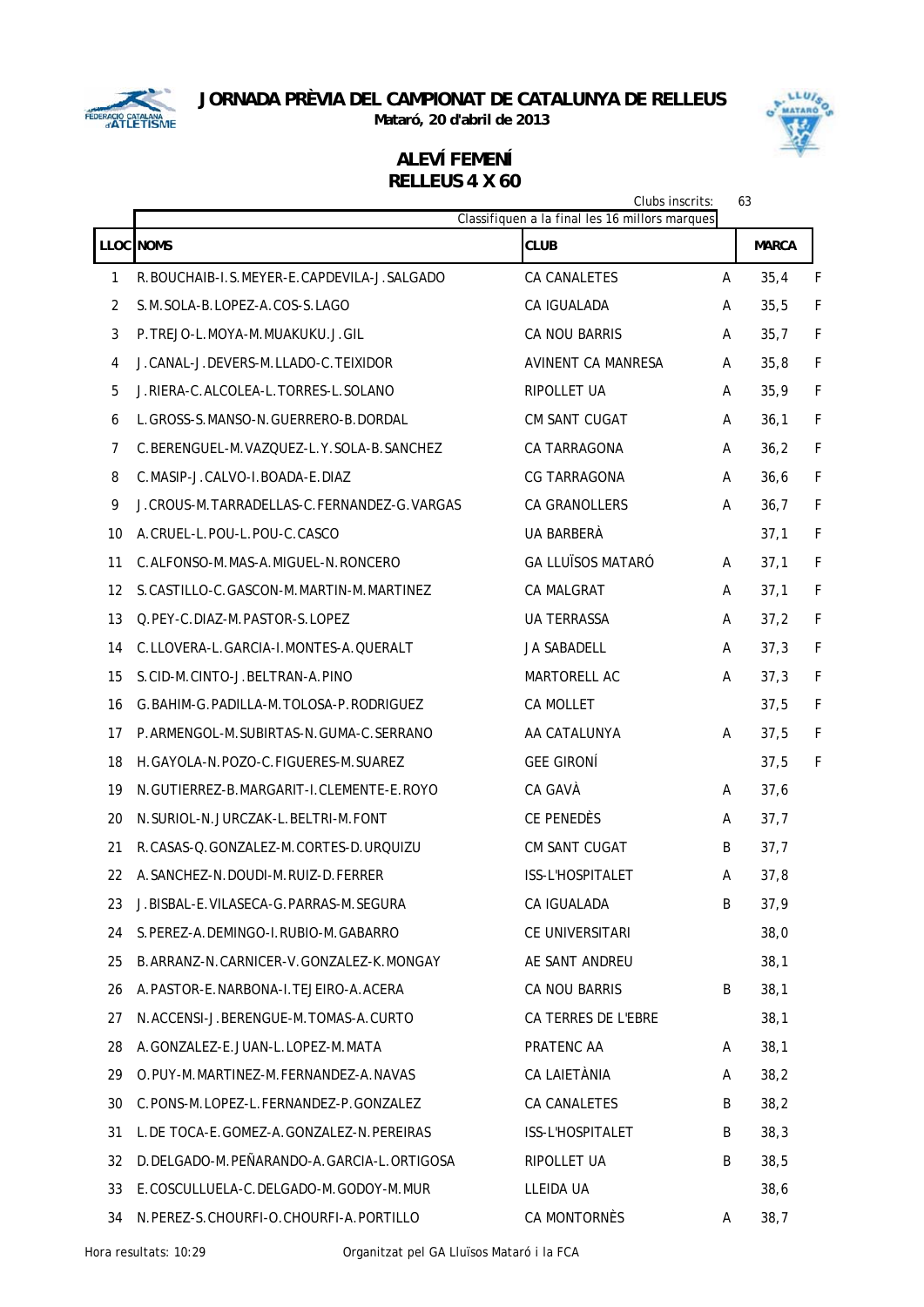

**Mataró, 20 d'abril de 2013**



|    | 63<br>Clubs inscrits:<br>Classifiquen a la final les 16 millors marques |                           |    |              |  |  |  |  |  |
|----|-------------------------------------------------------------------------|---------------------------|----|--------------|--|--|--|--|--|
|    | <b>LLOC NOMS</b>                                                        | <b>CLUB</b>               |    | <b>MARCA</b> |  |  |  |  |  |
| 35 | N. SANTACREU-M. PROS-J. FIGULS-L. BADIA                                 | <b>AVINENT CA MANRESA</b> | B  | 38,7         |  |  |  |  |  |
| 36 | C. SURROCA-A. EGUIA-G. SURROCA-M. CABELLO                               | CA CASTELLAR              |    | 38,8         |  |  |  |  |  |
| 37 | I.BLANCO-V.LARA-N.COCA-S.TORRALBA                                       | <b>MARTORELL AC</b>       | B  | 38,8         |  |  |  |  |  |
| 38 | S. MANZANARES-M. CASTELLANO-M. BALAGUER-M. SIMON                        | UGE BADALONA              |    | 39,1         |  |  |  |  |  |
| 39 | S. COMAJOAN-M. FERRER-S. ASENSIO-P. SUBIRANA                            | <b>CA SANT CELONI</b>     |    | 39,2         |  |  |  |  |  |
| 40 | E.BARRAGAN-C.RICART-M.COLUCCIA-R.AGUDO                                  | CA GAVÀ                   | B  | 39,5         |  |  |  |  |  |
| 41 | X. FRANCO-C. SUBIROS-J. TOVAR-A. PEREZ                                  | <b>CG TARRAGONA</b>       | B  | 39,5         |  |  |  |  |  |
| 42 | P.BURGUETE-M.TRAVE-E.GARCIA-M.LLOBET                                    | CE PENEDÈS                | B  | 39,7         |  |  |  |  |  |
| 43 | L. PALACIN-A. ALCAZAR-C. MIGUEL-I. CALLARISA                            | <b>GA LLUÏSOS MATARÓ</b>  | B  | 39,7         |  |  |  |  |  |
| 44 | E. DELGADO-C. LEON-M. ARTIS-E. MARTINEZ                                 | CORNELLÀ AT.              | A  | 39,8         |  |  |  |  |  |
| 45 | L. DE LA CALZADA-M. CANELA-P. C. GUZMAN-V. MICHEL                       | <b>FC BARCELONA</b>       |    | 40,0         |  |  |  |  |  |
| 46 | J. SANCHIS-P. GARCIA-A. DANIELUK-S. DE LA TORRE                         | CA GRANOLLERS             | B  | 40,0         |  |  |  |  |  |
| 47 | M. BURJALES-G. PARERA-P. GARCIA-I. DELGADO                              | CA TARRAGONA              | B  | 40,3         |  |  |  |  |  |
| 48 | M. CAÑIZO-C. CASADESUS-C. COLAS-J. HERRERA                              | AA CATALUNYA              | B  | 40,8         |  |  |  |  |  |
| 49 | J.DILME-N.SERRANO-A.PEREZ-C.FIGUERUELO                                  | <b>JA SABADELL</b>        | B  | 40,9         |  |  |  |  |  |
| 50 | A. GARCIA-M. MARTINEZ-L. SOBRINO-D. SENAOUI                             | CA VILADECANS             |    | 41,0         |  |  |  |  |  |
| 51 | E.MORILLAS-M.RAMON-P.VERGARA-M.VILELLA                                  | BARCELONA AT.             | A  | 41,2         |  |  |  |  |  |
| 52 | B. BOSCH-S. EDEL-A. SANMARTI-C. SALAS                                   | BARCELONA AT.             | B  | 41,3         |  |  |  |  |  |
| 53 | J. DESCALZO-C. GARCIA-M. ESPIGARES-N. BRAVO                             | PRATENC AA                | B  | 42,0         |  |  |  |  |  |
| 54 | C. PUNZANO-S. RAMIREZ-S. KARACH-L. GURRI                                | CA MONTORNÈS              | B  | 43,7         |  |  |  |  |  |
| 55 | C.FERNANDEZ-E.GALAN-J.SOLA-O.MONTOYA                                    | CA OLESA                  |    | 43,9         |  |  |  |  |  |
| 56 | M.LOPEZ-C.MARTI-A.MENDEZ-A.BLASCO                                       | CORNELLÀ AT.              | B  | 44,1         |  |  |  |  |  |
|    | H. AMARAQUI-E. NORTE-C. FREIXES-M. SORO                                 | CN REUS PLOMS             |    | ****<br>F    |  |  |  |  |  |
|    | C. VILA-B. TORRES-J. TORRES-A. SALVAT                                   | CA LAIETÀNIA              | B. | ****<br>F    |  |  |  |  |  |
|    | O. PEY-C. DIAZ-M. PASTOR-S. LOPEZ                                       | <b>UA TERRASSA</b>        | A  | DQ. 170.7    |  |  |  |  |  |
|    | M.JUANOLA-L.HURTADO-M.AURICH-O.PLANAS                                   | <b>CN BANYOLES</b>        |    | DQ.170.7     |  |  |  |  |  |
|    | L. MIRANDA-M. PUENTEDURA-B. MARTIN-O. MARTINEZ                          | CA SANT JUST              |    | DO.1707      |  |  |  |  |  |
|    | A. FERNANDEZ-A. MONSERRATE-A. SEISDEDOS-J. PARRA                        | <b>CA MALGRAT</b>         | B  | N.P.         |  |  |  |  |  |
|    | J. BOHILS-J. VALLE-S. CASINALLIS-A. ABOUYALA                            | CA CALELLA                |    | RET.         |  |  |  |  |  |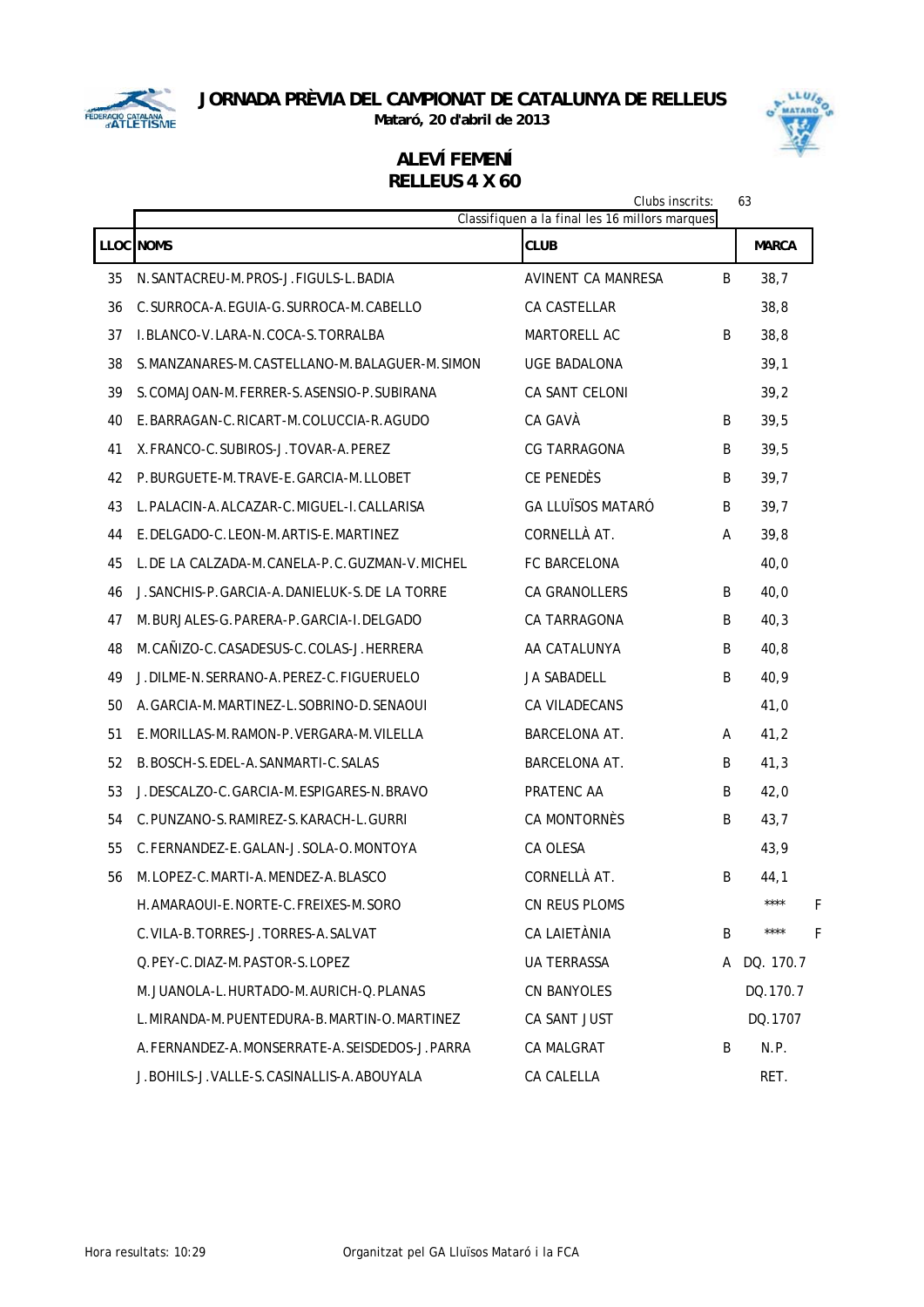

**Mataró, 20 d'abril de 2013**



|                   |                     |                    | Rècord Catalunya: 5,14,51 CE Universitari                      | Clubs inscrits:                                               |   | 70           |
|-------------------|---------------------|--------------------|----------------------------------------------------------------|---------------------------------------------------------------|---|--------------|
| SÈRIE             | LLOC                | <b>DORSAL NOMS</b> |                                                                | Classifiquen a la final les 12 millors marques<br><b>CLUB</b> |   | <b>MARCA</b> |
|                   |                     | 396                |                                                                |                                                               |   |              |
| $\mathbf{1}$      | $\mathbf{1}$        |                    | M. SUBIRANA-M. RODRIGUEZ-J. SOLE                               | CA IGUALADA                                                   | A | 5,56,0       |
| 1                 | $\overline{2}$      | 382                | J. BOHILS-J. VALLE-S. CASINALLIS                               | CA CALELLA                                                    |   | 6,04,0       |
| $\mathbf{1}$      | 3<br>$\overline{4}$ | 482                | C.ALCOLEA-G.GUARDADO-L.ALBET                                   | RIPOLLET UA                                                   | Α | 6,09,1       |
| $\mathbf{1}$      |                     | 374                | J.CANAL-J.DEVERS-M.LLADO                                       | AVINENT CA MANRESA                                            | A | 6, 11, 7     |
| $\mathbf{1}$      | 5                   | 433                | M.MARTINEZ-L.SOBRINO-D.SENAOUI<br>O.DIALLO-C.FERNANDEZ-M.GALLO | CA VILADECANS                                                 |   | 6, 25, 7     |
| 1                 | 6<br>$\overline{7}$ | 369                |                                                                | AA PALAMÓS                                                    |   | 6, 32, 6     |
| 1<br>$\mathbf{1}$ | 8                   | 489<br>470         | S. FEIJOO-N. DONES-D. ADISAFE<br>M.GARCIA-C.BENET-C.CAMA       | UA RUBÍ<br>JA SABADELL                                        |   | 6, 34, 9     |
|                   | 9                   |                    |                                                                |                                                               | B | 6, 35, 4     |
| 1                 |                     | 413                | C.DURAN-L.BARRAZA-N.RODRIGUEZ                                  | CA NOU BARRIS                                                 | B | 6,42,5       |
| 1                 | 10                  | 427                | L.MONFORTE-L.LLETI-T.GIMENEZ                                   | CA TERRES DE L'EBRE                                           | B | 6, 45, 7     |
| $\mathbf{1}$      | 11                  | 430                | L.MOH-B.BERENGUER-M.YESPES                                     | CA TORELLÓ                                                    |   | 6, 46, 4     |
| $\mathbf{1}$      | 12                  | 494                | S.MANZANARES-M.CASTELLANO-M.SIMON                              | UGE BADALONA                                                  |   | 6, 54, 4     |
| $\mathbf{1}$      | 13                  | 408                | S.CHOURFI-A.PORTILLO-S.KARACH                                  | CA MONTORNÈS                                                  | A | 6, 57, 2     |
| $\mathbf{1}$      | 14                  | 466                | M.ARAGÓ-E.GOMEZ-A.FERRER                                       | ISS-L'HOSPITALET                                              | B | 6, 57, 6     |
| $\mathbf{1}$      | 15                  | 473                | C.DELGADO-M.GODOY-M.MUR                                        | LLEIDA UA                                                     |   | 7,01,6       |
| 1                 | 16                  | 372                | V.GONZALEZ-M.PERALTA-K.MONGAY                                  | AE SANT ANDREU                                                |   | 7,02,5       |
| $\mathbf{1}$      | 17                  | 449                | L.HURTADO-M.AURICH-Q.PLANAS                                    | <b>CN BANYOLES</b>                                            |   | 7,04,2       |
| $\mathbf{1}$      | 18                  | 424                | M. BURJALES-G. PARERA-B. SANCHEZ                               | CA TARRAGONA                                                  | B | 7,07,3       |
| 1                 | 19                  | 421                | M.PEDROSO-N.FRANQUESA-A.CARRERAS                               | CA SANT JUST                                                  | B | 7,10,5       |
| 1                 | 20                  | 378                | O.CASBAS-M.ASLIUS-A.MARSAL                                     | BARCELONA AT.                                                 | A | 7, 17, 3     |
| $\mathbf{1}$      | 21                  | 454                | M.LOPEZ-M.ARTIS-C.LEON                                         | CORNELLÀ AT.                                                  | B | 7, 20, 1     |
| $\mathbf{1}$      | 22                  | 414                | C.FERNANDEZ-E.GALAN-J.SOLA                                     | CA OLESA                                                      |   | 7,31,2       |
| $\mathbf{1}$      |                     | 390                | A.LOPEZ-T.PASCUAL-N.BARRACHINA                                 | CA CASTELLAR                                                  | B | N.P.         |
|                   |                     |                    |                                                                |                                                               |   |              |
| 2                 | $\mathbf{1}$        | 406                | G.BAHIM-G.PADILLA-P. DE LA PIEDRA                              | <b>CA MOLLET</b>                                              |   | 6, 10, 5     |
| 2                 | $\overline{2}$      | 446                | B.DORDAL-L.GROSS-A.GOMEZ                                       | CM SANT CUGAT                                                 | B | 6, 13, 6     |
| 2                 | 3                   | 365                | C. LAS HERAS-A. PALOMERO-D. MALET                              | AA CATALUNYA                                                  | А | 6, 17, 9     |
| $\overline{2}$    | 4                   | 478                | A.GONZALEZ-E.JUAN-L.LOPEZ                                      | PRATENC AA                                                    | Α | 6, 20, 4     |
| $\overline{2}$    | 5                   | 397                | M.SEGURA-L.GIMENEZ-L.PLANAS                                    | CA IGUALADA                                                   | B | 6, 21, 4     |
| $\overline{2}$    | 6                   | 389                | C.SURROCA-G.SURROCA-A.EGUIA                                    | CA CASTELLAR                                                  | Α | 6, 30, 0     |
| 2                 | 7                   | 465                | N.COBOS-A.SANCHEZ-N.DOUDI                                      | ISS-L'HOSPITALET                                              | Α | 6, 36, 0     |
| $\overline{2}$    | 8                   | 375                | J.MARTINEZ-C.JORBA-E.RIUS                                      | AVINENT CA MANRESA                                            | B | 6, 36, 9     |
| $\overline{2}$    | 9                   | 423                | M. VAZQUEZ-L. Y. SOLE-P. GARCIA                                | CA TARRAGONA                                                  | Α | 6, 39, 4     |
| $\overline{2}$    | 10                  | 437                | R.RIGUAL-N.JURCZAK-M.FONT                                      | CE PENEDÈS                                                    | Α | 6, 41, 1     |
| $\overline{2}$    | 11                  | 400                | O.PUY-M.MARTINEZ-M.FERNANDEZ                                   | CA LAIETÀNIA                                                  | Α | 6,41,8       |
| $\overline{2}$    | 12                  | 453                | E.MARTINEZ-A.MENDEZ-E.DELGADO                                  | CORNELLÀ AT.                                                  | Α | 6,45,3       |
| $\overline{2}$    | 13                  | 384                | R.BOUCHAIB-L.FERNANDEZ-C.SAURA                                 | CA CANALETES                                                  | B | 6,45,9       |
| $\overline{2}$    | 14                  | 485                | A.CRUEL-L.POU-E.OJEDA                                          | UA BARBERÀ                                                    | Α | 6,48,2       |
| $\overline{2}$    | 15                  | 460                | L.ALACIN-M.SANCHEZ-I.CALLARISA                                 | <b>GA LLUÏSOS MATARÓ</b>                                      | B | 6, 49, 4     |
| $\overline{2}$    | 16                  | 476                | M.CINTO-J.BELTRAN-V.LARA                                       | MARTORELL AC                                                  | B | 6, 52, 3     |
| $\overline{2}$    | 17                  | 444                | E.DIAZ-X.FRANCO-C.MASIP                                        | CG TARRAGONA                                                  | B | 6, 53, 2     |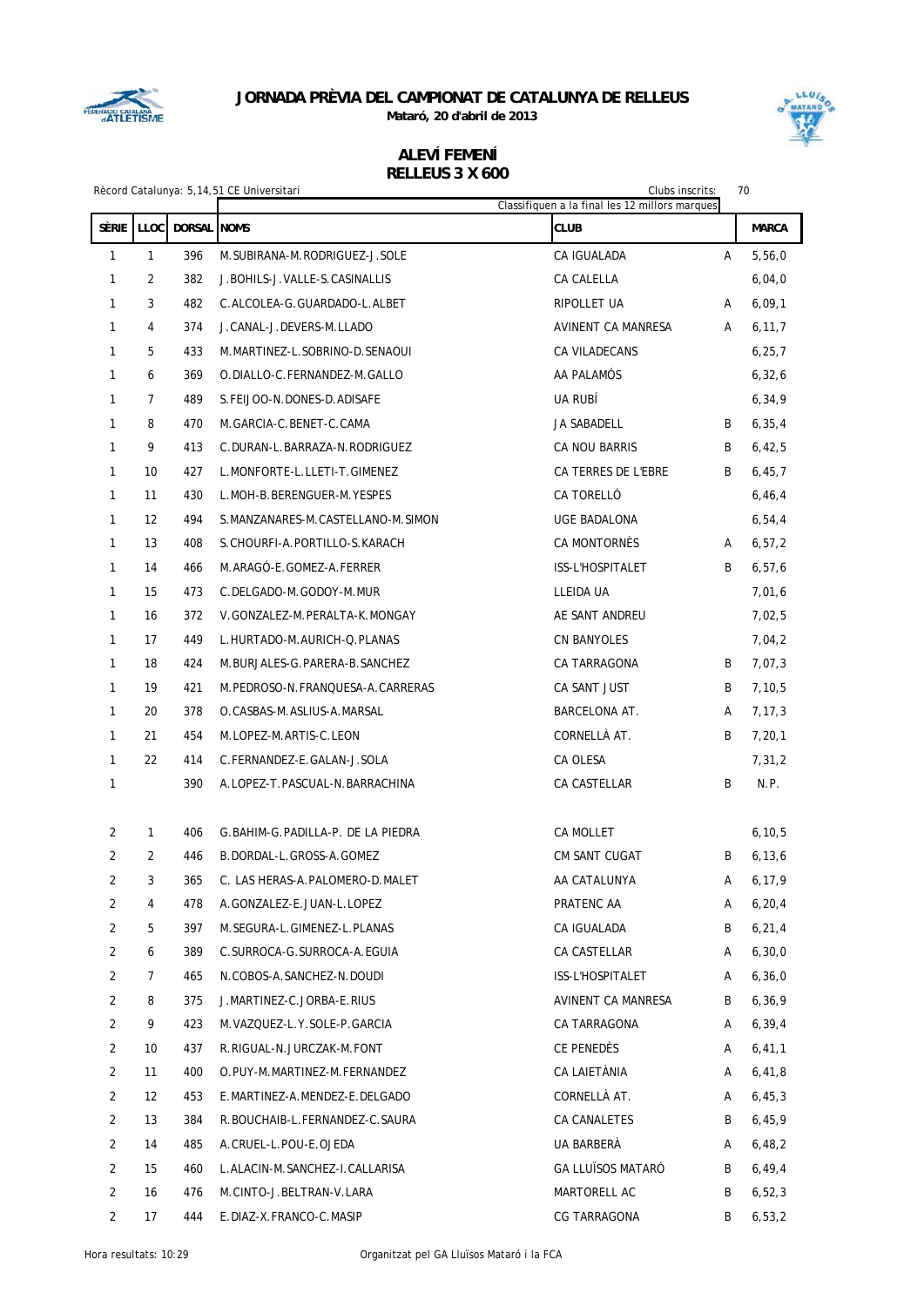

**Mataró, 20 d'abril de 2013**



| Rècord Catalunya: 5,14,51 CE Universitari<br>Clubs inscrits:<br>70<br>Classifiquen a la final les 12 millors marques |                |                    |                                    |                          |   |              |
|----------------------------------------------------------------------------------------------------------------------|----------------|--------------------|------------------------------------|--------------------------|---|--------------|
| SÈRIE                                                                                                                | LLOC           | <b>DORSAL</b> NOMS |                                    | <b>CLUB</b>              |   | <b>MARCA</b> |
| $\overline{2}$                                                                                                       | 18             | 420                | O.MARTINEZ-M.PUENTEDURA-L.MIRANDA  | CA SANT JUST             | A | 6, 59, 7     |
| $\overline{2}$                                                                                                       | 19             | 416                | M.LAHOSA-J.CAPDEVILA-Q.IDAÑEZ      | <b>CA PARETS</b>         |   | 7,04,7       |
| $\overline{2}$                                                                                                       | 20             | 403                | C.GASCON-M.MARTIN-S.CASTILLO       | <b>CA MALGRAT</b>        | Α | 7,14,7       |
| $\overline{2}$                                                                                                       | 21             | 379                | E.MORILLAS-A.SANMARTI-B.BOSCH      | <b>BARCELONA AT.</b>     | B | 7,47,0       |
| $\overline{2}$                                                                                                       | 22             | 394                | L.MONJE-L.ALVAREZ-A.LARRUY         | <b>CA GRANOLLERS</b>     | B | 7,49,9       |
| $\overline{2}$                                                                                                       | 23             | 435                | M.ALUJAS-L.ALUJAS-D.ANDREU         | CA VILAFRANCA            |   | 8, 11, 0     |
| $\overline{2}$                                                                                                       |                | 464                | O.HORNO-C.GARCIA-M.SUAREZ          | <b>GEE GIRONÍ</b>        | B | N.P.         |
| 3                                                                                                                    | 1              | 445                | Q.GONZALEZ-M.CORTES-C.POMES        | CM SANT CUGAT            | A | 5,59,3       |
| 3                                                                                                                    | $\overline{2}$ | 492                | S.LOPEZ-J.MARTINEZ-J.BOROBIA       | UA TERRASSA              |   | 6,09,3       |
| 3                                                                                                                    | 3              | 457                | M.PALACIOS-B.MARATA-C.COBOS        | FC BARCELONA             |   | 6, 17, 3     |
| 3                                                                                                                    | $\overline{4}$ | 483                | D.MARTINEZ-B.CAMPS-A.CAMPS         | RIPOLLET UA              | B | 6, 19, 3     |
| 3                                                                                                                    | 5              | 459                | C.ALFONSO-M.MAS-N.RONCERO          | <b>GA LLUÏSOS MATARO</b> | A | 6, 22, 7     |
| 3                                                                                                                    | 6              | 412                | M.GONZALEZ-O.CODINA-A.PASTOR       | CA NOU BARRIS            | Α | 6, 25, 3     |
| 3                                                                                                                    | $\overline{7}$ | 392                | E.ROYO-I.CLEMENTE-M.BUYREU         | CA GAVÀ                  |   | 6, 25, 6     |
| 3                                                                                                                    | 8              | 475                | A. PINO-L. CASTAÑO-I. BLANCO       | MARTORELL AC             | Α | 6, 26, 0     |
| 3                                                                                                                    | 9              | 383                | M.LOPEZ-I.S.MEYER-J.SALGADO        | <b>CA CANALETES</b>      | A | 6, 26, 7     |
| 3                                                                                                                    | 10             | 443                | J.CALVO-I.BOADA-C.SUBIROS          | <b>CG TARRAGONA</b>      | A | 6, 28, 2     |
| 3                                                                                                                    | 11             | 441                | I.RUBIO-B.RUFFO-E.COTONAT          | CE UNIVERSITARI          |   | 6, 29, 4     |
| 3                                                                                                                    | 12             | 463                | N.POZO-C.FIGUERES-H.GAYOLA         | <b>GEE GIRONÍ</b>        | A | 6, 38, 4     |
| 3                                                                                                                    | 13             | 426                | N.ACCENSI-M.TOMAS-A.CURTO          | CA TERRES DE L'EBRE      | A | 6, 39, 8     |
| 3                                                                                                                    | 14             | 451                | H. AMARAOUI-E. NORTE-C. FREIXES    | CN REUS PLOMS            |   | 6, 50, 2     |
| 3                                                                                                                    | 15             | 438                | L.BELTRI-J.TURDIU-E.GARCIA         | CE PENEDÈS               | B | 6, 53, 7     |
| 3                                                                                                                    | 16             | 393                | M.ESCODA-A.VILAGELIU-A.MILA        | CA GRANOLLERS            | Α | 6,59,9       |
| 3                                                                                                                    | 17             | 366                | C.ALTABELLA-E.MENDEZ-M.OLIVERA     | AA CATALUNYA             | B | 7,07,5       |
| 3                                                                                                                    | 18             | 387                | M.GONZALEZ-E.M.MARTINEZ-C.SEGURA   | CA CANOVELLES            | Α | 7, 12, 3     |
| 3                                                                                                                    | 19             | 486                | E.GARRIDO-L.POU-C.CASCON           | <b>UA BARBERÀ</b>        | B | 7,18,1       |
| 3                                                                                                                    | 20             | 469                | C.LLOVERA-L.GARCIA-A.QUERALT       | JA SABADELL              | Α | 7,28,7       |
| 3                                                                                                                    | 21             | 409                | O.CHOURFI-N.PEREZ-J.RODRIGUEZ      | CA MONTORNÈS             | B | 7,46,5       |
| 3                                                                                                                    | 22             | 479                | M.ESPIGARES-C.GONZALEZ-C.GARCIA    | PRATENC AA               | B | 7,49,1       |
| 3                                                                                                                    | 23             | 404                | N. VELASCO-A. MONTSERRATE-J. PARRA | <b>CA MALGRAT</b>        | B | 8,07,7       |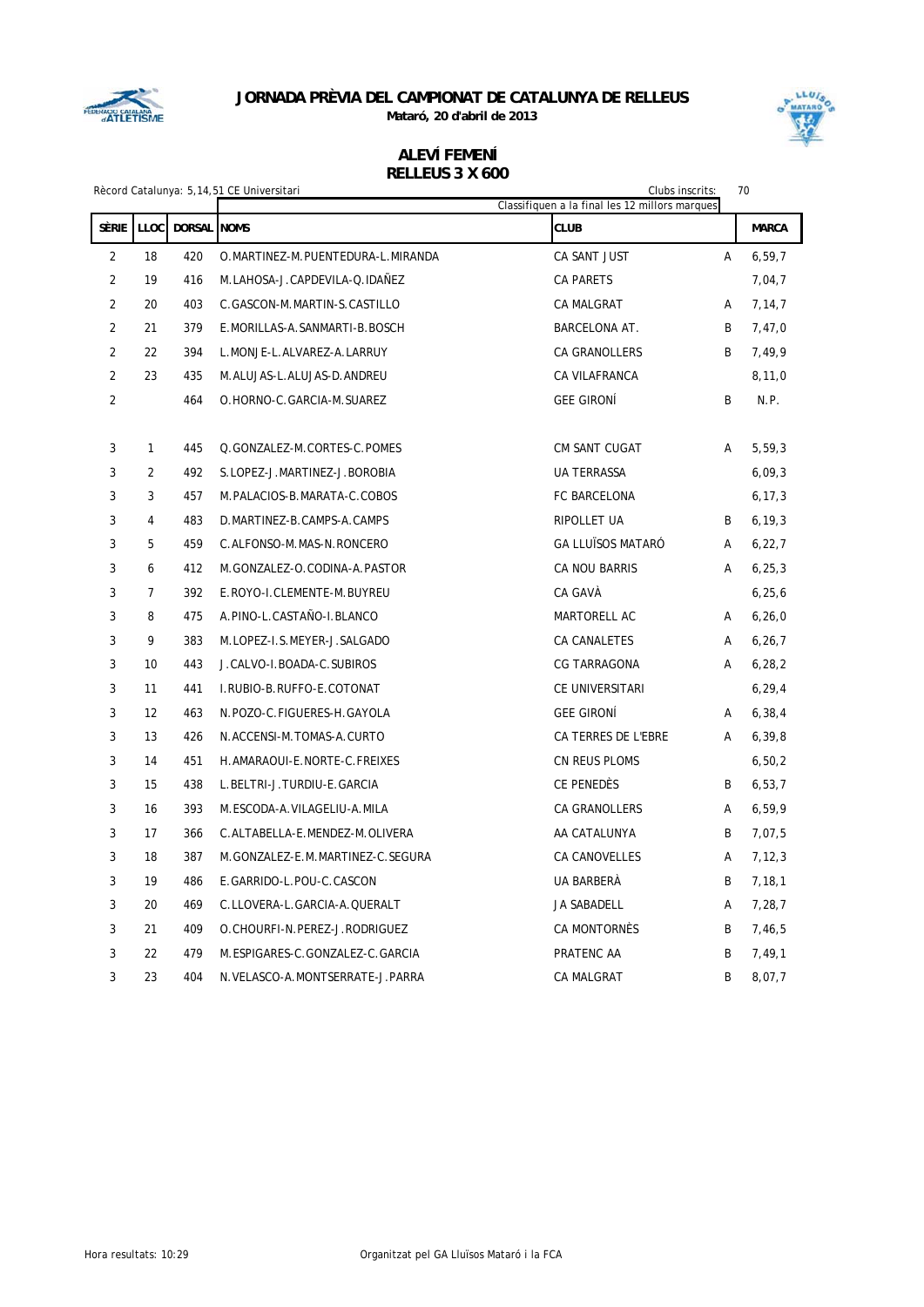

**Mataró, 20 d'abril de 2013**



|    |                                     | Clubs inscrits:<br>Classifiquen a la final les 12 millors marques |   | 71           |   |
|----|-------------------------------------|-------------------------------------------------------------------|---|--------------|---|
|    | <b>LLOC</b> NOMS                    | <b>CLUB</b>                                                       |   | <b>MARCA</b> |   |
| 1  | M. SUBIRANA-M. RODRIGUEZ-J. SOLE    | CA IGUALADA                                                       | A | 5,56,0       | F |
| 2  | Q.GONZALEZ-M.CORTES-C.POMES         | <b>CM SANT CUGAT</b>                                              | A | 5,59,3       | F |
| 3  | J. BOHILS-J. VALLE-S. CASINALLIS    | CA CALELLA                                                        |   | 6,04,0       | F |
| 4  | C.ALCOLEA-G.GUARDADO-L.ALBET        | RIPOLLET UA                                                       | A | 6,09,1       | F |
| 5  | S.LOPEZ-J.MARTINEZ-J.BOROBIA        | UA TERRASSA                                                       |   | 6,09,3       | F |
| 6  | G. BAHIM-G. PADILLA-P. DE LA PIEDRA | <b>CA MOLLET</b>                                                  |   | 6, 10, 5     | F |
| 7  | J.CANAL-J.DEVERS-M.LLADO            | AVINENT CA MANRESA                                                | A | 6, 11, 7     | F |
| 8  | B.DORDAL-L.GROSS-A.GOMEZ            | CM SANT CUGAT                                                     | B | 6, 13, 6     |   |
| 9  | M. PALACIOS-B. MARATA-C. COBOS      | FC BARCELONA                                                      |   | 6, 17, 3     | F |
| 10 | C. LAS HERAS-A. PALOMERO-D. MALET   | AA CATALUNYA                                                      | A | 6, 17, 9     | F |
| 11 | D. MARTINEZ-B. CAMPS-A. CAMPS       | RIPOLLET UA                                                       | B | 6, 19, 3     |   |
| 12 | A.GONZALEZ-E.JUAN-L.LOPEZ           | PRATENC AA                                                        | A | 6, 20, 4     | F |
| 13 | M. SEGURA-L. GIMENEZ-L. PLANAS      | CA IGUALADA                                                       | B | 6, 21, 4     |   |
| 14 | C.ALFONSO-M.MAS-N.RONCERO           | <b>GA LLUÏSOS MATARO</b>                                          | A | 6, 22, 7     | F |
| 15 | M.GONZALEZ-O.CODINA-A.PASTOR        | <b>CA NOU BARRIS</b>                                              | A | 6, 25, 3     | F |
| 16 | E.ROYO-I.CLEMENTE-M.BUYREU          | CA GAVÁ                                                           |   | 6, 25, 6     |   |
| 17 | M.MARTINEZ-L.SOBRINO-D.SENAOUI      | CA VILADECANS                                                     |   | 6, 25, 7     |   |
| 18 | E.ROYO-I.CLEMENTE-M.BUYREU          | CA GAVA                                                           |   | 6, 25, 6     |   |
| 19 | M.LOPEZ-I.S.MEYER-J.SALGADO         | CA CANALETES                                                      | A | 6, 26, 7     |   |
| 20 | J.CALVO-I.BOADA-C.SUBIROS           | CG TARRAGONA                                                      | A | 6, 28, 2     |   |
| 21 | I.RUBIO-B.RUFFO-E.COTONAT           | CE UNIVERSITARI                                                   |   | 6, 29, 4     |   |
| 22 | C. SURROCA-G. SURROCA-A. EGUIA      | CA CASTELLAR                                                      | A | 6, 30, 0     |   |
| 23 | O.DIALLO-C.FERNANDEZ-M.GALLO        | AA PALAMOS                                                        |   | 6, 32, 6     |   |
| 24 | S. FELJOO-N. DONES-D. ADISAFE       | UA RUBI                                                           |   | 6, 34, 9     |   |
| 25 | M. GARCIA-C. BENET-C. CAMA          | JA SABADELL                                                       | B | 6, 35, 4     |   |
| 26 | N.COBOS-A.SANCHEZ-N.DOUDI           | ISS-L'HOSPITALET                                                  | A | 6, 36, 0     |   |
| 27 | J.MARTINEZ-C.JORBA-E.RIUS           | AVINENT CA MANRESA                                                | B | 6, 36, 9     |   |
| 28 | N.POZO-C.FIGUERES-H.GAYOLA          | <b>GEE GIRONÍ</b>                                                 | A | 6, 38, 4     |   |
| 29 | M. VAZQUEZ-L. Y. SOLE-P. GARCIA     | CA TARRAGONA                                                      | A | 6, 39, 4     |   |
| 30 | N.ACCENSI-M.TOMAS-A.CURTO           | CA TERRES DE L'EBRE                                               | A | 6, 39, 8     |   |
| 31 | R.RIGUAL-N.JURCZAK-M.FONT           | CE PENEDES                                                        | A | 6, 41, 1     |   |
| 32 | O.PUY-M.MARTINEZ-M.FERNANDEZ        | CA LAIETÀNIA                                                      | A | 6,41,8       |   |
| 33 | C.DURAN-L.BARRAZA-N.RODRIGUEZ       | CA NOU BARRIS                                                     | B | 6,42,5       |   |
| 34 | E.MARTINEZ-A.MENDEZ-E.DELGADO       | CORNELLÀ AT.                                                      | A | 6,45,3       |   |
| 35 | L.MONFORTE-L.LLETI-T.GIMENEZ        | CA TERRES DE L'EBRE                                               | B | 6,45,7       |   |
| 36 | R. BOUCHAIB-L. FERNANDEZ-C. SAURA   | CA CANALETES                                                      | B | 6,45,9       |   |
| 37 | L.MOH-B.BERENGUER-M.YESPES          | CA TORELLÓ                                                        |   | 6, 46, 4     |   |
| 38 | A.CRUEL-L.POU-E.OJEDA               | UA BARBERÀ                                                        | A | 6,48,2       |   |